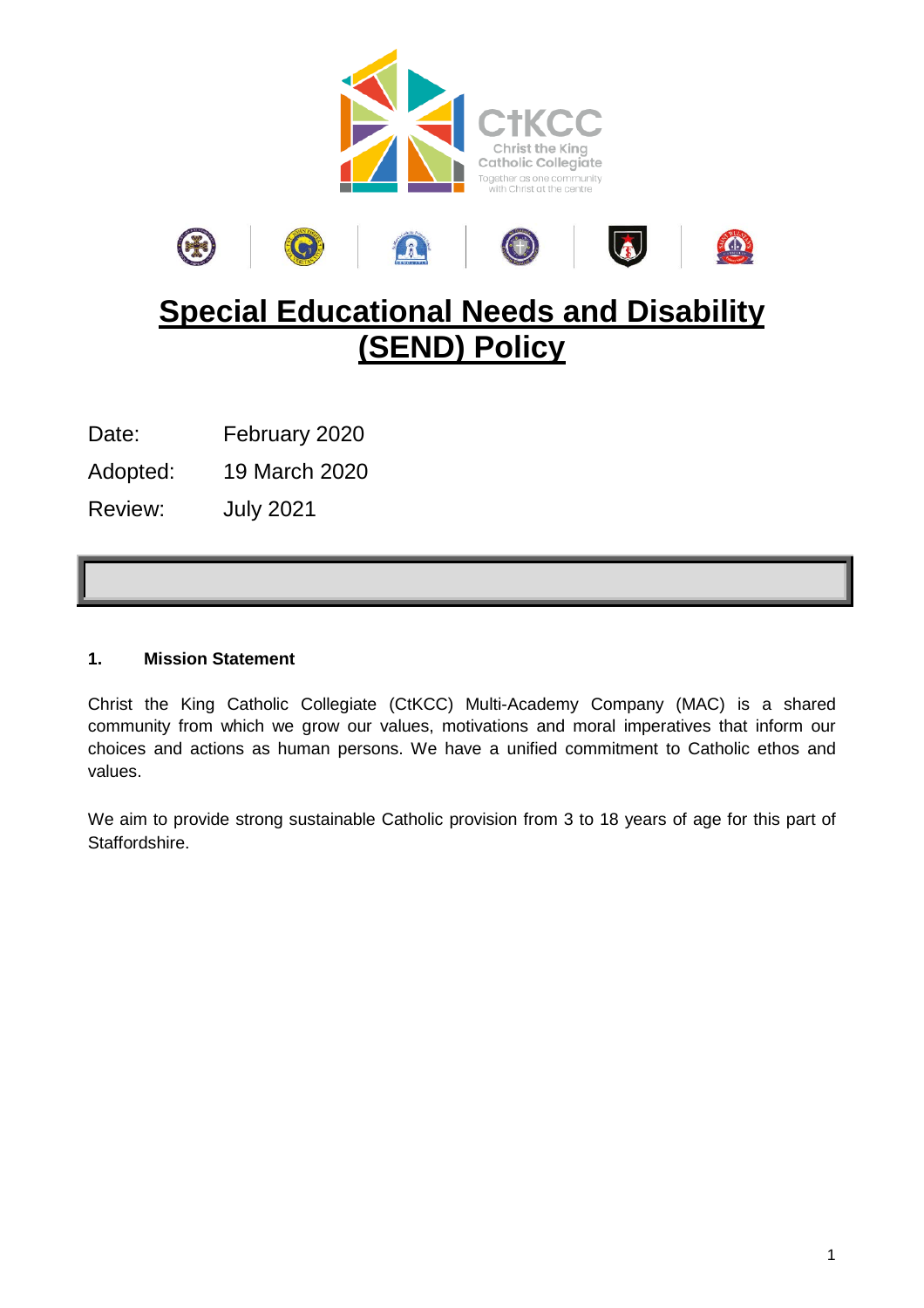# **Contents Page**

| 1.      | <b>Aims</b>                                      |                                                                              | 1              |
|---------|--------------------------------------------------|------------------------------------------------------------------------------|----------------|
| 2.      |                                                  | <b>Legislation and Guidance</b>                                              | 1              |
| 3.      | <b>Definitions</b>                               |                                                                              | 1              |
| 4.      |                                                  | Roles and Responsibilities                                                   | 1              |
|         | 4.1                                              | <b>SENCO</b>                                                                 | 1              |
|         | 4.2                                              | <b>SEN Governor</b>                                                          | $\overline{2}$ |
|         | 4.3                                              | Headteacher                                                                  | $\overline{2}$ |
|         | 4.4                                              | <b>Class Teacher</b>                                                         | 3              |
| 5.      |                                                  | <b>SEN Information Report</b>                                                | 3              |
|         | 5.1                                              | The kinds of SEN that are provided for                                       | 3              |
|         | 5.2                                              | Identifying pupils with SEN and assessing their needs                        | 3              |
|         | 5.3                                              | Assessing and reviewing pupils' progress towards outcomes                    | 3              |
|         | 5.4                                              | Supporting pupils moving between phases and preparing for adulthood          | 4              |
|         | 5.5                                              | Our approach to teaching pupils with SEN                                     | 4              |
|         | 5.6                                              | Adaptations to the curriculum and learning environment                       | 4              |
|         | 5.7                                              | <b>Securing equipment and facilities</b>                                     | 4              |
|         | 5.8                                              | <b>Complaints about SEN provision</b>                                        | 5              |
|         | 5.9                                              | Contact details of support services for parents/guardians of pupils with SEN | 5              |
|         | 5.10                                             | Contact details for raising concerns                                         | 6              |
|         | 5.11                                             | The local authority local offer                                              | 7              |
| Addenda |                                                  |                                                                              |                |
| 1.      |                                                  | St John Fisher Catholic College                                              | $1 - 1$        |
| 2.      |                                                  | <b>St Mary's Catholic Primary School</b>                                     | $2 - 1$        |
| 3.      | <b>St Teresa's Catholic Primary School</b>       |                                                                              | $3 - 1$        |
| 4.      |                                                  | <b>St Thomas Aquinas Catholic Primary School</b>                             | $4 - 1$        |
| 5.      |                                                  | <b>St Wulstan's Catholic Primary School</b>                                  | $5-1$          |
| 6.      | Our Lady & St Werburgh's Catholic Primary School |                                                                              | $6 - 1$        |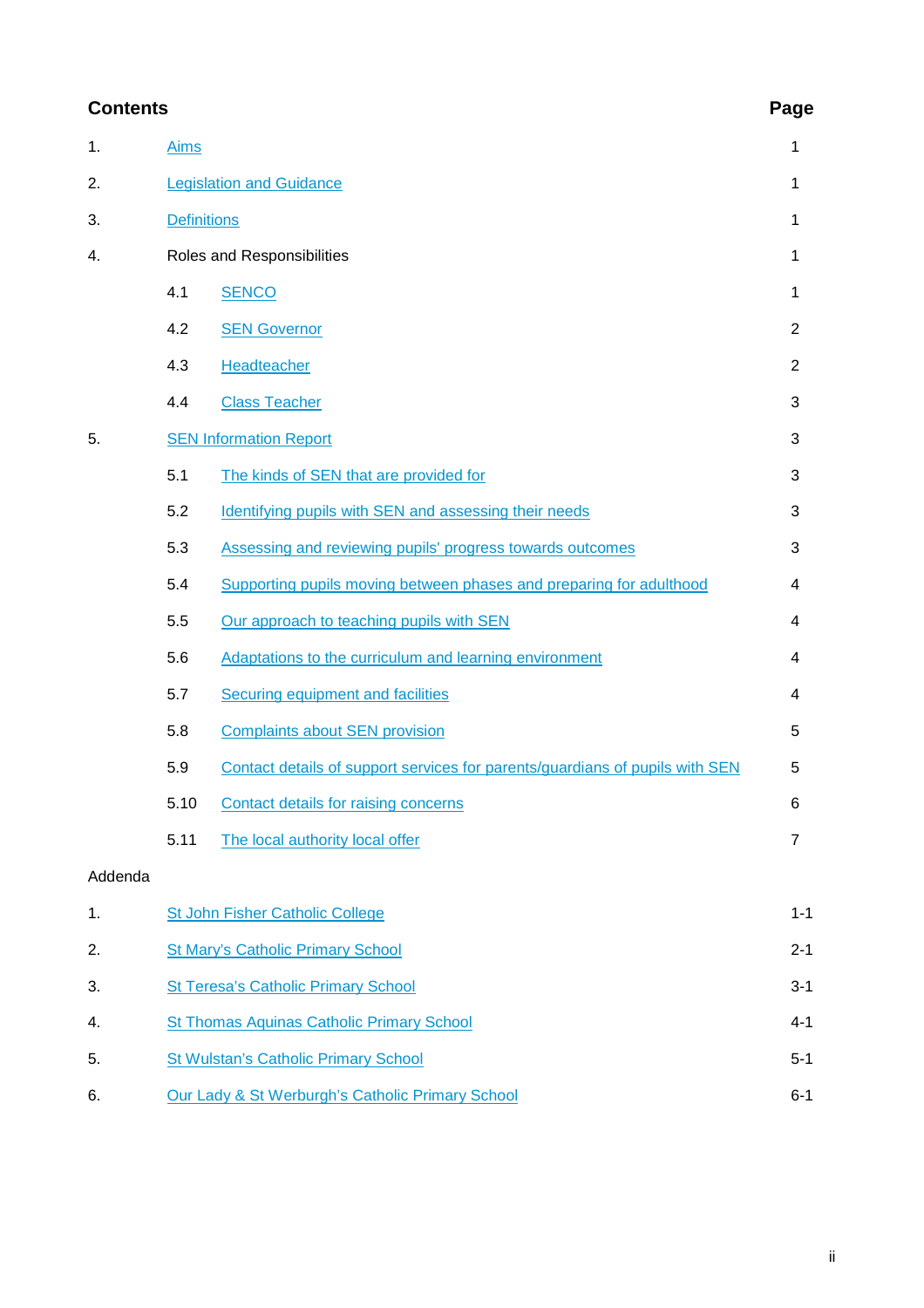# Record of Amendments

| Amendment<br>Number | <b>Brief Description</b>                                                                                                      | Board<br>Endorsement<br>Date | Amended By |
|---------------------|-------------------------------------------------------------------------------------------------------------------------------|------------------------------|------------|
| $\mathbf{1}$        | Change to policy review date (AO request)                                                                                     | 8 Jan 21                     | DJ Rushton |
| $\overline{2}$      | Para 5.8 - Change to POC for St John Fisher<br>Catholic College and St Thomas Aquinas Catholic<br>Primary School (AO Request) | 8 Jan 21                     | DJ Rushton |
|                     |                                                                                                                               |                              |            |
|                     |                                                                                                                               |                              |            |
|                     |                                                                                                                               |                              |            |
|                     |                                                                                                                               |                              |            |
|                     |                                                                                                                               |                              |            |
|                     |                                                                                                                               |                              |            |
|                     |                                                                                                                               |                              |            |
|                     |                                                                                                                               |                              |            |
|                     |                                                                                                                               |                              |            |
|                     |                                                                                                                               |                              |            |
|                     |                                                                                                                               |                              |            |
|                     |                                                                                                                               |                              |            |
|                     |                                                                                                                               |                              |            |
|                     |                                                                                                                               |                              |            |
|                     |                                                                                                                               |                              |            |
|                     |                                                                                                                               |                              |            |
|                     |                                                                                                                               |                              |            |
|                     |                                                                                                                               |                              |            |
|                     |                                                                                                                               |                              |            |
|                     |                                                                                                                               |                              |            |
|                     |                                                                                                                               |                              |            |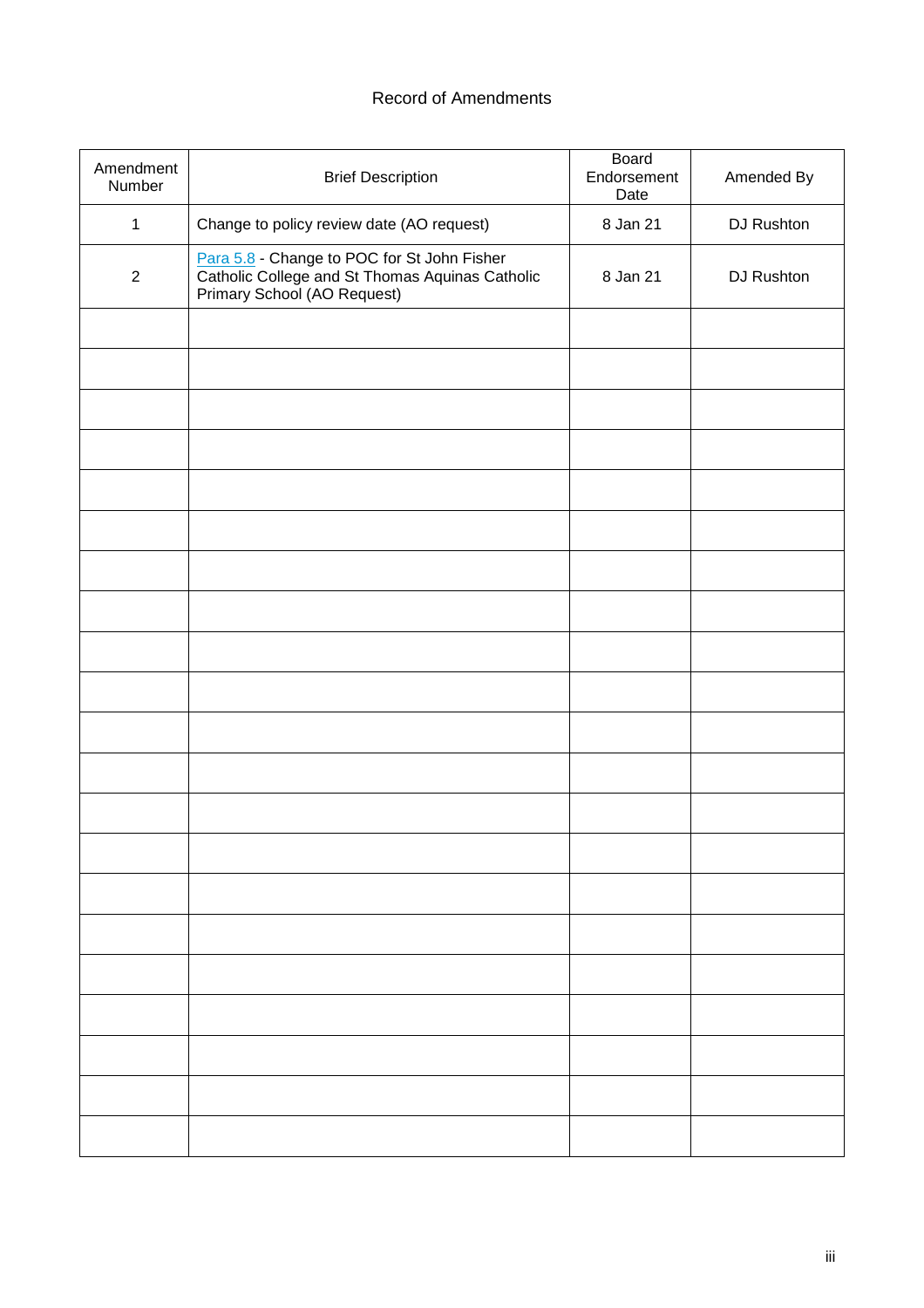# <span id="page-3-0"></span>**1. Aims**

Our SEN policy and information report aims to:

- Set out how our Multi Academy will support and make provision for pupils with Special Educational Needs (SEN)
- Explain the roles and responsibilities of everyone involved in providing for pupils with **SFN**

Please see the individual Academy's Addenda's at the end of this policy for specific academy details and information regarding this policy.

# <span id="page-3-1"></span>**2. Legislation and guidance**

This policy and information report is based on the statutory [Special Educational Needs and](https://www.gov.uk/government/publications/send-code-of-practice-0-to-25)  [Disability \(SEND\) Code of Practice](https://www.gov.uk/government/publications/send-code-of-practice-0-to-25) and the following legislation:

- [Part 3 of the Children and Families Act 2014,](http://www.legislation.gov.uk/ukpga/2014/6/part/3) which sets out schools' responsibilities for pupils with SEN and disabilities
- [The Special Educational Needs and Disability Regulations 2014,](http://www.legislation.gov.uk/uksi/2014/1530/contents/made) which set out schools' responsibilities for education, health and care (EHC) plans, SEN co-ordinators (SENCOs) and the SEN information report

This policy also complies with our funding agreement and articles of association.

# <span id="page-3-2"></span>**3. Definitions**

A pupil has SEN if they have a learning difficulty or disability which calls for special educational provision to be made for them.

They have a learning difficulty or disability if they have:

- A significantly greater difficulty in learning than the majority of others of the same age, or
- A disability which prevents or hinders them from making use of facilities of a kind generally provided for others of the same age in mainstream schools

Special educational provision is educational or training provision that is additional to, or different from, that made generally for other children or young people of the same age by mainstream schools.

# **4. Roles and responsibilities**

#### <span id="page-3-3"></span>**4.1 The SENCO**

The SENCO's in Christ the King Catholic Collegiate are:

| Academy                                   | Name            | Contact details                        |
|-------------------------------------------|-----------------|----------------------------------------|
| St John Fisher Catholic College           | Mr C Hawthorne  | 01782 615636<br>chawthorne@ctkcc.co.uk |
| St Mary's Catholic Primary School         | Mrs J Ellerton  | 01782 619685<br>Office.stm@ctkcc.co.uk |
| St Teresa's Catholic Primary School       | Miss G Dyke     | 01782 235005<br>stteresa@ctkcc.co.uk   |
| St Thomas Aquinas Catholic Primary School | Mrs K Hellawell | 01782 234919<br>Office.sta@ctkcc.co.uk |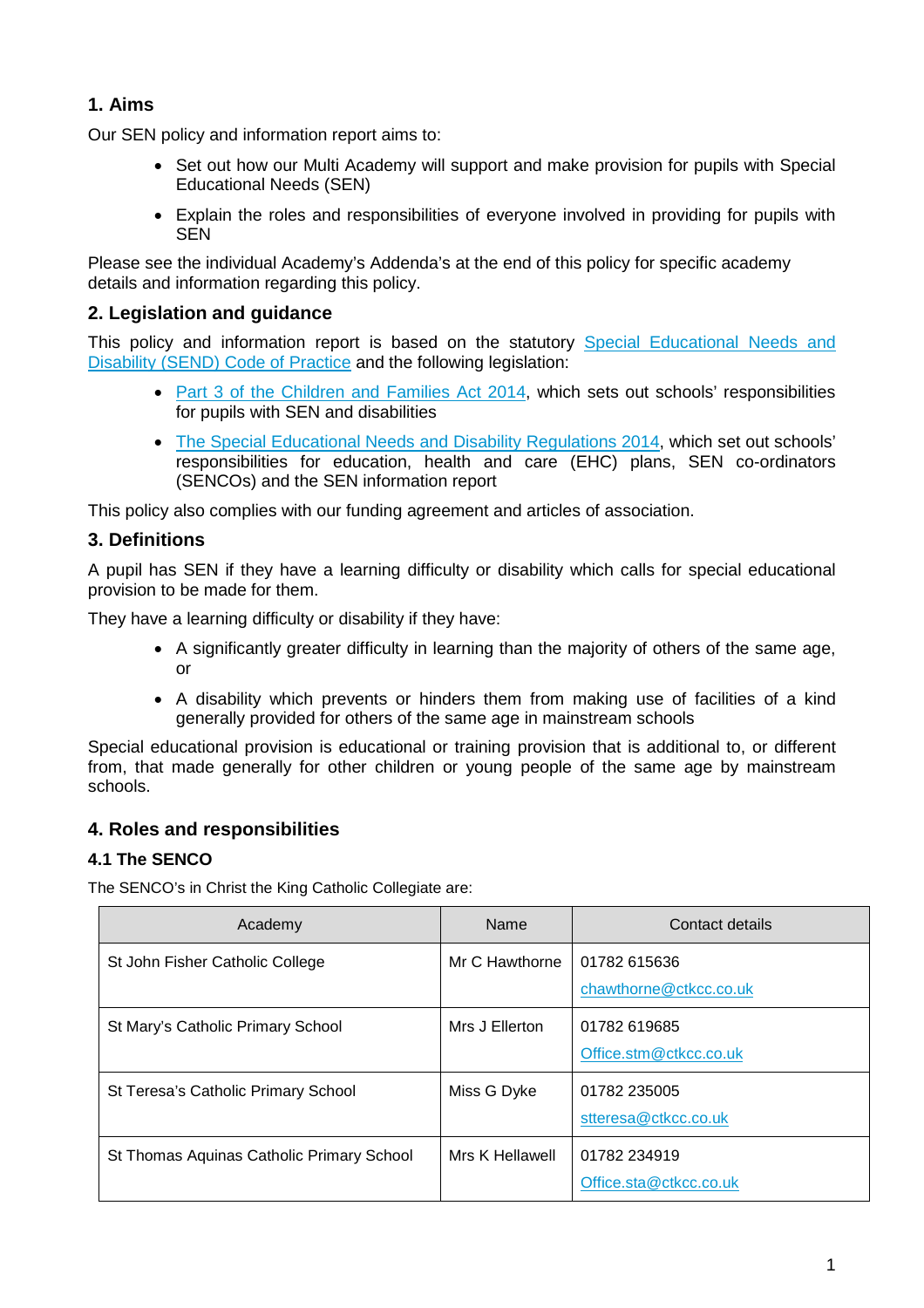| St Wulstan's Catholic Primary School                | Ms H Wood      | 01782 973 722<br>office@stwulstansprimary.co.uk               |
|-----------------------------------------------------|----------------|---------------------------------------------------------------|
| Our Lady & St Werburgh's Catholic Primary<br>School | Mrs H Shilvock | 01782 973888<br>office@ourlady-st-<br>werburghs.staffs.sch.uk |

They will:

- Work with the Headteacher and SEN Governor to determine the strategic development of the SEN policy and provision in the school
- Have day-to-day responsibility for the operation of this SEN policy and the coordination of specific provision made to support individual pupils with SEN, including those who have EHC plans
- Provide professional guidance to colleagues and work with staff, parents/guardians/guardians, and other agencies to ensure that pupils with SEN receive appropriate support and high quality teaching
- Advise on the graduated approach to providing SEN support
- Advise on the deployment of the school's delegated budget and other resources to meet pupils' needs effectively
- Be the point of contact for external agencies, especially the local authority and its support services
- Liaise with potential next providers of education to ensure pupils and their parents/guardians/guardians are informed about options and a smooth transition is planned
- Work with the Headteacher and Governing Board to ensure that the school meets its responsibilities under the Equality Act 2010 with regard to reasonable adjustments and access arrangements
- Ensure the school keeps the records of all pupils with SEN up to date

#### <span id="page-4-0"></span>**4.2 The SEN Governor**

The SEN Governor will:

- Help to raise awareness of SEN issues at governing board meetings
- Monitor the quality and effectiveness of SEN and disability provision within the school and update the Governing Board on this
- Work with the Headteacher and SENCO to determine the strategic development of the SEN policy and provision in the school

#### <span id="page-4-1"></span>**4.3 The Headteacher**

The Headteacher will:

- Work with the SENCO and SEN Governor to determine the strategic development of the SEN policy and provision in the school
- Have overall responsibility for the provision and progress of learners with SEN and/or a disability

#### <span id="page-4-2"></span>**4.4 Class teachers**

Each class teacher is responsible for:

- The progress and development of every pupil in their class
- Working closely with any teaching assistants or specialist staff to plan and assess the impact of support and interventions and how they can be linked to classroom teaching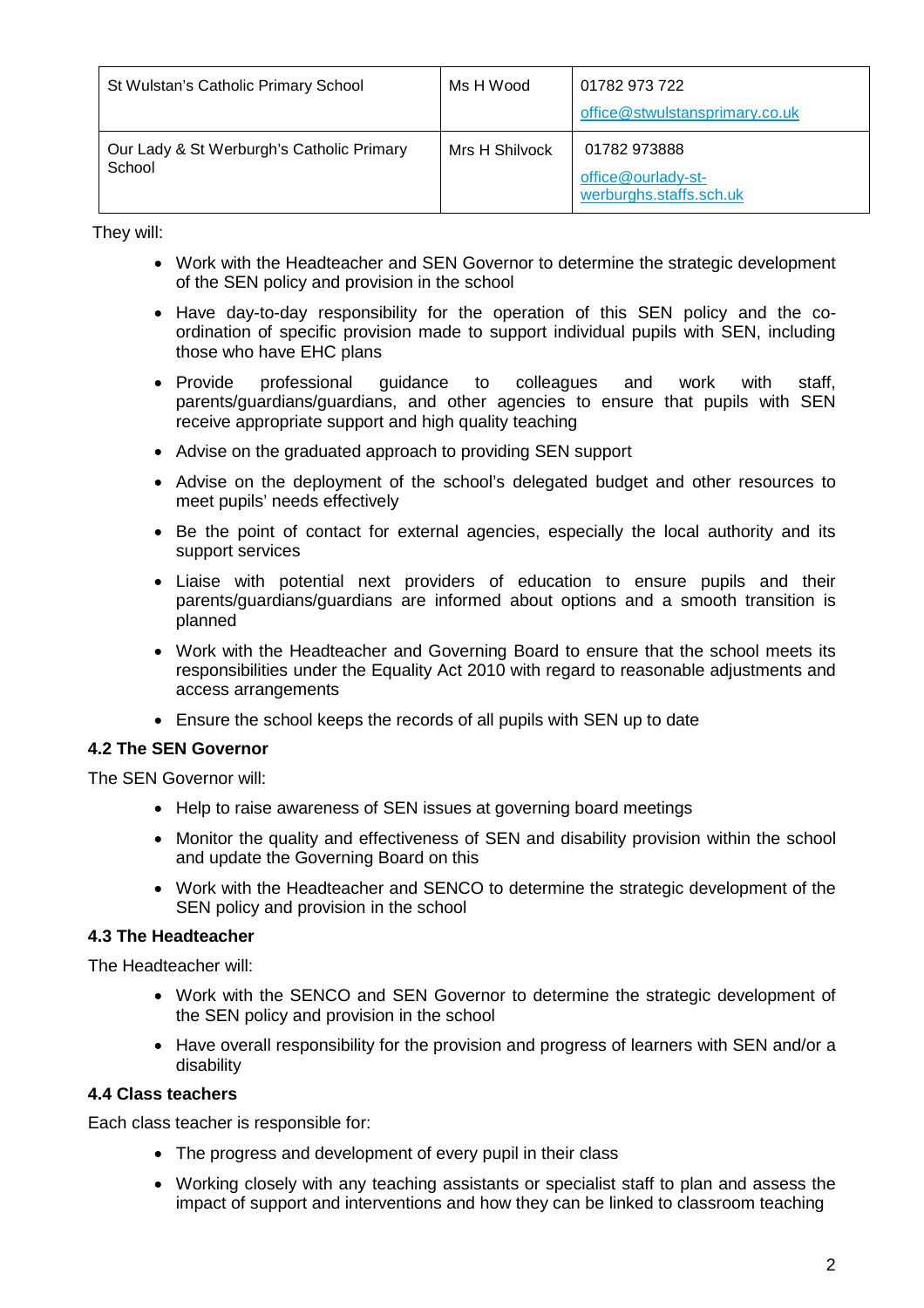- Working with the SENCO to review each pupil's progress and development and decide on any changes to provision
- Ensuring they follow this SEN policy

# <span id="page-5-0"></span>**5. SEN information report**

## <span id="page-5-1"></span>**5.1 The kinds of SEN that are provided for**

Our Multi-Academy currently provides additional and/or different provision for a range of needs. Please see the relevant Academy Addenda for specific school information.

#### <span id="page-5-2"></span>**5.2 Identifying pupils with SEN and assessing their needs**

We will assess each pupil's current skills and levels of attainment on entry, which will build on previous settings and Key Stages, where appropriate. Class teachers will make regular assessments of progress for all pupils and identify those whose progress:

- Is significantly slower than that of their peers starting from the same baseline
- Fails to match or better the child's previous rate of progress
- Fails to close the attainment gap between the child and their peers
- Widens the attainment gap

This may include progress in areas other than academic attainment, for example, social needs or physical development.

Slow progress and low attainment will not automatically mean a pupil is recorded as having SEN and listed on the school's SEN register.

When deciding whether special educational provision is required, we will start with the desired outcomes, including the expected progress and attainment, and the views and the wishes of the pupil and their parents/guardians/guardians. We will use this to determine the support that is needed and whether we can provide it by adapting our core offer, or whether something different or additional is needed.

#### <span id="page-5-3"></span>**5.3 Assessing and reviewing pupils' progress towards outcomes**

We will follow the graduated approach and the four-part cycle of **assess, plan, do, review**.

The class or subject teacher will work with the SENCO to carry out a clear analysis of the pupil's needs. This will draw on:

- The teacher's assessment and experience of the pupil
- Their previous progress and attainment and behaviour
- Other teachers' assessments, where relevant
- The individual's development in comparison to their peers and national data
- The views and experience of parents/guardians
- The pupil's own views
- Advice from external support services, if relevant

The Assess, Plan, Do, Review cycle will be reviewed at least three times a year. This is in addition to the termly teacher assessments plus end-of-year internal or external testing.

All teachers and support staff who work with the pupil will be made aware of their needs, the outcomes sought, the support provided, and any teaching strategies or approaches that are required. We will regularly review the effectiveness of the support and interventions and their impact on the pupil's progress.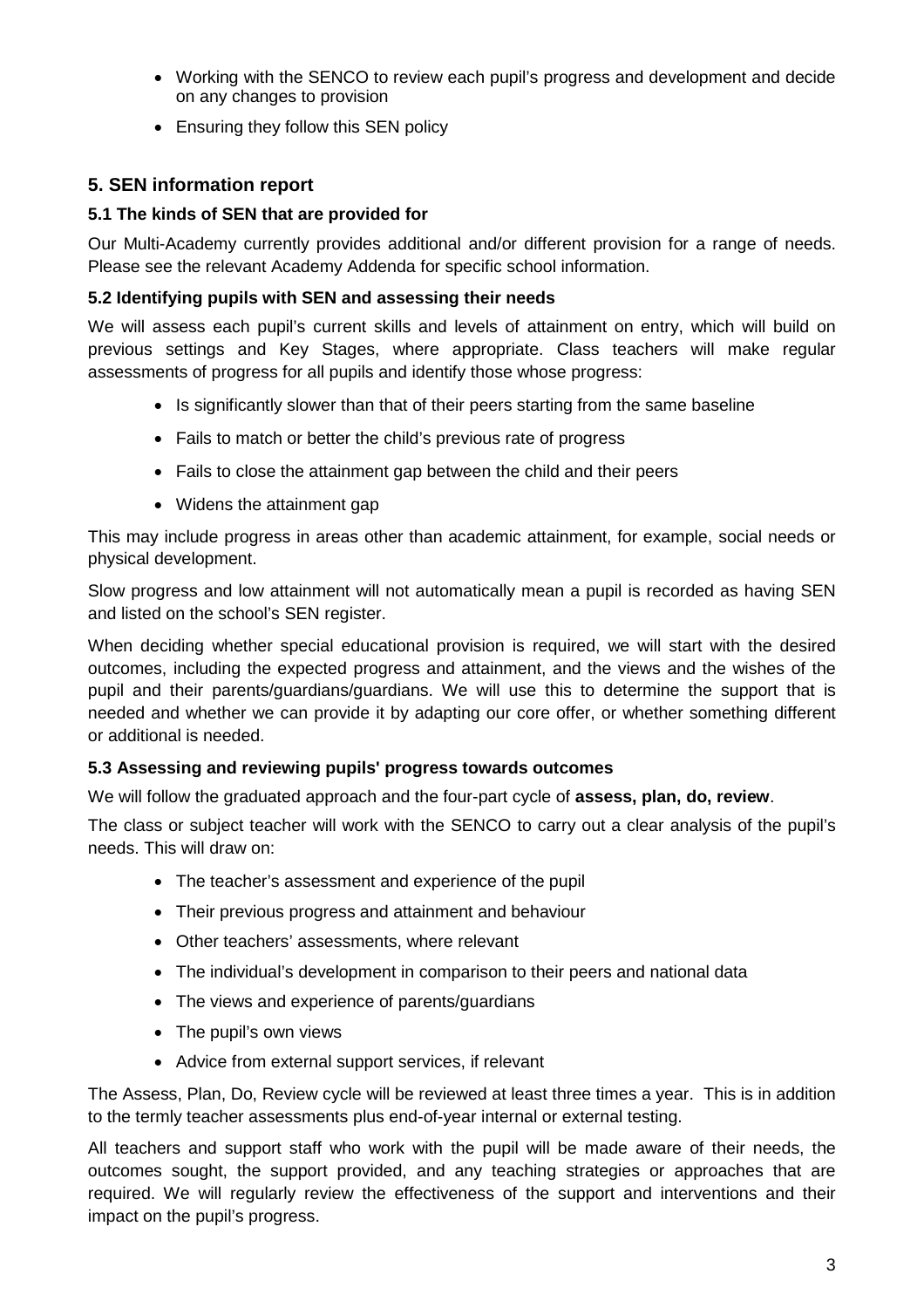## <span id="page-6-0"></span>**5.4 Supporting pupils moving between phases and preparing for adulthood**

We will share information with the school, college, or other setting the pupil is moving to. We will agree with parents/guardians and pupils which information will be shared as part of this.

#### <span id="page-6-1"></span>**5.5 Our approach to teaching pupils with SEN**

Class teachers are responsible and accountable for the progress and development of all the pupils in their class.

High quality teaching is our first step in responding to pupils who have SEN. This will be differentiated for individual pupils.

We will also provide a range of interventions appropriate to the type and level of need following diagnostic testing and recommendations from professionals including external agencies.

#### <span id="page-6-2"></span>**5.6 Adaptations to the curriculum and learning environment**

We make the following adaptations to ensure all pupils' needs are met:

- Differentiating our curriculum to ensure all pupils are able to access it, for example, by grouping, 1:1 work, teaching style, content of the lesson, by type of support required etc.
- Adapting our resources and staffing
- Using recommended aids, such as laptops, coloured overlays, visual timetables, larger font, writing aids, concentration and processing resources etc.
- Differentiating our teaching, for example, giving longer processing times, pre-teaching of key vocabulary, reading instructions aloud, etc.

#### <span id="page-6-3"></span>**5.7 Securing equipment and facilities**

| Academy                                             | Process for securing equipment and facilities                                                                                                                                                                                                                                                                                                                                                                       |
|-----------------------------------------------------|---------------------------------------------------------------------------------------------------------------------------------------------------------------------------------------------------------------------------------------------------------------------------------------------------------------------------------------------------------------------------------------------------------------------|
| St John Fisher Catholic College                     | Where it is reasonable to do so any equipment necessary<br>for the children to engage fully with the curriculum is<br>obtained from recommended sources.                                                                                                                                                                                                                                                            |
| St Mary's Catholic Primary School                   | Where it is reasonable to do so any equipment necessary<br>for the children to engage fully with the curriculum is<br>obtained from recommended sources.                                                                                                                                                                                                                                                            |
| St Teresa's Catholic Primary School                 | Where required staff order any equipment recommended by<br>external agencies or those recommended by the SENCO to<br>the class Teacher or LSA (e.g. pencil grips, coloured<br>overlay, sensory wobble cushion, fidget helpers)                                                                                                                                                                                      |
| St Thomas Aquinas Catholic Primary<br>School        | We liaise with the Local Authority in order to apply for<br>funding for additional equipment/facilities that may be<br>required for pupils with SEN.                                                                                                                                                                                                                                                                |
| St Wulstan's Catholic Primary School                | School liaises with Health to secure physical aids/access to<br>additional facilities/services. Where required staff order any<br>equipment recommended by external agencies (e.g. writing<br>slope), or those recommended by SENCO to class<br>teacher/LSAs (e.g. pencil grips/reading ruler). Finance team<br>liaise with county regarding any required adaptions to the<br>physical environment to seek funding. |
| Our Lady & St Werburgh's Catholic Primary<br>School | Where it is reasonable to do so any equipment necessary<br>for the children to engage fully with the curriculum is<br>obtained from recommended sources.                                                                                                                                                                                                                                                            |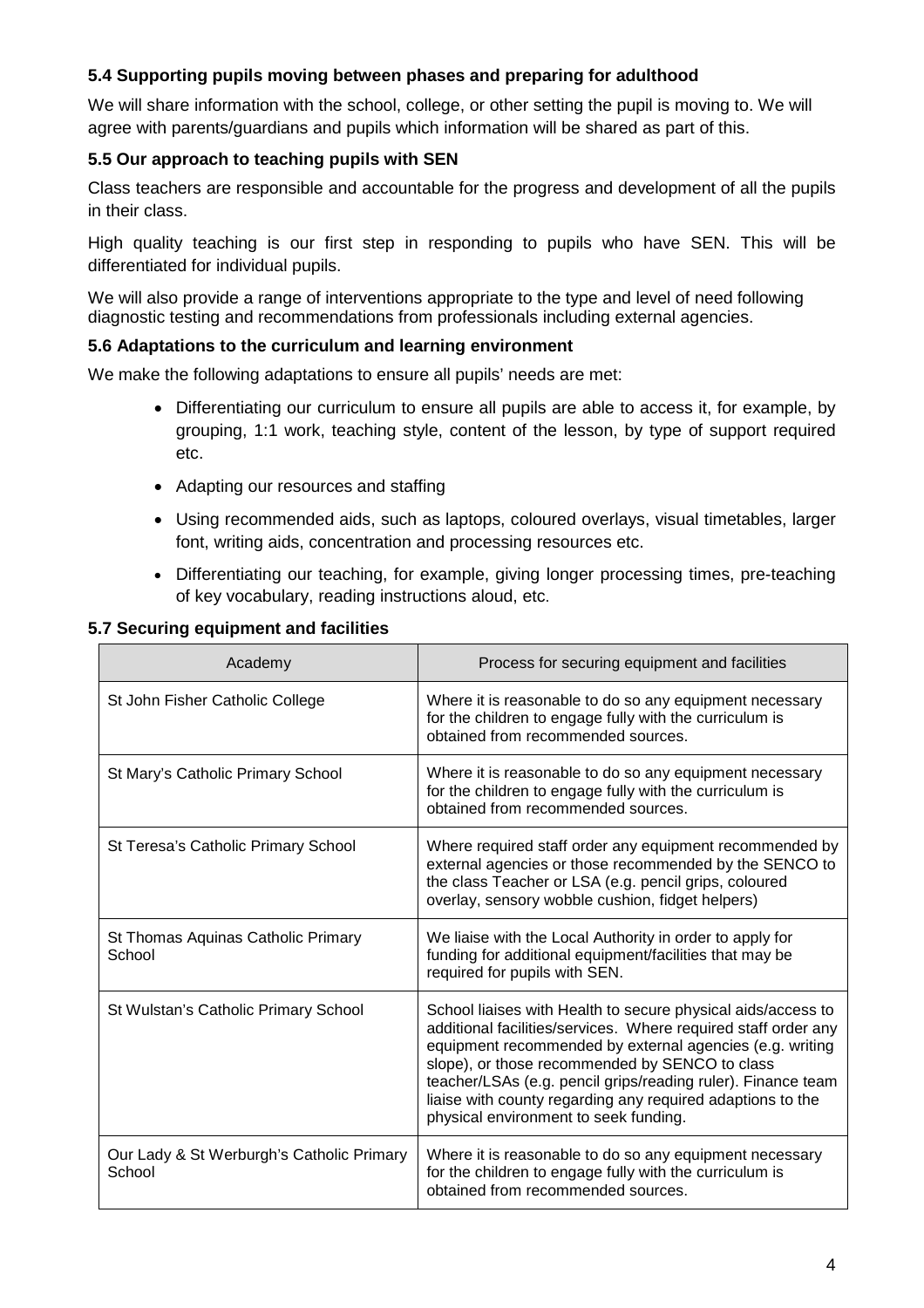# <span id="page-7-2"></span><span id="page-7-0"></span>**5.8 Complaints about SEN provision**

Complaints about SEN provision in CtKCC should be made to the following in the first instance:

| Academy                                             | Name            | Contact details |
|-----------------------------------------------------|-----------------|-----------------|
| St John Fisher Catholic College                     | Mr G Murray     | 01782 615636    |
| St Mary's Catholic Primary School                   | Mrs D Mellor    | 01782 619685    |
| St Teresa's Catholic Primary School                 | Mr N Price      | 01782 235005    |
| St Thomas Aquinas Catholic Primary School           | Mrs S Moorhouse | 01782 234919    |
| St Wulstan's Catholic Primary School                | Mrs J Kirkham   | 01782 973 722   |
| Our Lady & St Werburgh's Catholic Primary<br>School | Mr B Grove      | 01782 973 888   |

If the complaint is not resolved informally the parents/guardians will be referred to the CtKCC complaints policy.

The parents/guardians of pupils with disabilities have the right to make disability discrimination claims to the first-tier SEND tribunal if they believe that our Academy has discriminated against their child/ren. They can make a claim about alleged discrimination regarding:

- Exclusions
- Provision of education and associated services
- Making reasonable adjustments, including the provision of auxiliary aids and services

#### <span id="page-7-1"></span>**5.9 Contact details of support services for parents/guardians of pupils with SEN**

| Academy                           | Agency                                                                                                  | Contact details                                                                                                                                                 |
|-----------------------------------|---------------------------------------------------------------------------------------------------------|-----------------------------------------------------------------------------------------------------------------------------------------------------------------|
| St John Fisher Catholic College   | SEND Information and<br><b>Support Service</b><br>(SEND IASS)<br>Staffordshire                          | Stafford Sub District,<br>SEND IASS 79,<br>Eastgate Street,<br>Stafford ST16 2NG<br>01785 356921                                                                |
|                                   | <b>SEND IASS Stoke</b>                                                                                  | The Crescent Children's Centre,<br>Pinewood Crescent,<br>Meir<br>Stoke-on-Trent<br>ST <sub>3</sub> 6H <sub>Z</sub><br>01782 234701<br>E-mail: iass@stoke.gov.uk |
| St Mary's Catholic Primary School | First Response (provides<br>advice and monitoring of<br>safeguarding concerns)                          | 0800 131 3126                                                                                                                                                   |
|                                   | <b>SEND Family Partnership</b><br>(supports)<br>parents/guardians to<br>understand the SEN<br>pathways) | 13 Lichfield Road,<br>Stafford,<br><b>ST16 2LG</b>                                                                                                              |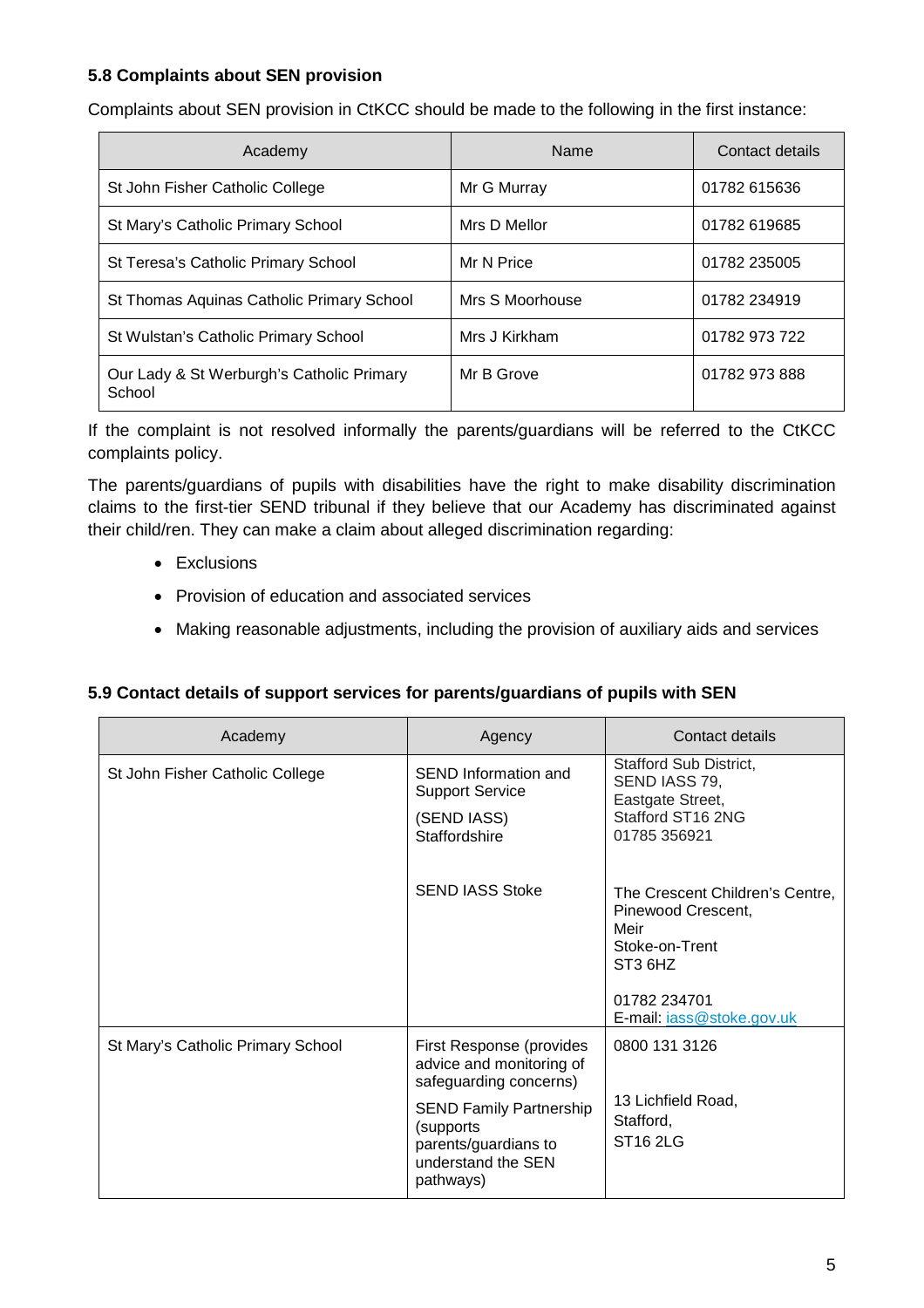| St Teresa's Catholic Primary School                        | <b>SENDIASS</b><br>SEND information, Advice<br>and Support Services.                                                                                                                     | The Crescent Children's Centre<br><b>Pinewood Crescent</b><br>Meir<br>Stoke-on-Trent<br>ST <sub>3</sub> 6H <sub>Z</sub><br>Tel: 01782 234701<br>E-mail: jass@stoke.gov.uk |
|------------------------------------------------------------|------------------------------------------------------------------------------------------------------------------------------------------------------------------------------------------|---------------------------------------------------------------------------------------------------------------------------------------------------------------------------|
| St Thomas Aquinas Catholic Primary<br>School               | <b>SENDIASS</b><br>SEND information, Advice<br>and Support Services.                                                                                                                     | The Crescent Children's Centre<br><b>Pinewood Crescent</b><br>Meir<br>Stoke-on-Trent<br>ST <sub>3</sub> 6H <sub>Z</sub><br>Tel: 01782 234701<br>E-mail: jass@stoke.gov.uk |
| St Wulstan's Catholic Primary School                       | First Response (provides<br>advice and monitoring of<br>safeguarding concerns)<br><b>SEND Family Partnership</b><br>(supports<br>parents/guardians to<br>understand the SEN<br>pathways) | 0800 131 3126<br>13 Lichfield Road,<br>Stafford,<br><b>ST16 2LG</b>                                                                                                       |
| Our Lady & St Werburgh's Catholic<br><b>Primary School</b> | First Response (provides<br>advice and monitoring of<br>safeguarding concerns)<br><b>SEND Family Partnership</b><br>(supports<br>parents/guardians to<br>understand the SEN<br>pathways) | 0800 131 3126<br>13 Lichfield Road,<br>Stafford,<br><b>ST16 2LG</b>                                                                                                       |

# <span id="page-8-0"></span>**5.10 Contact details for raising concerns**

| Academy                                          | Name                           | Contact details                        |
|--------------------------------------------------|--------------------------------|----------------------------------------|
| St John Fisher Catholic College                  | Mr C Hawthorne<br>(SENCo)      | 01782 615636<br>chawthorne@ctkcc.co.uk |
| St Mary's Catholic Primary School                | Mrs J Ellerton<br>Mrs D Mellor | 01782 619685                           |
| St Teresa's Catholic Primary School              | Miss G Dyke<br>Mrs L Smith     | 01782 235005                           |
| St Thomas Aquinas Catholic Primary School        | Mrs K. Hellawell               | 01782 234919<br>office.sta@ctkcc.co.uk |
| St Wulstan's Catholic Primary School             | Ms H Wood<br>Mrs J Kirkham     | 01782 973 722                          |
| Our Lady & St Werburgh's Catholic Primary School | Mr B Grove                     | 01782973888                            |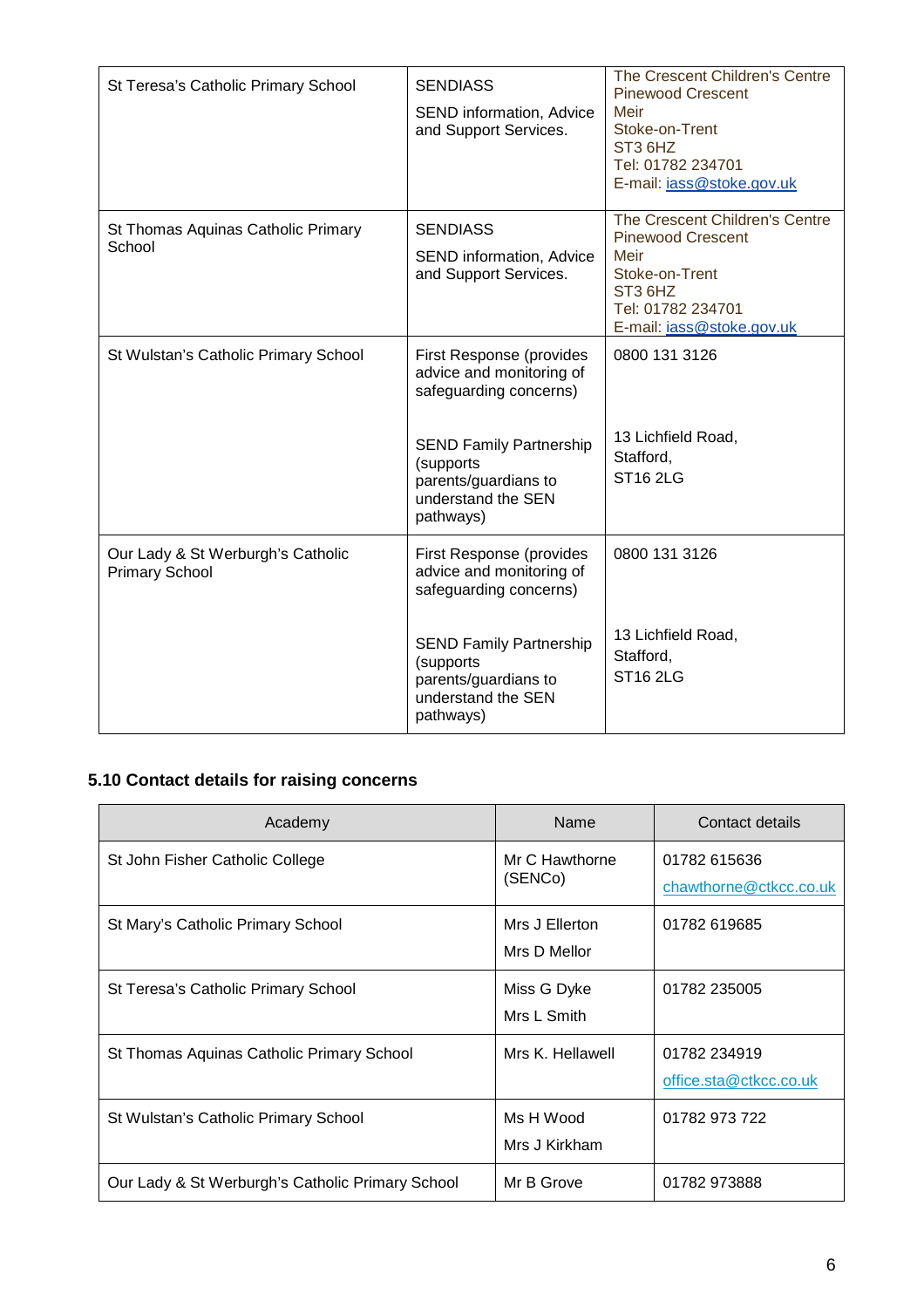# <span id="page-9-0"></span>**5.11 The local authority local offer**

Our local authority's local offer is published here:

| Academy                                          | Offer                     |
|--------------------------------------------------|---------------------------|
| St John Fisher Catholic College                  | The SEND Local Offer Link |
| St Mary's Catholic Primary School                | The SEND Local Offer Link |
| St Teresa's Catholic Primary School              | The SEND Local Offer Link |
| St Thomas Aquinas Catholic Primary School        | The SEND Local Offer Link |
| St Wulstan's Catholic Primary School             | The SEND Local Offer Link |
| Our Lady & St Werburgh's Catholic Primary School | The SEND Local Offer Link |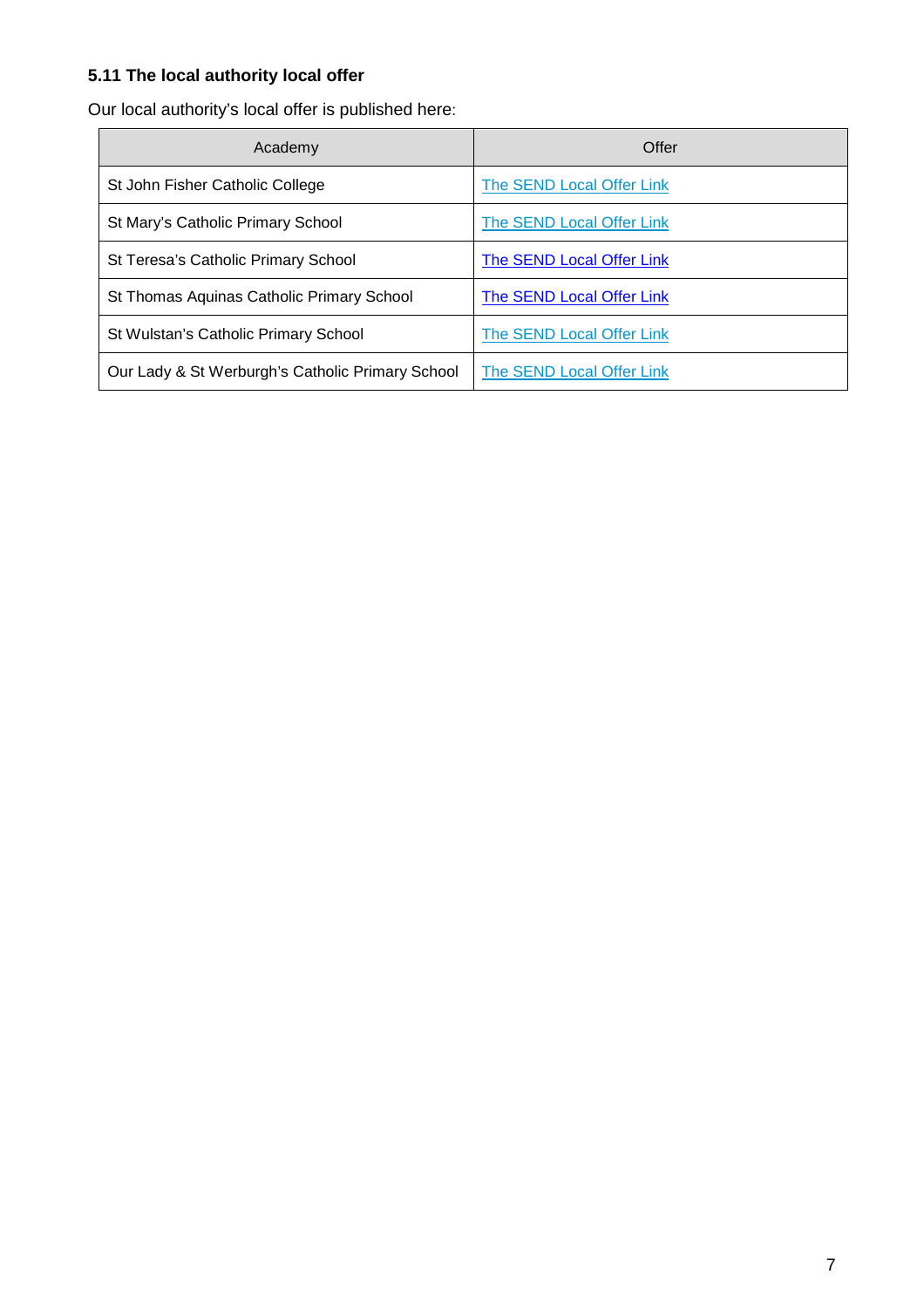# <span id="page-10-0"></span>**St John Fisher Catholic College – Detailed SEND Information**

#### **1. Efforts to achieve the best outcomes**

St John Fisher Catholic College's efforts to achieve the best outcomes for pupils with SEN and disabilities include:

- Ensuring that all children are valued equally, regardless of their abilities and behaviours.
- Ensuring that all pupils have access to a broad and balanced curriculum so that they can reach their full potential and enhance their self‐esteem.
- Providing a differentiated curriculum appropriate to the individual's needs and ability.
- Identifying and assess pupils with SEND as early and thoroughly as is possible and necessary and to fully involve learners, parents/guardians and staff in the identification, assessment and delivery of SEN.
- Ensuring that SEND learners take a full part in all school activities.
- Ensuring parents/guardians of SEND learners are kept fully informed of their child's progress and attainment.
- Ensuring that SEND learners are involved in decisions affecting their future SEND provision where appropriate
- Striving for close co-operation between all agencies concerned.
- Meeting the needs of all learners who have SEND by offering continual and appropriate forms of educational provision by the most efficient use of all available resources.

#### **2. The kind of SEN that are provided for**

St John Fisher Catholic College currently provides additional and/or different provision for a range of needs. These include:

- Communication and interaction, for example, Autistic spectrum disorder, speech and language difficulties
- Cognition and learning, for example, dyslexia, dyspraxia
- Social, emotional and mental health difficulties, for example, attention deficit hyperactivity disorder (ADHD)
- Sensory and/or physical needs, for example, visual impairments, hearing impairments, processing difficulties. Support for physically disabled learners using a wheelchair
- Moderate/severe/profound and multiple learning difficulties

#### **3. Identifying learners with SEN and assessing their needs**

3.1 Initially we will liaise with feeder Primary schools by speaking to their SENCo and Year 6 teacher. We will attend Year 6 Annual Reviews and observe the learner in their Primary working environment.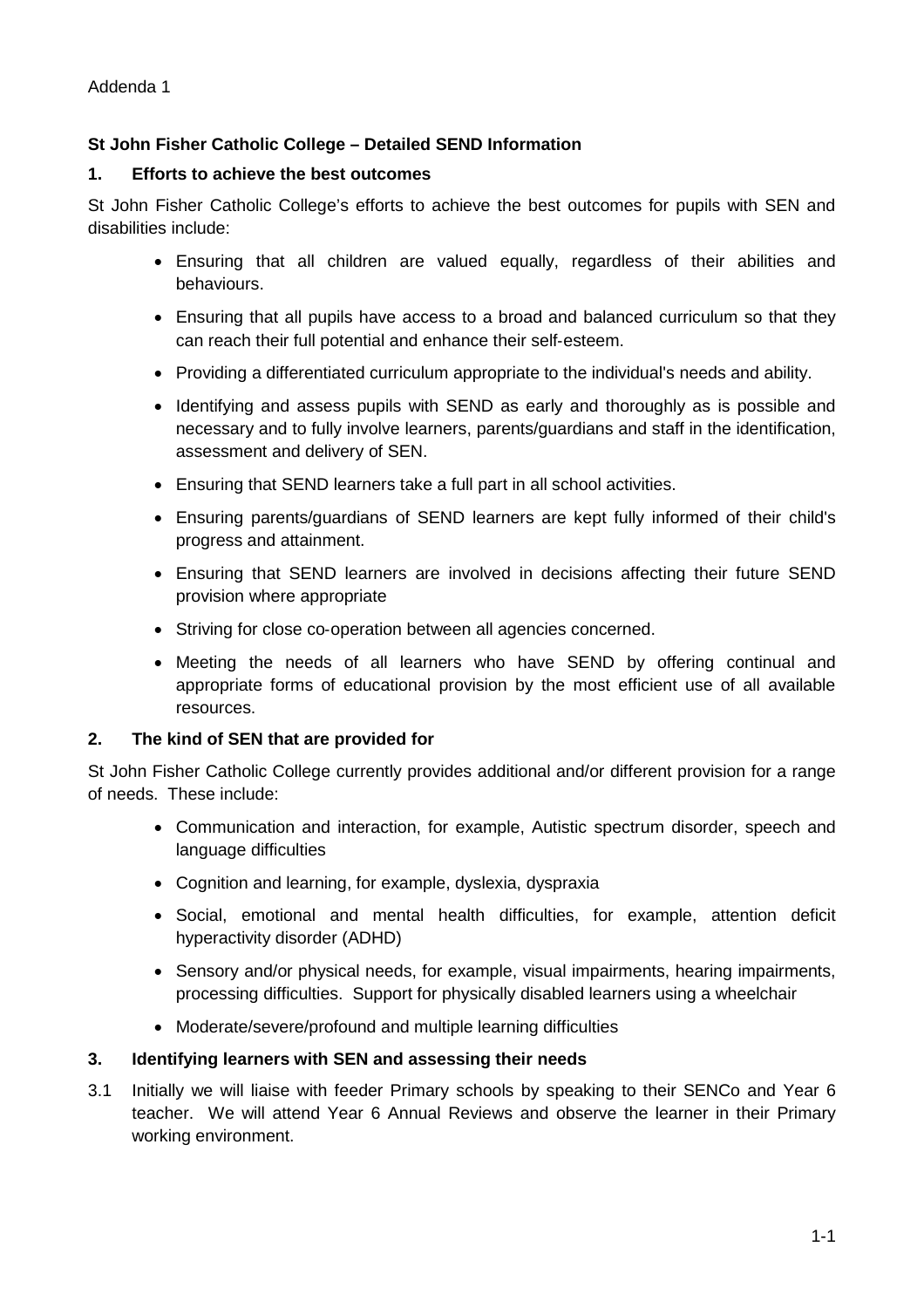- 3.2 We will assess each learner's current skills and levels of attainment on entry, which will build on previous settings and Key Stages, where appropriate. Class teachers will make regular assessments of progress for all learners and identify those whose progress:
	- Is significantly slower than that of their peers starting from the same baseline
	- Fails to match or better the child's previous rate of progress
	- Fails to close the attainment gap between the child and their peers
	- Widens the attainment gap

This may include progress in areas other than attainment, for example, social needs.

Slow progress and low attainment will not automatically mean a learner is recorded as having SEN.

When deciding whether special educational provision is required, we will start with the desired outcomes, including the expected progress and attainment, and the views and the wishes of the learner and their parents/guardians. We will use this to determine the support that is needed and whether we can provide it by adapting our core offer, or whether something different or additional is needed.

#### **4. Consulting and involving learners and parents/guardians**

At St John Fisher Catholic College we will:

- Invite parent/guardian of the SEND learner to school for a meeting to discuss their child.
- Invite parent/guardian to Learning Express Coffee Mornings.
- Invite parent/guardian to discuss their child's Learner Passport strategies.
- Hold transition meetings with parent/guardian and learner.
- Invite Parent/guardian/guardians to Annual Review meetings
- Attend Parent/guardian Evenings (SENCo and HLLSA).

We will have an early discussion with the learner and their parents/guardians when identifying whether they need special educational provision. These conversations will make sure that:

- Everyone develops a good understanding of the learner's areas of strength and difficulty
- We take into account the parents/guardians' concerns
- Everyone understands the agreed outcomes sought for the child
- Everyone is clear on what the next steps are

Notes of these early discussions will be added to the learner's record and given to their parents/guardians.

We will formally notify parents/guardians when it is decided that a learner will receive SEN support.

#### **5. Assessing and reviewing learners' progress towards outcomes**

At St John Fisher Catholic College we will:

- Speak to the Primary SENCo and Year 6 teacher to ascertain reading, spelling age and numeracy skills.
- Be guided by EHC plans.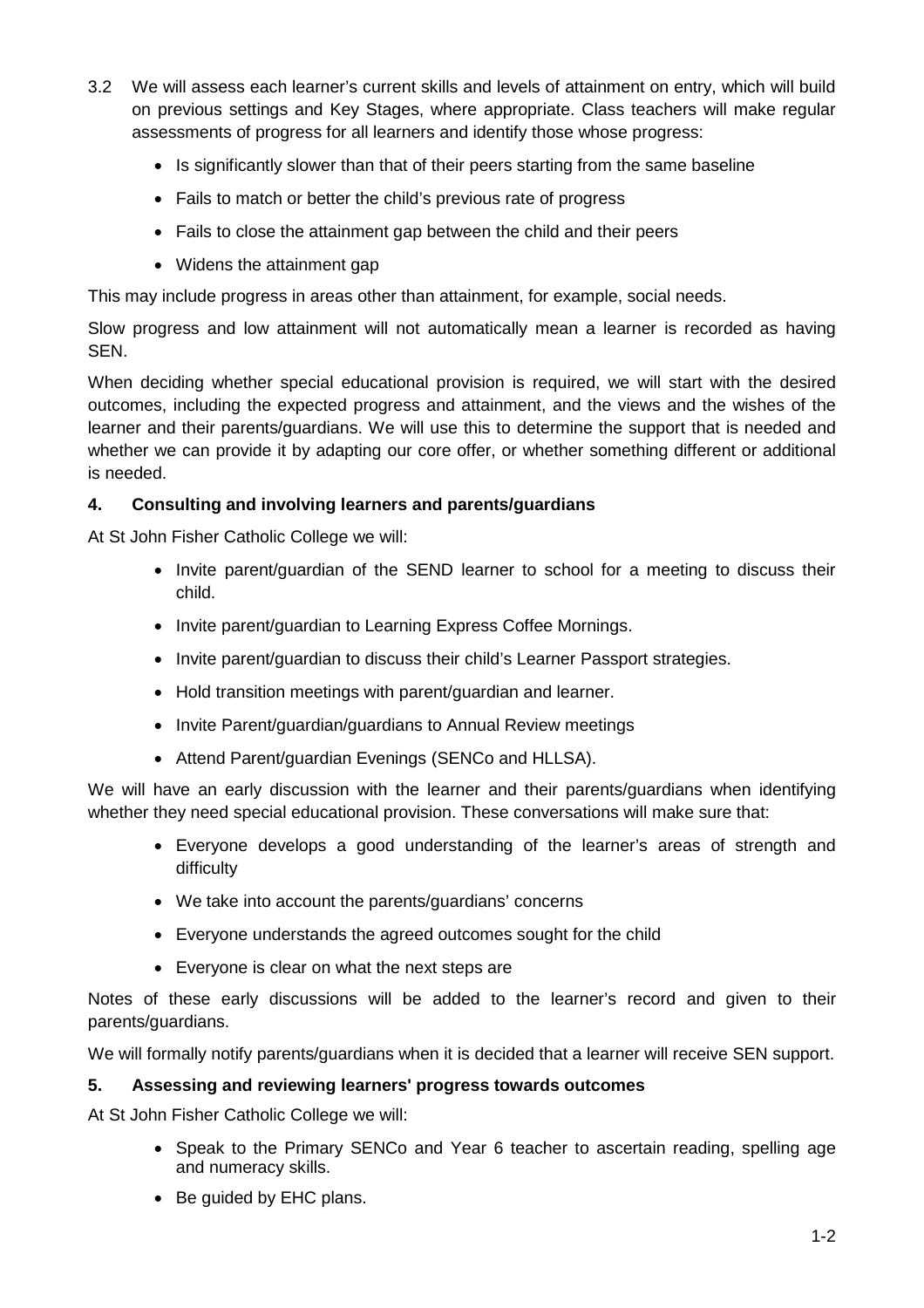• Discuss KS2 results and MidYIS (Middle Years Information System) results with our KS2 Progress leader

# **6. Supporting learners moving between phases and preparing for adulthood**

At St John Fisher Catholic College we will support learners moving between phases and prepare for adulthood by:

- Holding KS2 link days at St John Fisher Catholic College
- Holding Year 6 induction day
- Arranging Learning Express Department Coffee Mornings. Parents/guardians and learners are invited.
- Holding transition sessions with Learning Support Assistants (LSAs) in the Learning Express Department during June/July for vulnerable learners.
- Visiting Primary schools to meet with their SENCo, Year 6 teacher and learners.

# **7. Our approach to teaching learners with SEN**

At St John Fisher Catholic College we will also provide the following interventions:

- Friendship Ambassador Programme
- Touch Typing Programme
- Magic Link Handwriting Programme
- Rainbows Spectrum (Father Hudson counselling programme)
- Better Reading Progamme
- English and Maths small group support during Form time
- Mentoring of vulnerable learners

#### **8. Adaptations to the curriculum and learning environment**

In addition to the items listed in the above policy (paragraph 5.7), at St John Fisher Catholic College:

- Year 10 and 11 learners may be given the opportunity to study KS4 Vocational courses each week at Reaseheath College.
- LSAs liaise with teachers and enlarge classwork/homework and power points for VI learners.
- LSAs support physical disability learners in accessing and operating the lift.
- Learners may be supported either one-to-one or in small groups with literacy and numeracy in Learning Express Department by a LSA.

#### **9. Additional support for learning**

At St John Fisher Catholic College we currently have one Higher Level Learning Support Assistance (HLLSA) and eleven LSAs who primarily support SEND learners in class. They are also trained to deliver one-to-one and small group interventions such as:

- Better Reading Programme
- Friendship Ambassador Programme
- Rainbows Spectrum Counselling Programme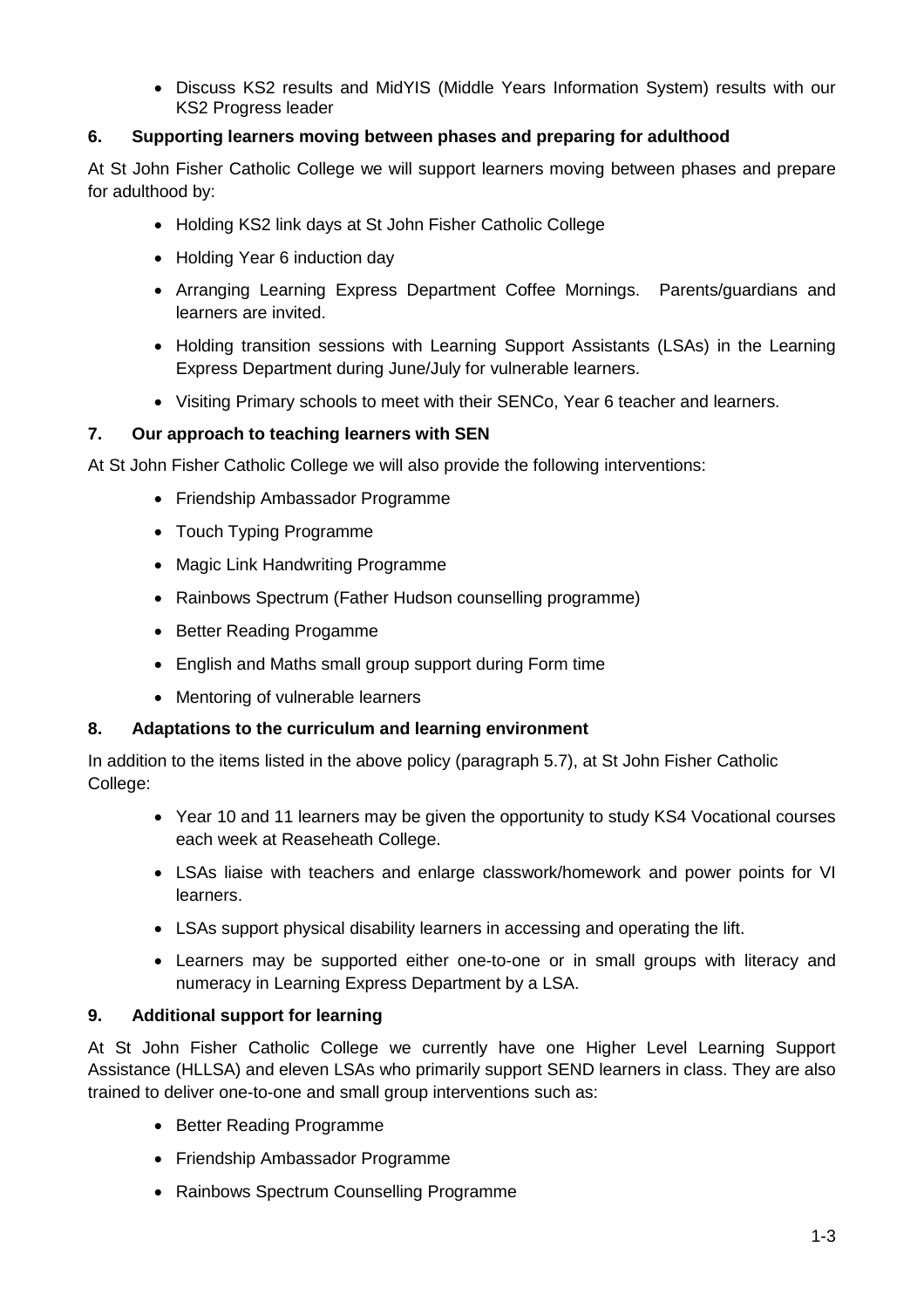- Touch Typing Programme
- Phonics
- Support with literacy/numeracy
- Reading and scribing for learners during tests and examinations

Additional responsibilities include:

- Supporting vulnerable Year 10 and 11 learners who may be attending Reaseheath College each week.
- Attending Annual Reviews
- The HLLSA attends all parents/guardians evenings with the SENCo
- Enlarging power points and classwork/homework for VI learners

We work with the following agencies to provide support for learners with SEN:

- Visual Impairment Team (VI)
- Hearing Impairment Team (HI)
- Educational Psychologist (EP)
- Special Educational Support Service (SENSS)
- Occupational Health (OH)
- Autism Outreach Team (AOT)
- Child and Adolescent Mental Health Services (CAMHS)
- Special Education Needs and Disabilities Information Advice and Support Services (SENDIASS)
- School Nurse and Child Protection Nurse
- Father Hudson's Home liaison team
- Physical Disability Service for Handling support

# **10. Evaluating the effectiveness of SEN provision**

At St John Fisher Catholic College we evaluate the effectiveness of the provision for learners with SEN by:

- Reviewing learners' individual progress each term using GPP reports.
- Reviewing the impact of interventions.
- Using Pupil Passports to ensure that strategies and interventions are used effectively in the classroom by teachers and support staff.
- Holding Annual Reviews for learners with EHC plans
- All the Learning Express Department complete an annual standards tracker to ensure continual professional development.

# **11. Expertise and training of staff**

At St John Fisher Catholic College:

• The SENCO has a reduced teaching timetable to manage SEND provision.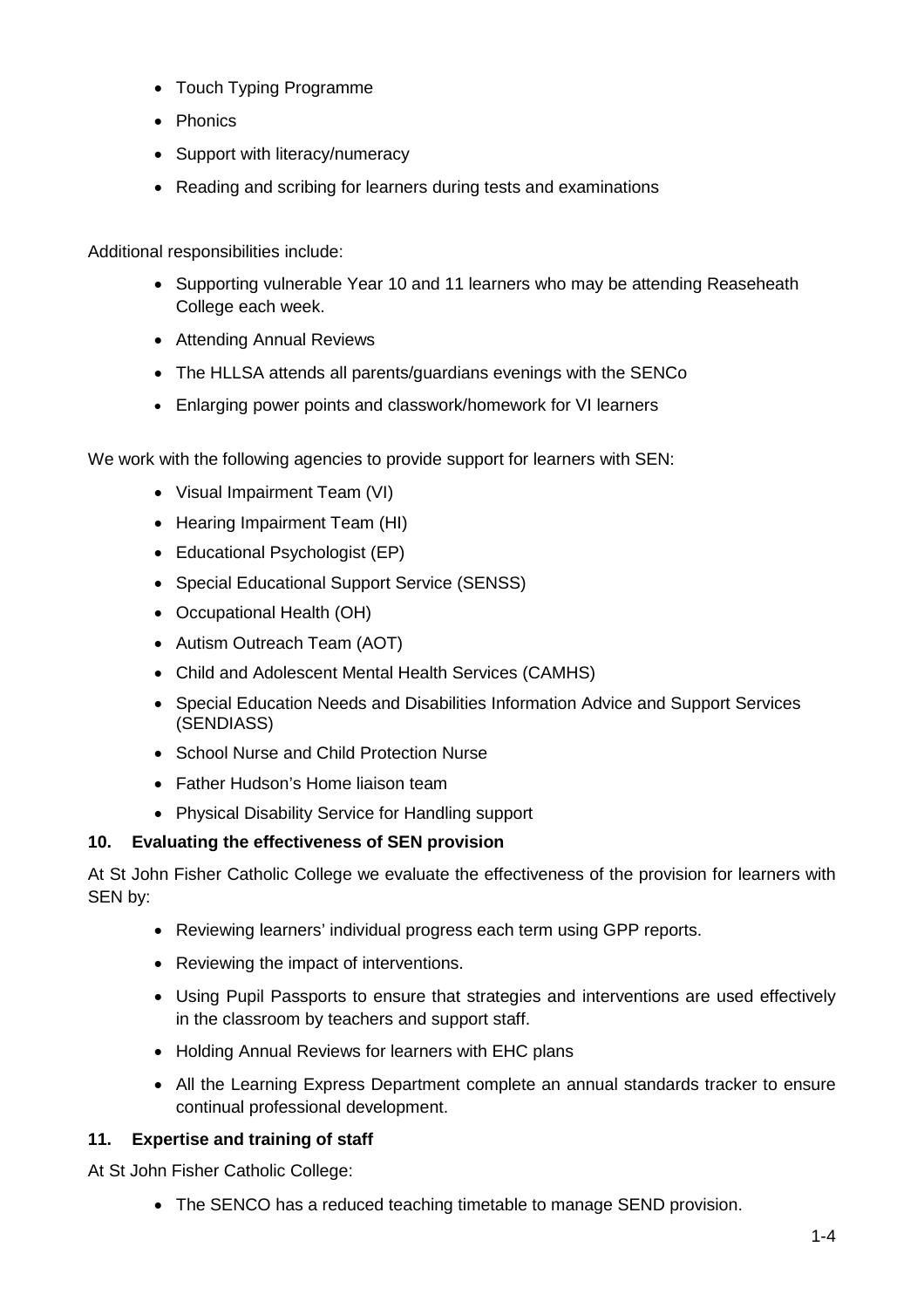- In the last academic year, staff have been trained in Child Protection and Hearing/ Radio Aids.
- We use specialist staff for our visual impaired, hearing impaired, physically impaired and autistic learners.

## **12. Evaluating the effectiveness of SEN provision**

At St John Fisher Catholic College we evaluate the effectiveness of the provision for learners with SEN by:

- Reviewing learners' individual progress each term using GPP reports.
- Reviewing the impact of interventions.
- Using Pupil Passports to ensure that strategies and interventions are used effectively in the classroom by teachers and support staff.
- Holding Annual Reviews for learners with EHC plans
- All the Learning Express Department complete an annual standards tracker to ensure continual professional development.

## **13. Enabling learners with SEN to engage in activities available to those in the school who do not have SEN**

All of our extra-curricular activities and school visits are available to all our learners, including our before-and after-school clubs.

All learners are encouraged to go on our residential trip(s) to, for example, Alton Castle, Music tours, drama productions and opportunities with the History department.

All learners are encouraged to take part in sports teams, music and choir.

No learner is ever excluded from taking part in these activities because of their SEN or disability.

In addition:

- SENCo meets with the parent/guardian and learner to discuss their disability and how best to support them in school.
- Advice and strategies are followed from outside agencies and this information is made available to teachers and support staff.
- SENCo ensures that all staff at SJFCC are aware of the needs of SEND learners and how best to support them.
- SENCo visits the learners Primary school and meets with their SENCo and Year 6 teacher.
- **SENCo** is invited to Year 6 Annual Review.
- The steps you have taken to prevent disabled learners from being treated less favourably than other learners.
- Supervised access to lifts to all floors in both the tower block and Romero building are available for those learners who require it.
- Ramps have been installed where there is a change in floor height.

#### **14. Support for improving emotional and social development**

We provide support for learners to improve their emotional and social development in the following ways: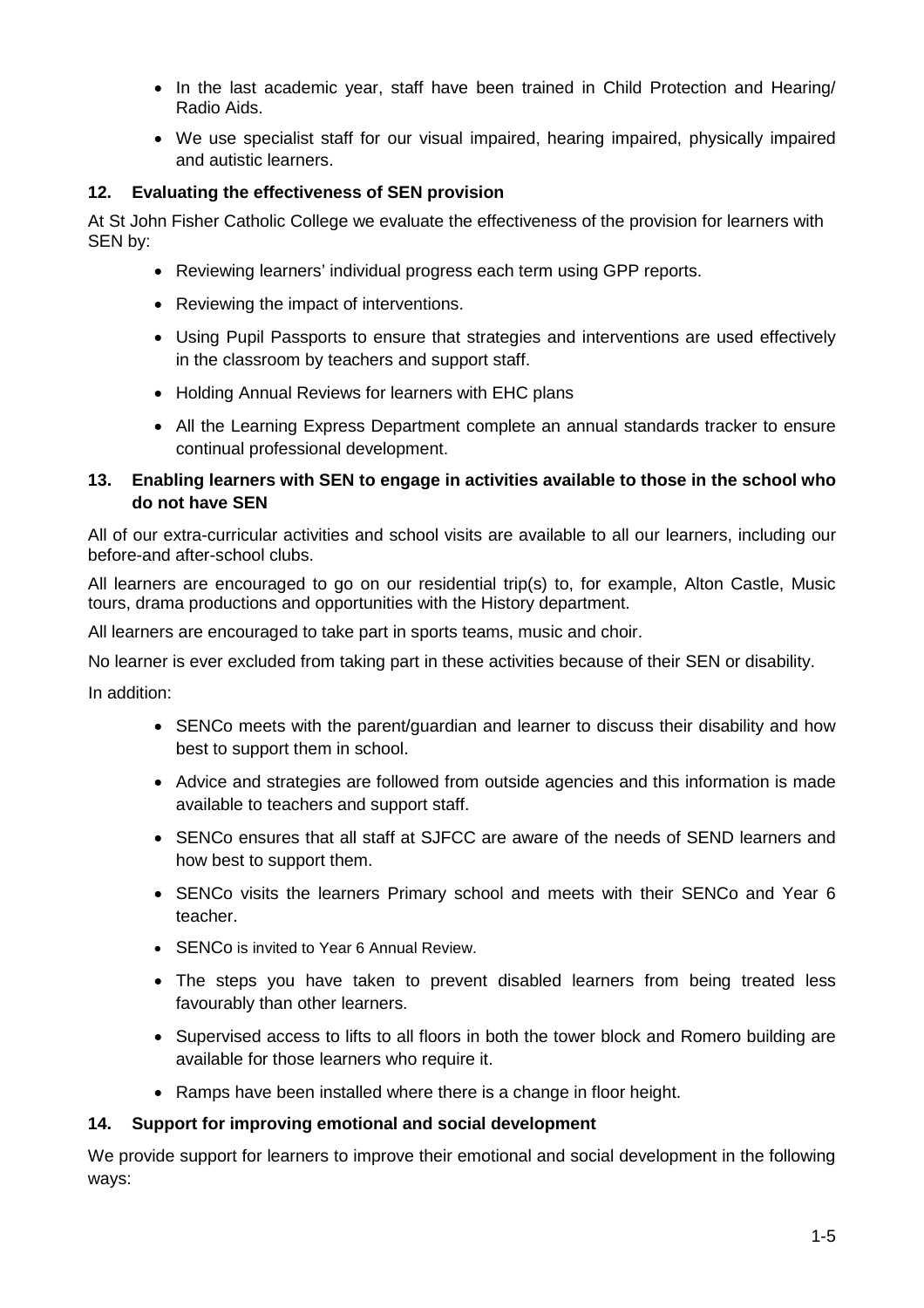- Our Wellbeing and Pastoral Team meet each week to discuss vulnerable learners and ensure that they are effectively supported across all areas of the school.
- We have a KS3 and KS4 Student Support Co-ordinators.
- Vulnerable learners are able to enter school via the door into the Learning Express Department and are supported by LSAs.
- Vulnerable learners are supported in the Learning Express Department during break time and lunchtimes.
- Learners with SEN are encouraged to be part of the school council
- Learners with SEN are also encouraged to be part of clubs to promote teamwork/building friendships etc.
- We have a zero tolerance approach to bullying.

#### **15. Working with other agencies**

At St John Fisher Catholic College our SENCo:

- Liaises and works closely with all outside agencies to ensure that the learner can access all areas of the curriculum.
- Liaises with Staffordshire and Stoke Education Authority, particularly with regard to EHC plans.
- Invites SEND the Information, Advice and Support Services (IASS) to Coffee Mornings and evening presentation for the parents/guardians of Year 7 SEND learners.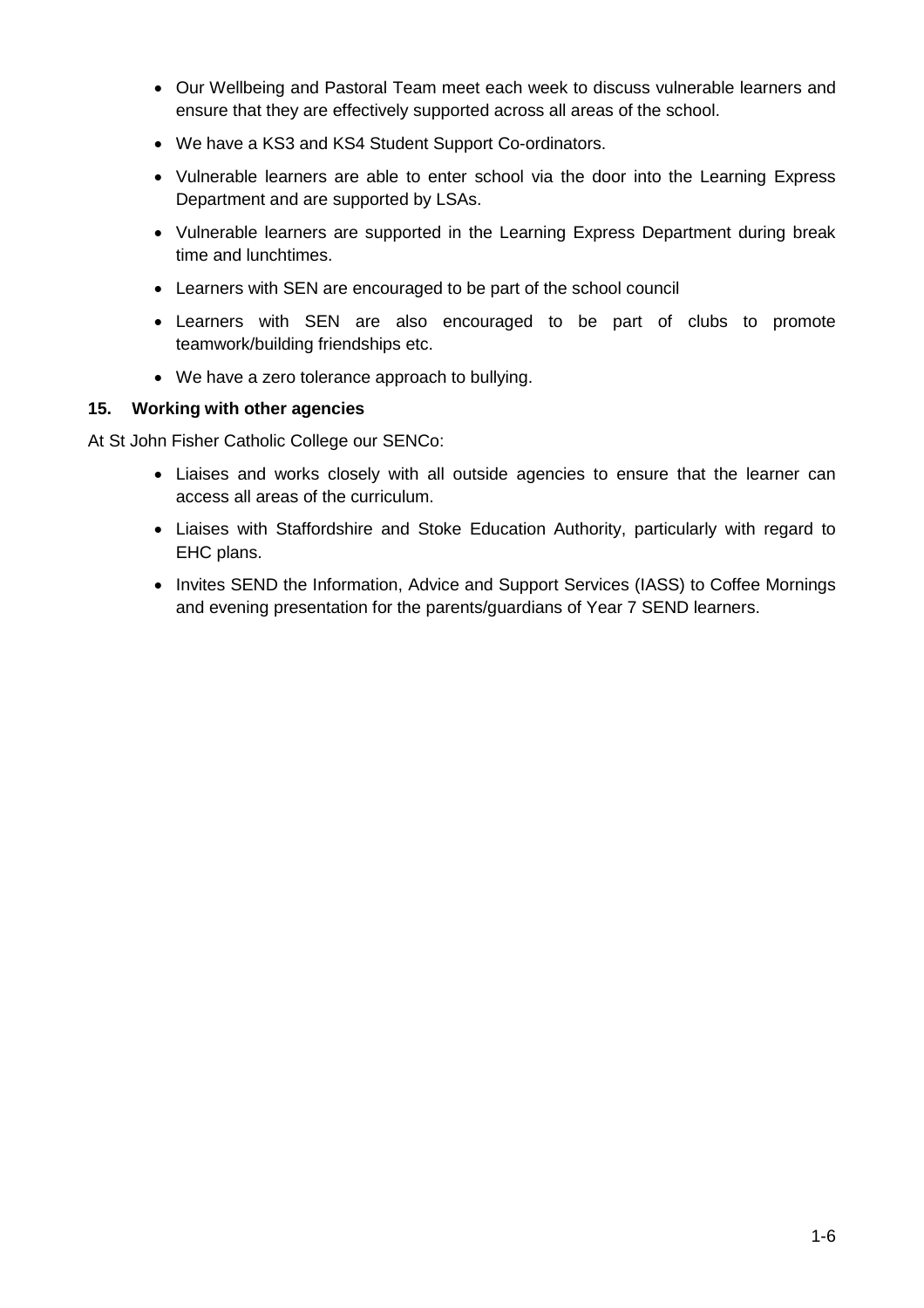#### <span id="page-16-0"></span>**St Mary's Catholic Primary School – Detailed SEND Information**

#### **1. Efforts to Achieve the best outcome**:

- Ensure early identification of additional needs.
- Raise the aspiration of all learners with SEND, and those working with them, encouraging their ambition and success.
- Allow opportunities for all learners to aim to achieve their full potential.
- Promote learners self- esteem and emotional well-being by helping them to form and maintain meaningful relationships.
- To be outcome focused: meeting outcomes through provision tailored to the learners' needs; working in partnership with parents/guardians and carers.
- Provide Quality First Teaching to ensure the highest possible standard of education for all learners
- Foster greater independence for all learners, particularly those with SEND.
- Ensure the needs of children with disabilities/medical needs are met by supporting them through accessibility plans and medical provision to meet individual requirements.
- Recognise the need for effective multi-agency collaboration; liaising with learners, parents/guardians and professionals to build a strong foundation of provision.

#### **2. The kinds of SEN that are provided for**

St Mary's Catholic Primary School currently provides additional and/or different provision for a range of needs. These include:

- Communication and interaction, for example, autistic spectrum disorder, Asperger's Syndrome, speech and language difficulties
- Cognition and learning, for example, dyslexia, dyspraxia,
- Social, emotional and mental health difficulties, for example, attention deficit hyperactivity disorder (ADHD),
- Sensory and/or physical needs, for example, visual impairments, hearing impairments, processing difficulties, epilepsy, medical conditions with physical disability
- Moderate and multiple learning difficulties

#### **3. Consulting and involving learners and parents/guardians**

At St Mary's Catholic Primary School we will have an early discussion with the learner and their parents/guardians when identifying whether there is a need for special educational provision. These conversations will make sure that:

- Everyone develops a good understanding of the learner's areas of strength and difficulty
- We take into account the parents/guardians' concerns
- Everyone understands the agreed outcomes sought for the child
- Everyone is clear on what the next steps are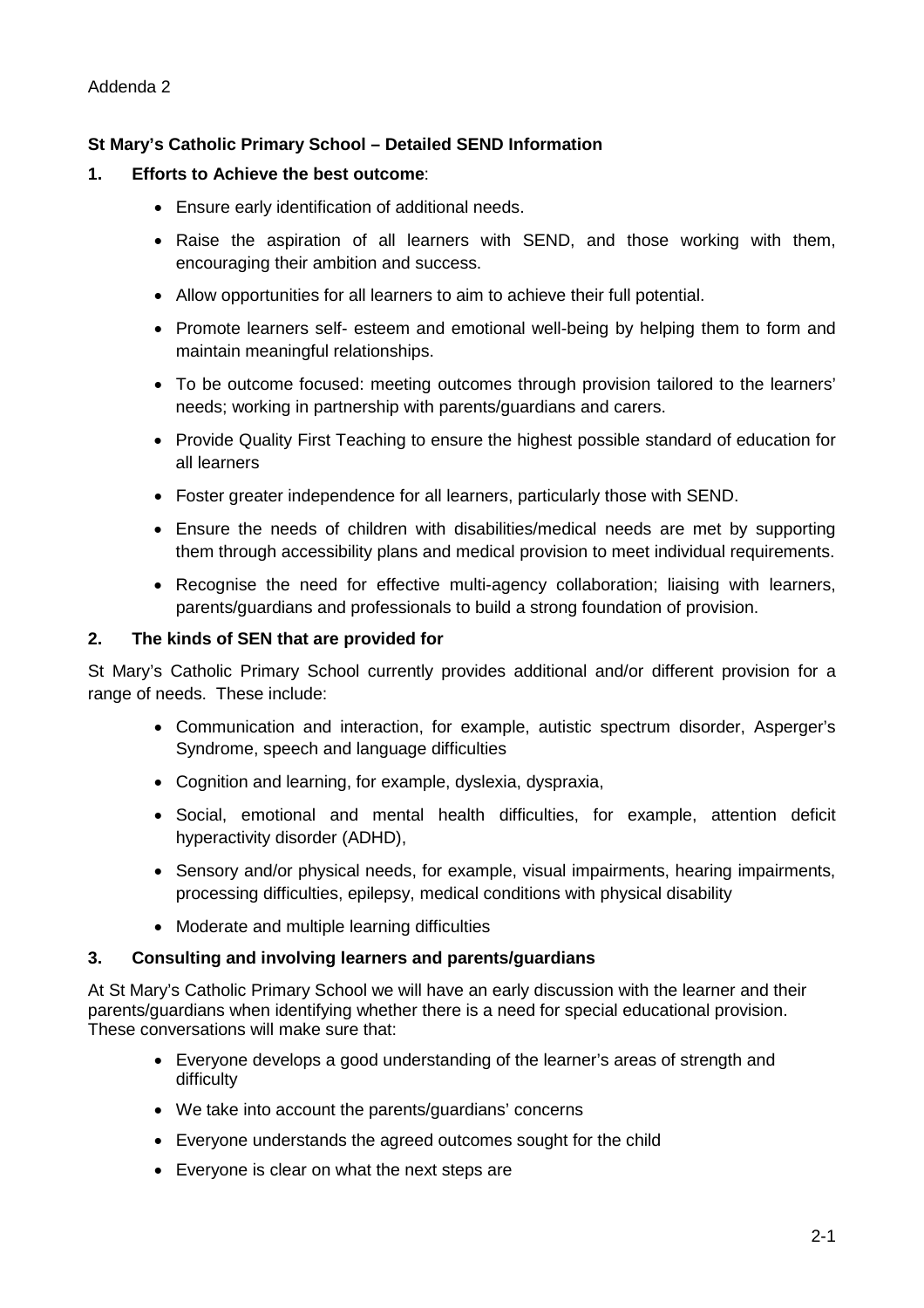Notes of these early discussions will be added to the learner's record and shared with parents/guardians where relevant.

We will formally notify parents/guardians when it is decided that a learner would benefit from additional support and request their agreement for the learner to be added to the register of children with SEND.

#### **4. Assessing and reviewing learners' progress towards outcomes**

We will follow the graduated approach and the four-part cycle of **assess, plan, do, review**.

The class or subject teacher will work with the SENCO to carry out a clear analysis of the learner's needs. This will draw on:

- The teacher's assessment and experience of the learner
- Their previous progress and attainment and behaviour
- Other teachers' assessments, where relevant
- The individual's development in comparison to their peers and national data
- The views and experience of parents/guardians
- The learner's own views
- Advice from external support services, if relevant

The **Assess, Plan, Do, Review** cycle will be reviewed three times a year. This is in addition to the termly teacher assessments plus end-of-year internal or external testing.

All teachers and support staff who work with the learner will be made aware of their needs, the outcomes sought, the support provided, and any teaching strategies or approaches that are required. We will regularly review the effectiveness of the support and interventions and their impact on the learner's progress.

#### **5. Supporting learners moving between phases and preparing for adulthood**

We will share information with the school, college, or other setting the learner is moving to. We will agree with parents/guardians and learners which information will be shared as part of this.

#### **Upon entry:**

- On entry into the Foundation Stage at St. Mary's a planned programme of visits are provided for children starting the following September.
- Parents/guardians/carers are invited to an induction meeting in June at the school and are provided with a range of information to support them in enabling their child to settle into the new school routine.
- The SENCO meets with all new parents/guardians of children who are known to have SEN to allow concerns to be raised and solutions to any perceived challenges are considered prior to entry.
- If a child is transferring from another school, the previous school records will be requested immediately and a meeting will be set up with the parents/guardians to identify and reduce any concerns.

#### **Transition to the next school or setting**

• The SENCo and other key staff with knowledge of the learner will liaise with the setting that the learner is moving to. Opportunities for visits will be offered to ensure a smooth transition and to build the learner's confidence during these periods of change.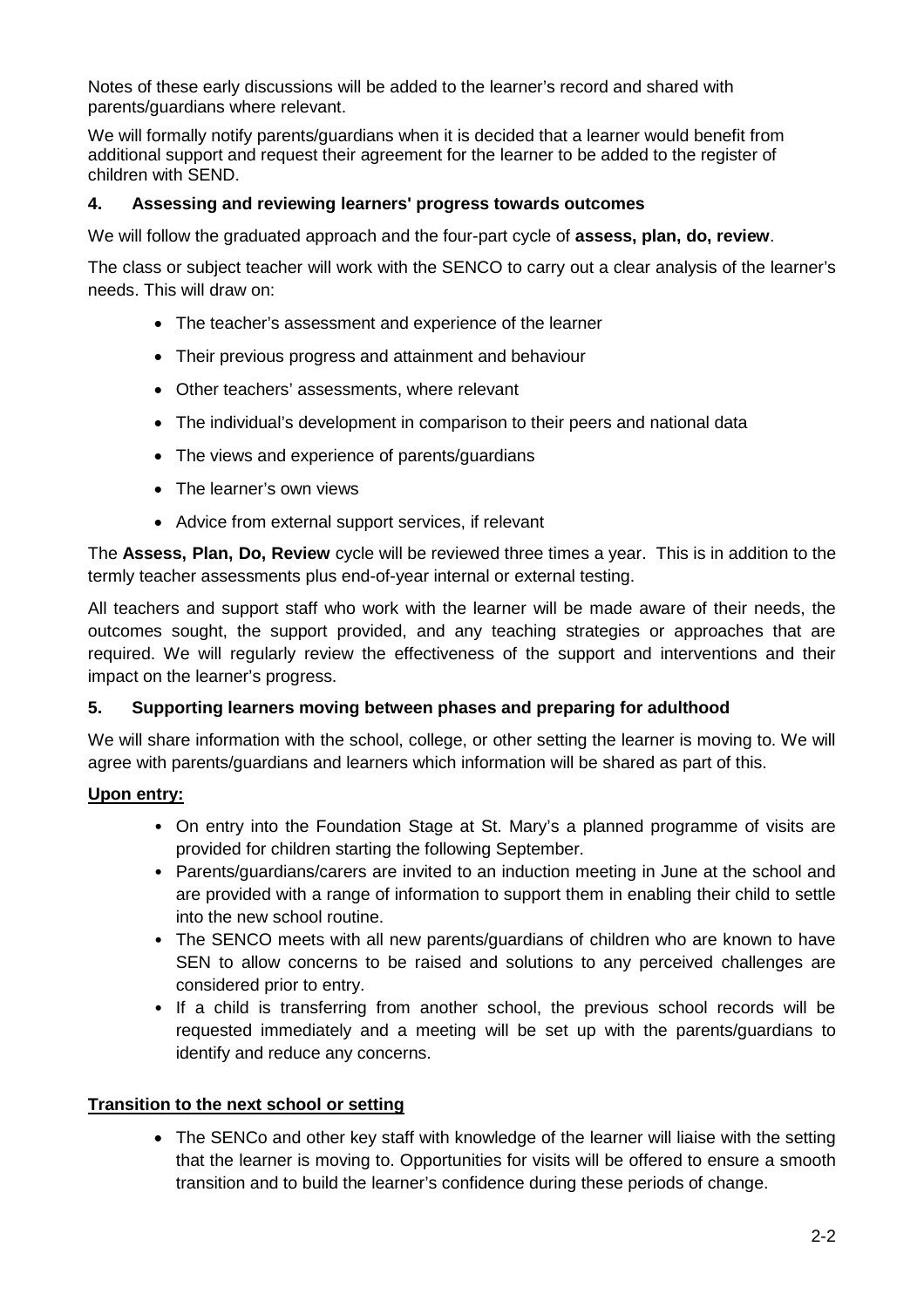- Extra sessions are offered in school for children in Year 6 who we think would benefit from additional support to increase confidence and self-esteem.
- Children have opportunities to take part in induction/transition days at their new setting and will be supported by known staff as necessary

# **6. Our approach to teaching learners with SEN**

Teachers are responsible and accountable for the progress and development of all the learners in their class.

High quality teaching is our first step in responding to learners who have SEN. This will be differentiated for individual learners.

We will also provide interventions as necessary which we feel will be of benefit to our children. These could include numeracy interventions either 1:1 or in a small group as well as confidence building, social interaction and anger management.

#### **7. Adaptations to the curriculum and learning environment**

St Mary's Catholic Primary School will make the following adaptations to ensure all learners' needs are met:

- Differentiating our curriculum to ensure all learners are able to access it, for example, by grouping, 1:1 work, teaching style, content of the lesson, etc.
- Adapting our resources and staffing
- Using recommended aids, such as laptops, coloured overlays, visual timetables, larger font, etc.
- Differentiating our teaching, for example, giving longer processing times, pre-teaching of key vocabulary, reading instructions aloud, etc.
- Screen learners to identify their strengths and weaknesses
- Ramps have been added to school to allow access to all areas of the school
- Specific reasonable adjustments following recommendations from external agencies.

#### **8. Additional support for learning**

We have a number of teaching assistants who are trained to deliver a range of interventions.

These assistants will support on a 1:1 basis, or in small groups or support children to remain in the classroom and access quality first teaching.

We work with the following agencies to provide support for learners with SEN:

- Occupational therapy, Speech and Language therapy, School Nursing Service
- Visual and Hearing Impairment teams, Staffordshire County Council
- Behaviour Support service, Entrust
- Education Psychology service, Staffordshire County Council
- Local Support Team, Social Services
- CAMHS (Childhood & Adolescent Mental Health Service)
- Father Hudson's Care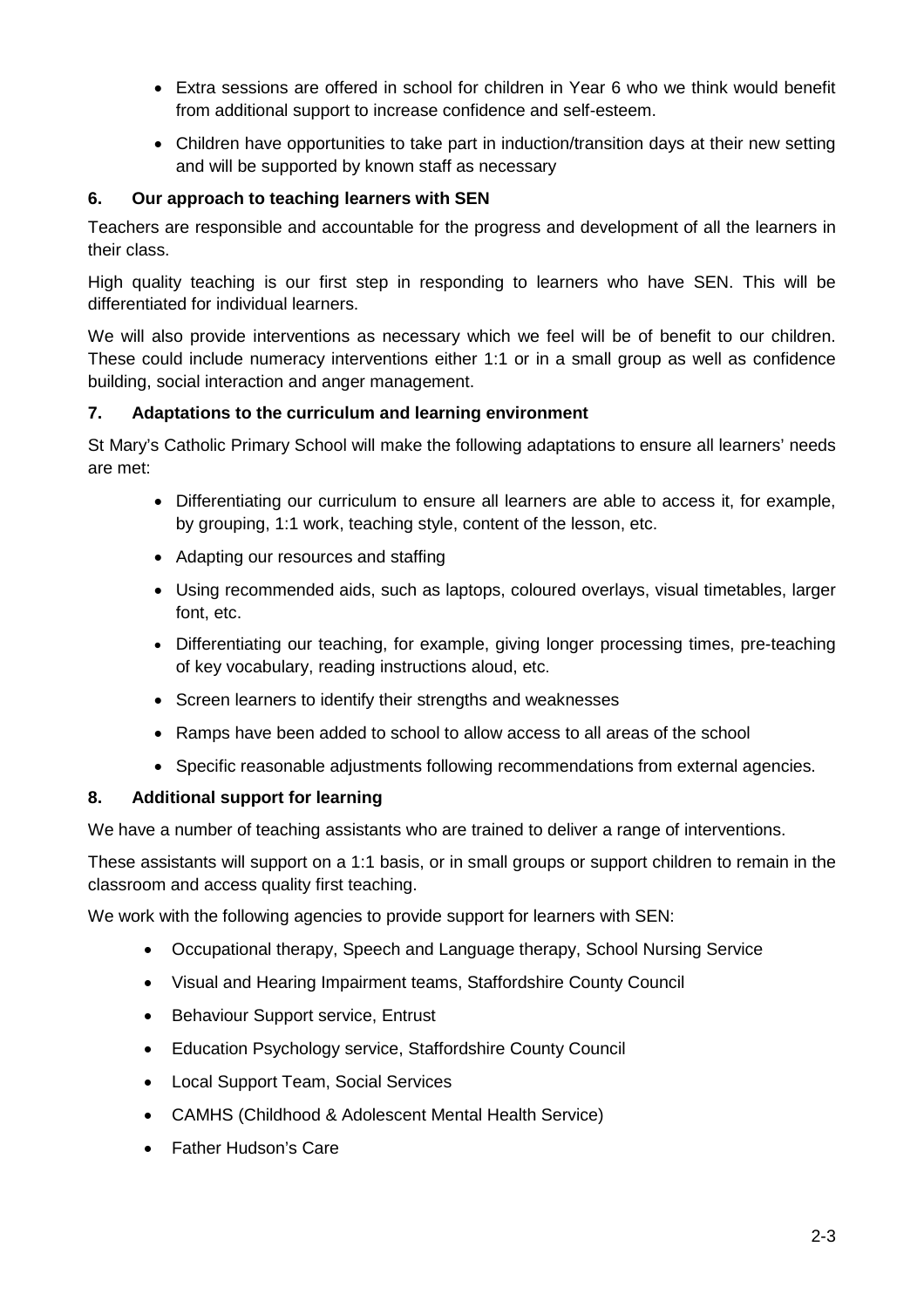# **9. Expertise and training of staff**

At St Mary's Catholic Primary School:

- The SENCo has the appropriate qualifications to carry out the responsibility for the role in school.
- All staff delivering specific interventions have been trained and have the skills to provide high level support.
- We use specialist staff for supporting learners with visual impairment. We work closely with specialist staff from other agencies to meet the needs of learners with significant enduring and /or life limiting medical conditions.

#### **10. Evaluating the effectiveness of SEN provision**

At St Mary's we evaluate the effectiveness of the provision for learners with SEN by:

- Reviewing learners' individual progress towards their goals each term
- Reviewing the impact of interventions after 12 weeks
- Using learner questionnaires
- Monitoring by the SENCO
- Holding annual reviews for learners with statements of SEN or EHC plans
- Pupil Voice activities
- Annual Reviews for pupils with EHC plans

#### **11. Enabling pupils with SEN to engage in activities available to those in the school who do not have SEN**

St.Mary's Catholic Primary School is an **inclusive** school and we strive to support **all** children to enable them to meet their potential and achieve at school. In order to do this many steps are taken to support them through their learning journey at our school.

All of our extra-curricular activities and school visits are available to all our pupils,

All pupils are encouraged to go on our residential trips to Laches Wood

All pupils are encouraged to take part in sports day/school plays/special workshops, etc. No pupil is ever excluded from taking part in these activities because of their SEN or disability.

St.Mary's is an inclusive school and in accordance with The Equality Act 2010 no child will be refused admission to the school on the basis of his/her special educational need. We will not discriminate against children with disabilities and we will take all reasonable steps to provide effective educational provision to meet the needs of the child.

We are mindful of the Equality Act 2010 and have an Accessibility Plan in place. We are vigilant about making reasonable adjustments where possible. We value and respect diversity in our setting and do our very best to meet the needs of all our learners.

Adaptations to the school environment include:

- All floors levelled and all classrooms accessible in KS1, Ramps are located to allow access to classrooms and ICT room in KS2.
- Accessible toilets suitable for adults and children.
- Appropriate width of the doorways and corridors.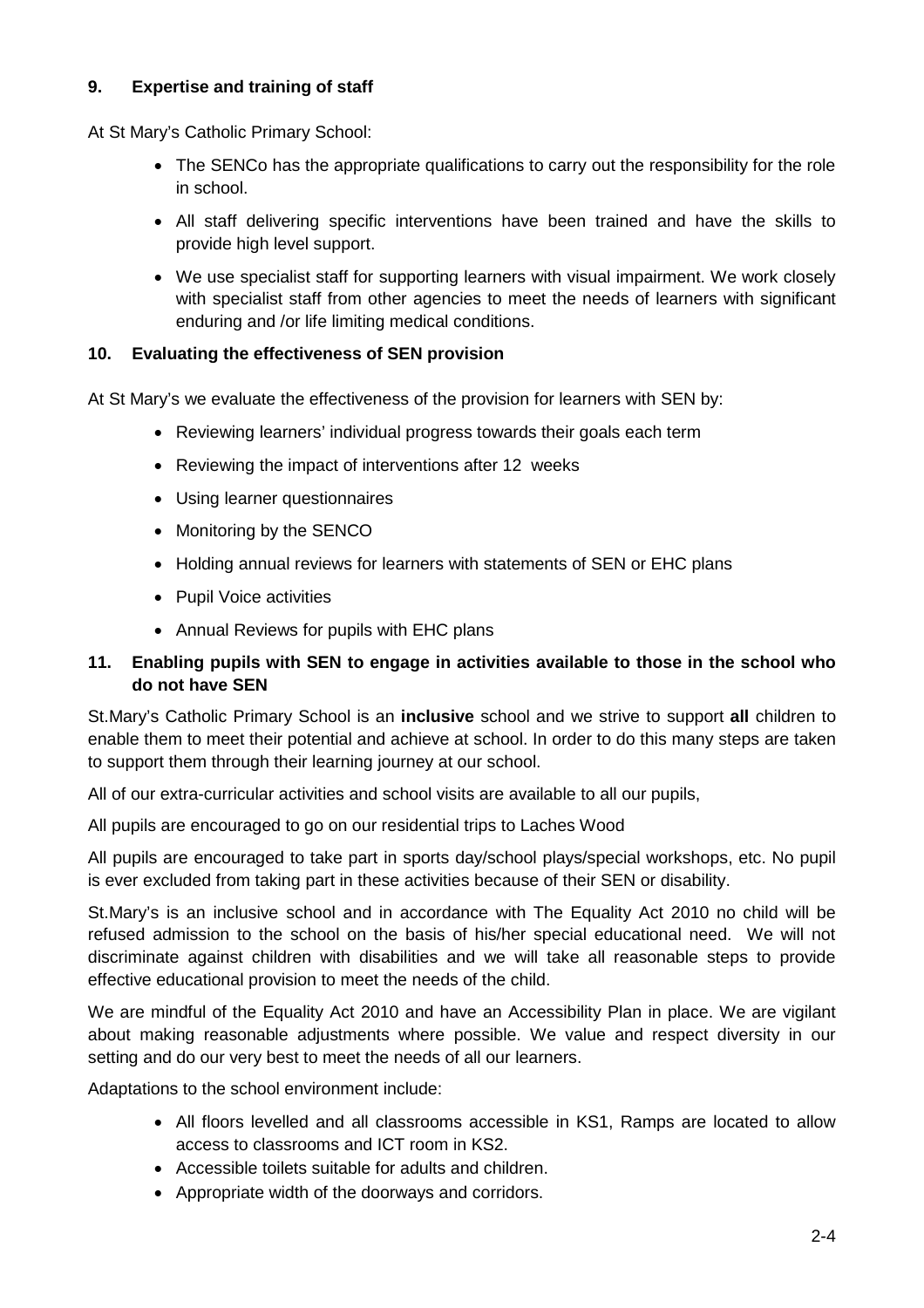• Appropriate height of the Reception counter.

Activities and school trips are available to all. Risk assessments are carried out for all day trips and residential visits, and procedures are put in place to enable all children to participate in all school activities.

# **12. Support for improving emotional and social development**

The wellbeing of every child at St. Mary's is a key priority. All staff are trained to provide a high standard of pastoral support. Members of staff are readily available for children who wish to discuss issues and concerns. Our prayer garden and chapel is available for use by children at any time during the school day in a supervised manner.

Additionally, the school follows a Personal, Health, Social, and Emotional (PHSE) curriculum which is delivered in class through such opportunities as 'circle time'. These activities provide our children with the opportunity to improve their understanding and skills that they need to enhance their overall wellbeing. We have a Nurture Group with trained staff who understand and support children with social and emotional difficulties over both short and longer terms as necessary.

St. Mary's has an anti-bullying policy.

We continually undertake work within school to promote healthy lifestyles and we provide opportunities for the children to develop their emotional resilience.

We provide support for pupils to improve their emotional and social development in the following ways:

- Pupils with SEN are encouraged to be part of the school council
- Support from our Family Support Worker to resolve any pastoral issues with an in house referral system to ensure all issues are moved forward in a timely manner. The family support worker refers to external agencies where necessary
- A Learning Mentor to provide bespoke interventions on a case by case basis to support pupils with significant or emergency needs.
- We have a zero tolerance approach to bullying.

#### **13. Working with other agencies**

If progress rates in any area of child development in our pupils with SEN continues to be of concern despite the delivery of high quality interventions and reasonable adjustments to support curriculum engagement and access, then a child may be considered to have special educational needs and placed on the **SEN Register**. Parents/guardians will be informed of this. At this point advice can be sought from a variety of external agencies regarding strategies to best meet the specific needs of children with additional needs. This will only be undertaken after parental permission has been obtained and may include referral to:

- Special Educational Needs and Inclusion Service (SENIS).
- Behaviour Support Service.
- Autism Outreach Team.
- Hearing Impairment team.
- Visual Impairment team.
- Educational Psychologist Service.
- Educational Welfare Officers.
- FHC Family Support Worker
- Social Services.
- School Nurse.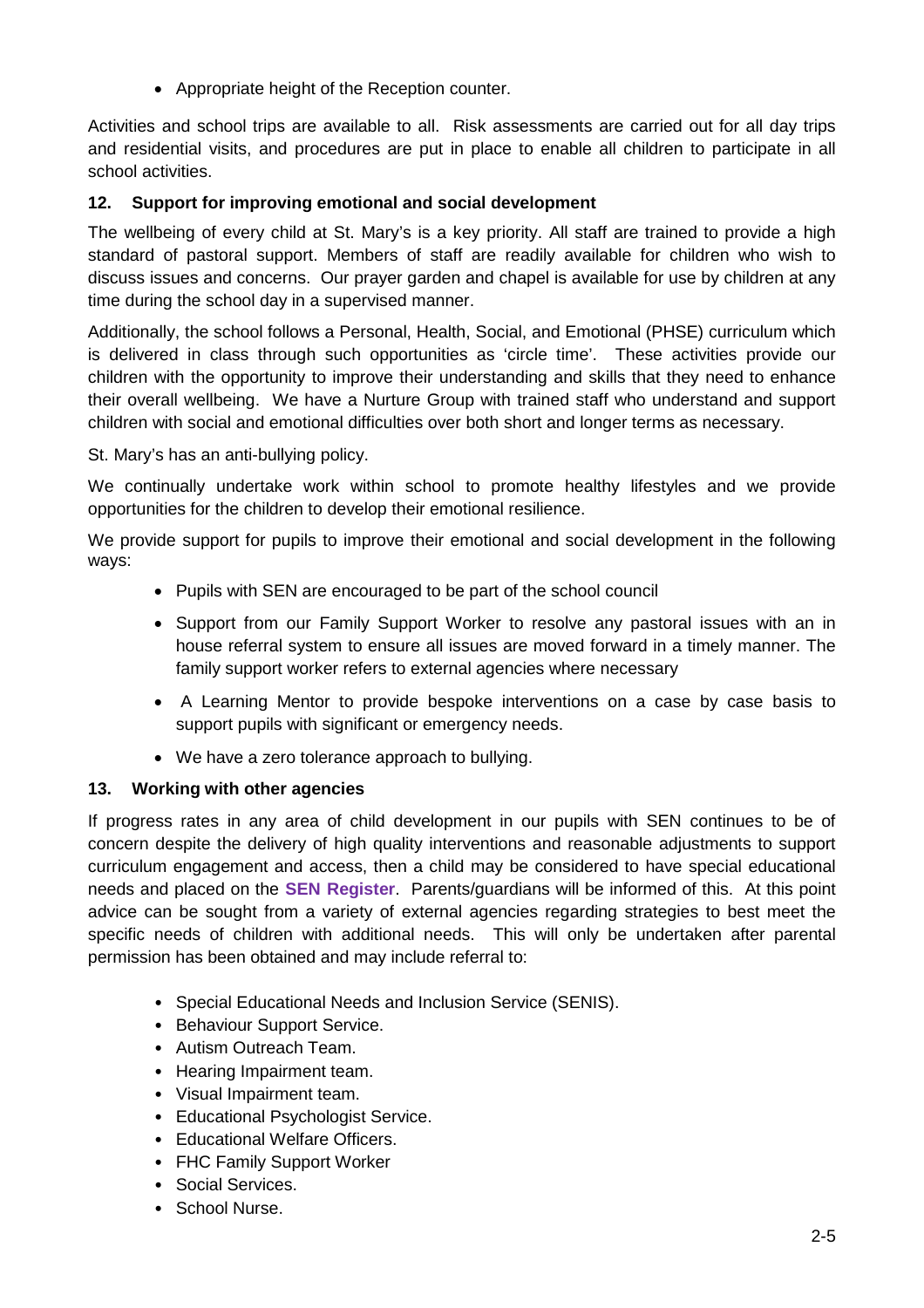- CAMHS (Child & Adolescent Mental Health Service).
- Speech and Language.
- Dove
- Arch

Recommendations from external agencies are shared with parents/guardians, inform individual target setting and are reviewed as part of the four part APDR review cycle. Pupils with SEN at St. Mary's will only have direct contact with visiting professionals from external agencies with parents/guardians' permission, except in cases where there are emergency safeguarding concerns.

For a small percentage of children, whose needs are significant, complex and enduring, and where the special educational provision required to meet their needs cannot reasonably be provided from within the school's own resources, with parents/guardians' consent a request can be made to the Local Authority to conduct an assessment of education, health and care needs. This may result in an [Education Health Care plan \(EHCP\)](https://www.staffordshireconnects.info/kb5/staffordshire/directory/site.page?id=aYb6AfFVT1s) being provided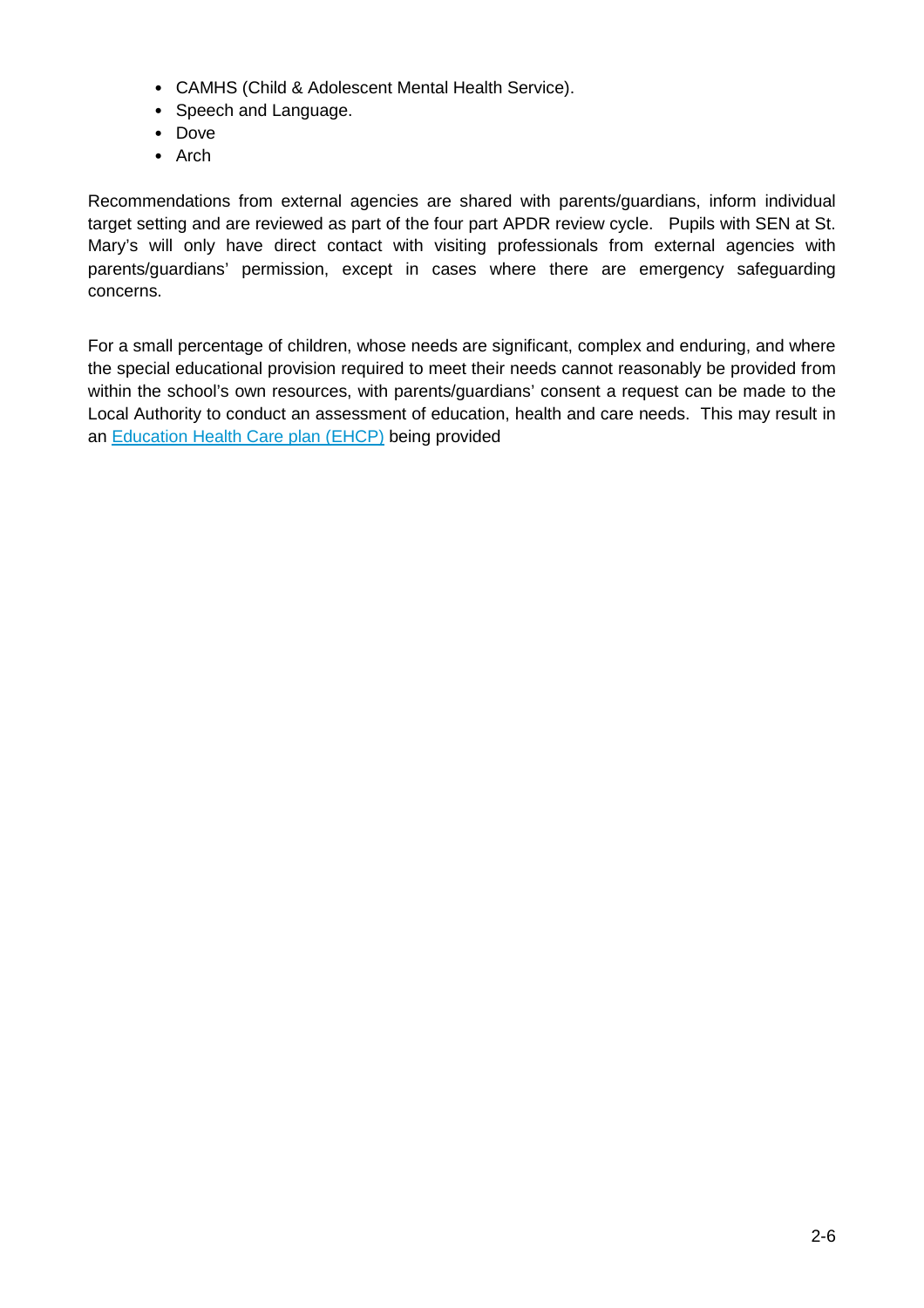### <span id="page-22-0"></span>**St Teresa's Catholic Primary School – Detailed SEND Information**

#### **1. Efforts to Achieve the best outcome**:

- St. Teresa's Catholic Primary School is an **inclusive** school and we strive to support **all** children to enable them to meet their potential and achieve at school. In order to do this many steps are taken to support them through their learning journey at our school.
- Every teacher at St. Teresa's is a teacher of every child in their class including those with SEND. All our pupils have access to a broad and balanced curriculum. To ensure that these aims are met to deliver the best outcomes for all our pupils all stakeholders work together contributing to our provision for pupils with SEN.

#### **2. The kinds of SEN that are provided for**

St Teresa's Catholic Primary School currently provides additional and/or different provision for a range of needs. These include:

- Speech, Language, Communication and Interaction needs e.g. autistic spectrum disorder (ASD) & speech and language difficulties.
- Cognition and Learning needs e.g. specific learning difficulties (SpLD) such as dyslexia, dyspraxia & dyscalculia.
- Social, Emotional and Mental Health needs e.g. attention deficit hyperactivity disorder (ADHD), attachment disorder & bereavement.
- Sensory and/or physical needs e.g. visual impairments, hearing impairments, processing difficulties (Sensory Processing Disorder), epilepsy, chronic life-limiting medical conditions, complex medical conditions with physical disability.
- Moderate and multiple learning difficulties.

#### **3. Consulting and involving pupils and parents/guardians**

At St Teresa's Catholic Primary School we will have an early discussion with the pupil and their parents/guardians when identifying whether there is a need for special educational provision. These conversations will make sure that:

- Everyone develops a good understanding of the pupil's areas of strength and difficulty
- We take into account the parents/guardians' concerns plus the views of the pupil themselves
- Everyone understands the desired outcomes sought for the child which will be listed on an individual Pupil Passport
- Everyone is clear on what the next steps are
- Notes of these early discussions will be added to the pupil's record and shared with parents/guardians where relevant
- We will formally meet with parents/guardians when it is decided that a pupil would benefit from SEN support.
- We aim to work with parents/guardians to identify an appropriate course of action including how parents/guardians can actively support their child at home.
- We ask for written consent from parents/guardians for inclusion on our SEN register.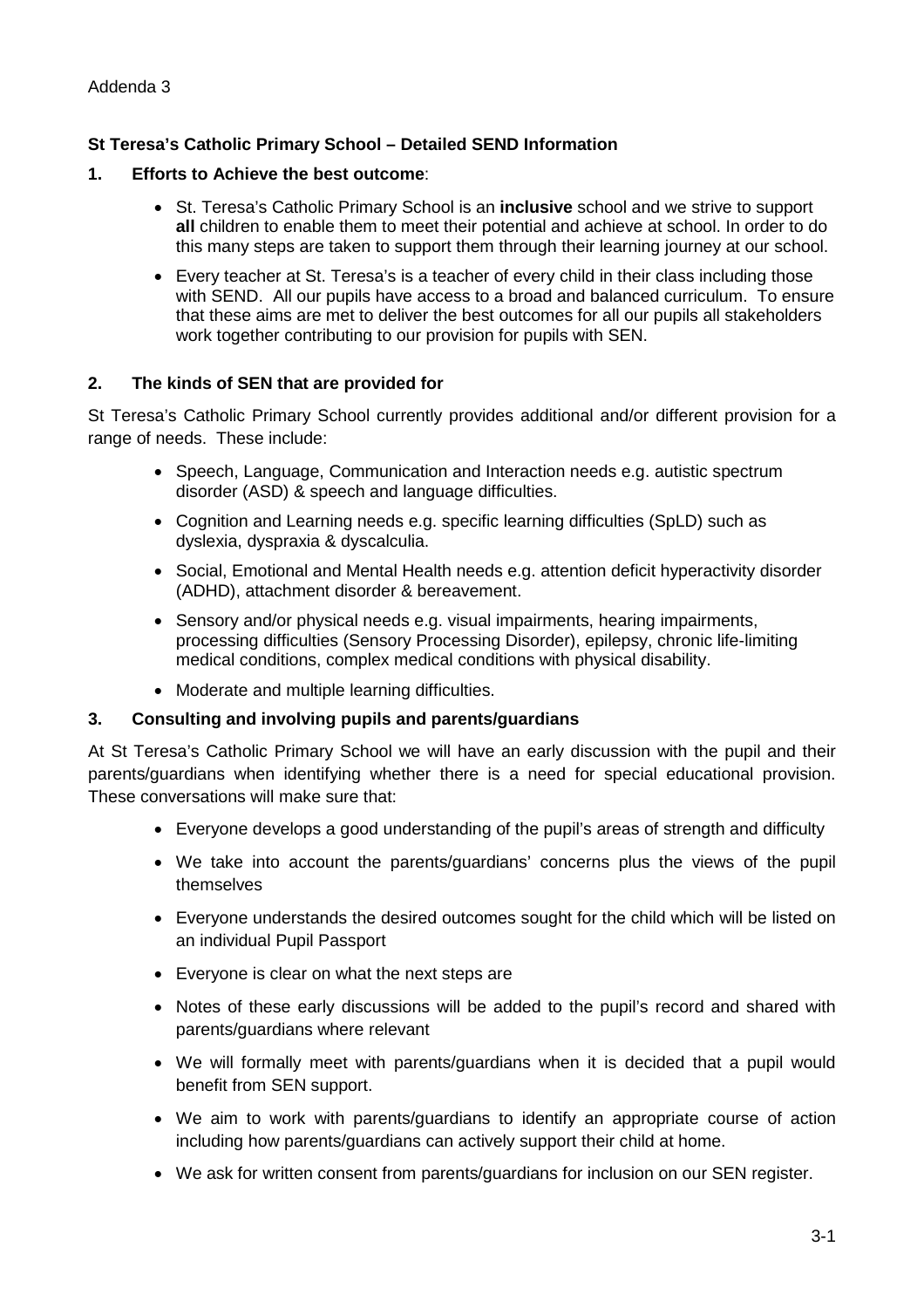# **4. Assessing and reviewing pupils' progress towards outcomes**

We will follow the graduated approach and the four-part cycle of **assess, plan, do, review**.

The class or subject teacher will work with the SENCO to carry out a clear analysis of the pupil's needs. This will draw on:

- The teacher's assessment and experience of the pupil
- Their previous progress and attainment and behaviour
- Other teachers' assessments, where relevant
- The individual's development in comparison to their peers and national data
- The views and experience of parents/guardians
- The pupil's own views
- Advice from external support services, if relevant

The **Assess, Plan, Do, Review** cycle will be reviewed three times a year. This is in addition to the termly teacher assessments plus end-of-year internal or external testing.

All teachers and support staff who work with the pupil will be made aware of their needs, the outcomes sought, the support provided, and any teaching strategies or approaches that are required. We will regularly review the effectiveness of the support and interventions and their impact on the pupil's progress.

# **5. Supporting pupils moving between phases and preparing for adulthood**

A number of strategies are in place to enable the effective transition of pupils and are listed below.

#### **Upon entry:**

- On entry into the Foundation Stage at St. Teresa's a planned programme of visits are provided in the Summer Term for children starting the following September.
- Parent/carers are invited to an induction meeting in June at the school and are provided with a range of information to support them in enabling their child to settle into the new school routine.
- The SENCO meets with all new parents/guardians of children who are known to have SEN to allow concerns to be raised and solutions to any perceived challenges are considered prior to entry.
- If a child is transferring from another school, the previous school records will be requested immediately and a meeting will be set up with the parents/guardians to identify and reduce any concerns. Bespoke transition programmes are developed for children arriving at St. Teresa's mid-phase, or for those pupils who have the most complex and enduring additional needs.

#### **Transition to the next school:**

- Transition meetings are held between the Year 6 class teachers and SENCO (where necessary) at St. Teresa's and the Head of Year teachers/SENCOs from feeder high schools.
- A programme of visits to the chosen high school is organised for the children before they transfer.
- Some children may benefit from further Transition support. This can be supported through the Learning Mentor or by our Father Hudson worker.
- For pupils transferring to other local schools, the SENCOs of both schools will liaise to discuss the needs of children with SEN in order to ensure a smooth transition.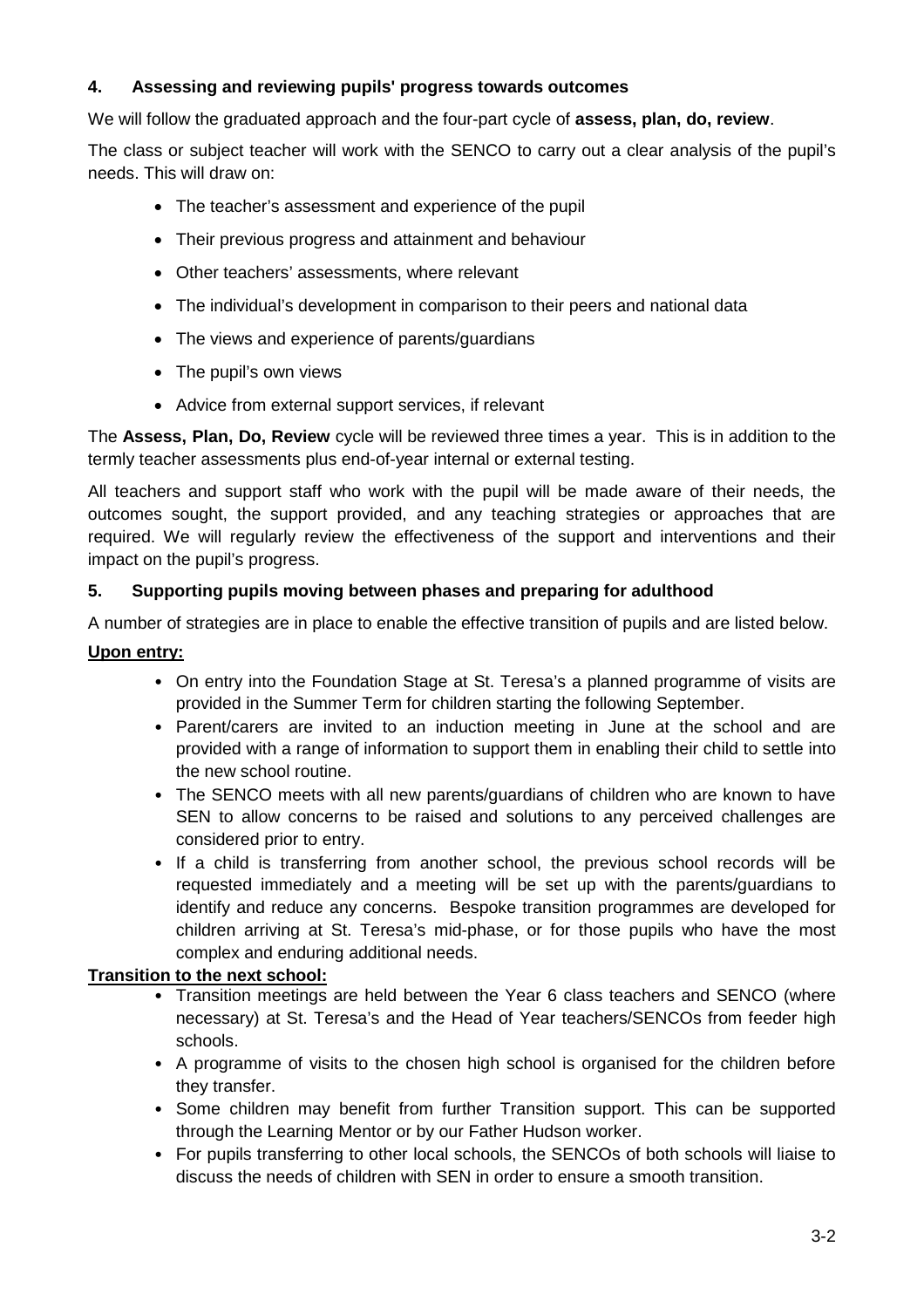• The Annual Review in Y5 for pupils with an Education Health Care Plan (EHCP), begins the process where parents/guardians are supported to make decisions regarding high school choices. Parents/guardians will be encouraged to consider options for the next phase of education and the school will involve external agencies, as appropriate, to ensure information is comprehensive and accessible.

# **6. Our approach to teaching pupils with SEN**

Class teachers are responsible and accountable for the progress and development of all the pupils in their class.

High quality teaching is our first step in responding to pupils who have SEN. This will be differentiated for individual pupils.

We will also provide a range of interventions appropriate to the type and level of need following, diagnostic testing and recommendations from professionals including external agencies.

#### **7. Adaptations to the curriculum and learning environment**

St Teresa's Catholic Primary School will make the following adaptations to ensure all pupils' needs are met:

- Differentiating our curriculum to ensure all pupils are able to access it, for example, by grouping, 1:1 work, teaching style, content of the lesson, by type of support required etc.
- Adapting our resources and staffing
- Using recommended aids, such as laptops, coloured overlays, visual timetables, larger font, writing aids, concentration and processing resources etc.
- Differentiating our teaching, for example, giving longer processing times, pre-teaching of key vocabulary, reading instructions aloud, etc.
- Specific reasonable adjustments following recommendations from external agencies.

# **8. Additional support for learning**

We have a number of teaching assistants who are trained to deliver a range of interventions.

These assistants will support on a 1:1 basis, or in small groups or support children to remain in the classroom and access quality first teaching.

We work with the following agencies to provide support for pupils with SEN:

- Health including: physiotherapy, occupational therapy, speech and language therapy, school nursing service
- Visual and Hearing Impairment teams, Staffordshire County Council
- Behaviour Support service, Entrust
- Education Psychology service, Staffordshire County Council
- Local Support Team, Social Services
- CAMHS (Childhood & Adolescent Mental Health Service)
- Dove
- Arch
- North Staffordshire Young Carers Association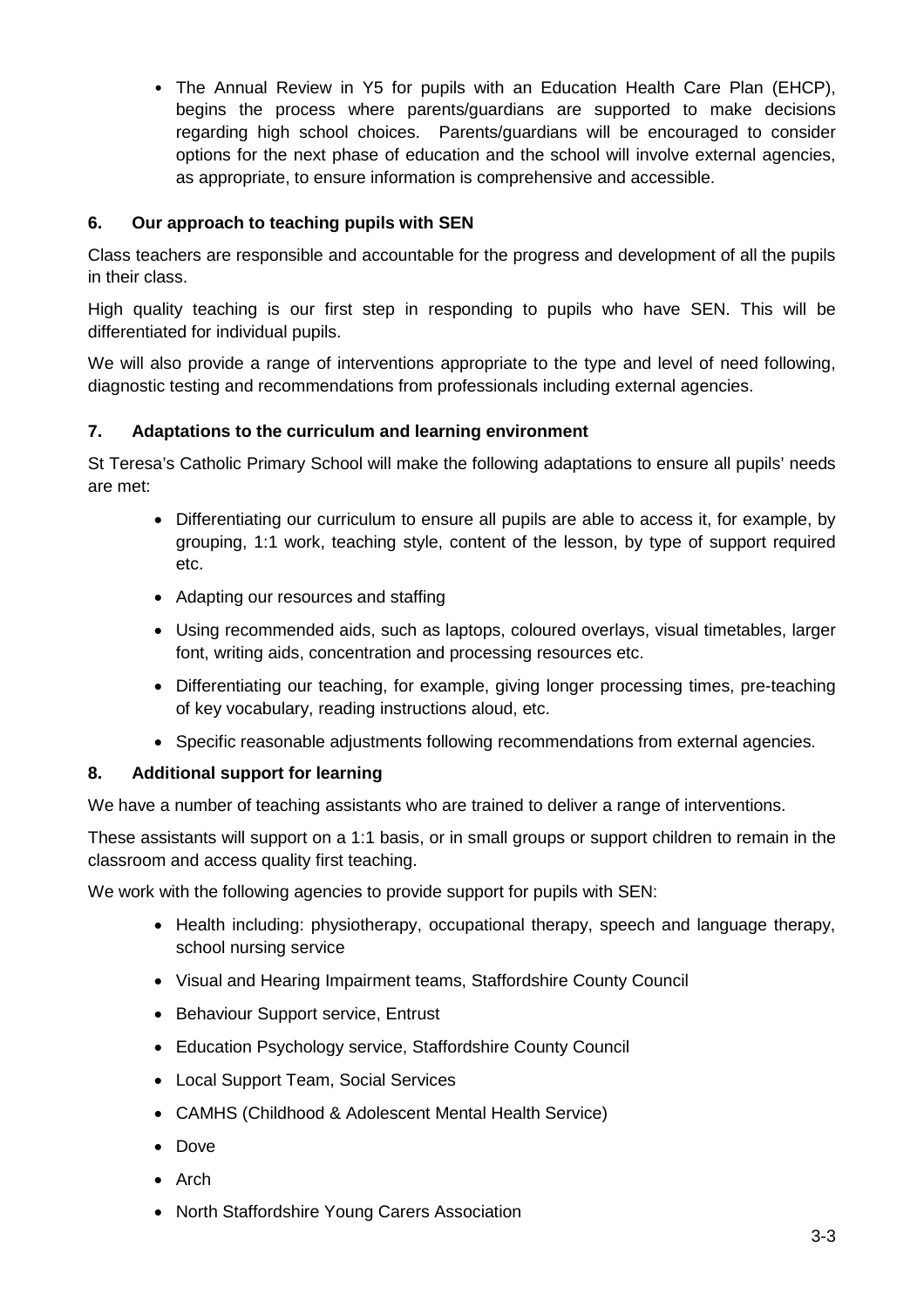#### **9. Expertise and training of staff**

At St Teresa's Catholic Primary School:

- Our SENCO has 5 years' experience in the role. She is allocated 2 days a week to manage SEN provision across the school.
- We have a team of experienced Learning Support Assistants (LSA), who are trained in many interventions both at a group level and on a 1:1 basis. Where a pupils' needs are complex, the City may provide a number of hours funding for a LSA to work with the said child. This support will only be offered to students with complex needs that cannot be met through our usually SEND support.
- We work closely with SEND Services who can offer support for children with a hearing or visual impairment.
- Learning support Assistants have had the following training in the last year (where appropriate for the needs of the children): Peer Massage, precision spelling, Precision maths, Rapid maths, Power of 2 and Plus 1, Toe-By-Toe, Inference reading, reading between the lines, Talk Boost, Switch on Literacy, Social us of Language Programme (SULP), Level 2 Safeguarding training.

#### **10. Evaluating the effectiveness of SEN provision**

At St Teresa's we evaluate the effectiveness of the provision for pupils with SEN by:

- Reviewing pupils' individual progress towards their pupil passport targets termly and identifying measurable progress towards the desired outcomes and report to parents/guardians.
- Gathering data from Vernon Spelling tests, British Picture Vocabulary tests, Puma maths and Pira reading, to identify strengths, difficulties and progress.
- Using provision maps to measure progress over time.
- Pupil voice activities.
- Monitoring by the SENCO drop-ins, learning walks, SEND paperwork scrutiny and book trawls.
- Reviewing the impact of interventions over 10 weeks, sooner if required.
- Holding annual reviews for pupils with EHC plans.

#### **11. Enabling pupils with SEN to engage in activities available to those in the school who do not have SEN**

All of our extra-curricular activities and school visits are available to all of our pupils.

All of students are encouraged to attend our residential trips to France in Year 6 and Stanley Head in Year 5.

Activities and school trips are available to all. Risk assessments are carried out for all day trips and residential visits, and procedures are put in place to enable all children to participate in all school activities. Parents/guardians/carers of children with SEN are encouraged to get involved in the planning of day trips and residential visits that their child will participate in during their time at St. Teresa's with the relevant members of staff and social stories may be shared to ensure children have an understanding about their trip before leaving school

All pupils are encouraged to take part in sports days, school plays/concerts and special workshops. No child is ever excluded from these activities because of their SEN of disability.

St. Teresa's is an inclusive school and in accordance with The Equality Act 2010 no child will be refused admission to the school on the basis of his/her special educational need. We will not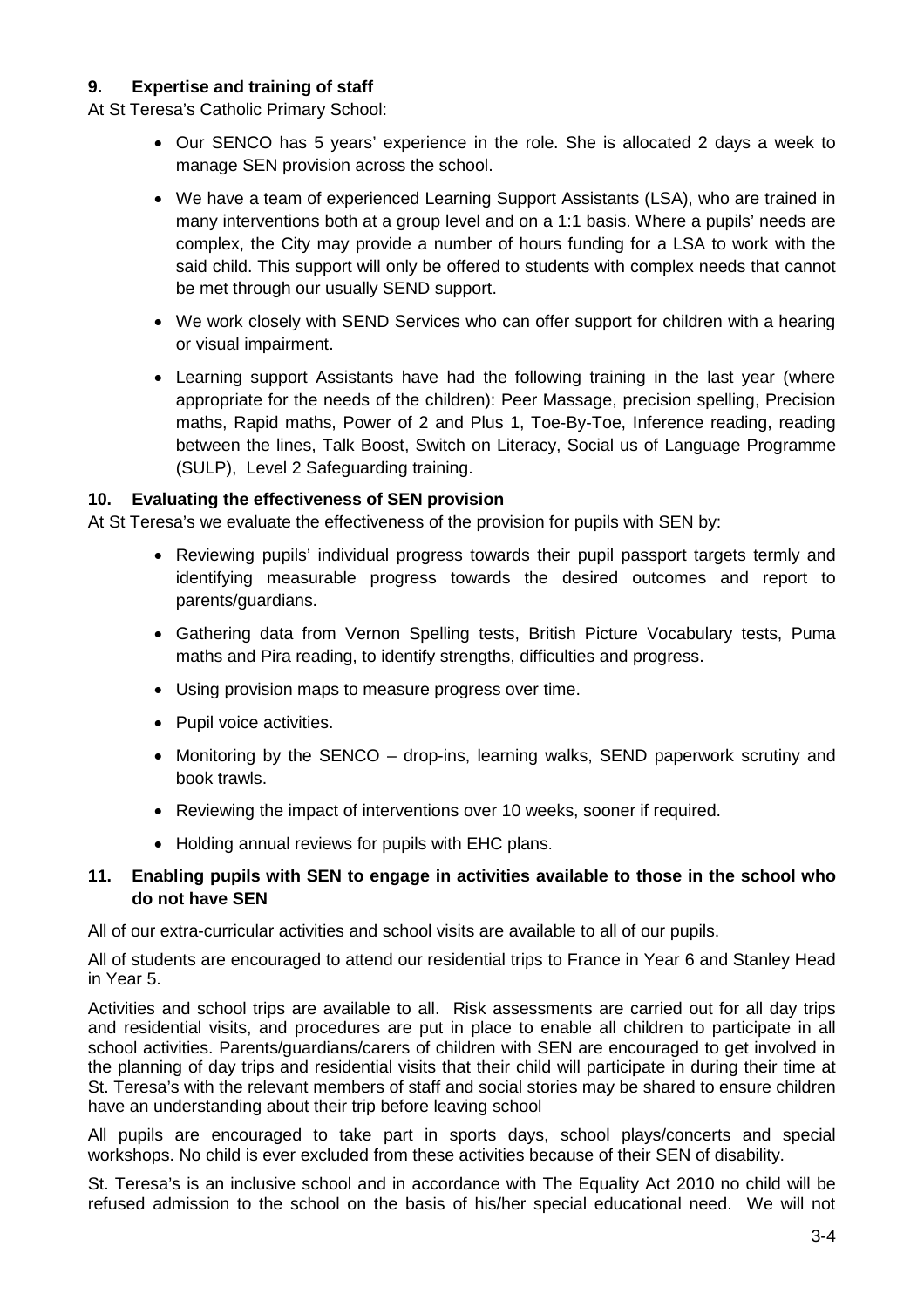discriminate against children with disabilities and we will take all reasonable steps to provide effective educational provision to meet the needs of the child.

We are mindful of the Equality Act 2010 and have an Accessibility Plan in place. We are vigilant about making reasonable adjustments where possible. We value and respect diversity in our setting and do our very best to meet the needs of all our learners.

Adaptations to the school environment include:

- Disabled parking bays on the school car park.
- Accessible toilets.
- Appropriate width of the doorways and corridors.
- Railings and handrails alongside steps/slopes.

#### **12. Support for improving emotional and social development**

St. Teresa's has an anti-bullying policy. We are a Healthy School and we continually undertake work within school to promote healthy lifestyles and we provide opportunities for the children to develop their emotional resilience.

Our Behaviour Policy, which includes guidance on expectations, rewards and sanctions, is fully understood and implemented by all staff.

We regularly monitor attendance and take the necessary actions to prevent prolonged unauthorised absence in conjunction with external agencies. Additionally, the pupils' attitudes to school and their learning are regularly assessed and action taken if needed.

We provide support for pupils to improve their emotional and social development in the following ways:

- Pupils with SEN are encouraged to be part of the school council.
- Pupils with SEN are encourages to be part of our extra-curricular clubs to promote teambuilding and build friendships.
- Specific children with Emotional needs of SEND may be encouraged to take part in our Mindful Monsters group. This group encourages children to talk about their emotions and way up both the positive and negative aspects of their day through creative approaches.
- We encourage class teachers to use Peer Massage to build positive relationships between students.
- We follow Jigsaw PSHE and use some SEAL resources whilst teaching PSHE. Circle time is also used to support our PSHE sessions.
- Children can be referred to our Learning Mentor to resolve pastoral difficulties. They can also provide bespoke interventions for children who are having any Social, emotional difficulties, including bereavement.
- We also use Father Hudson Service to support families who may be facing difficulties.
- We may refer children to Changes or MIND.
- The SENCO and learning Mentor attended a number of course held by Changes (Managing self-harm in Children & Young people, Building Self-esteem in Children & Young people, Helping Children cope with Bereavement and Loss, Practical skills to Support Children and Young People).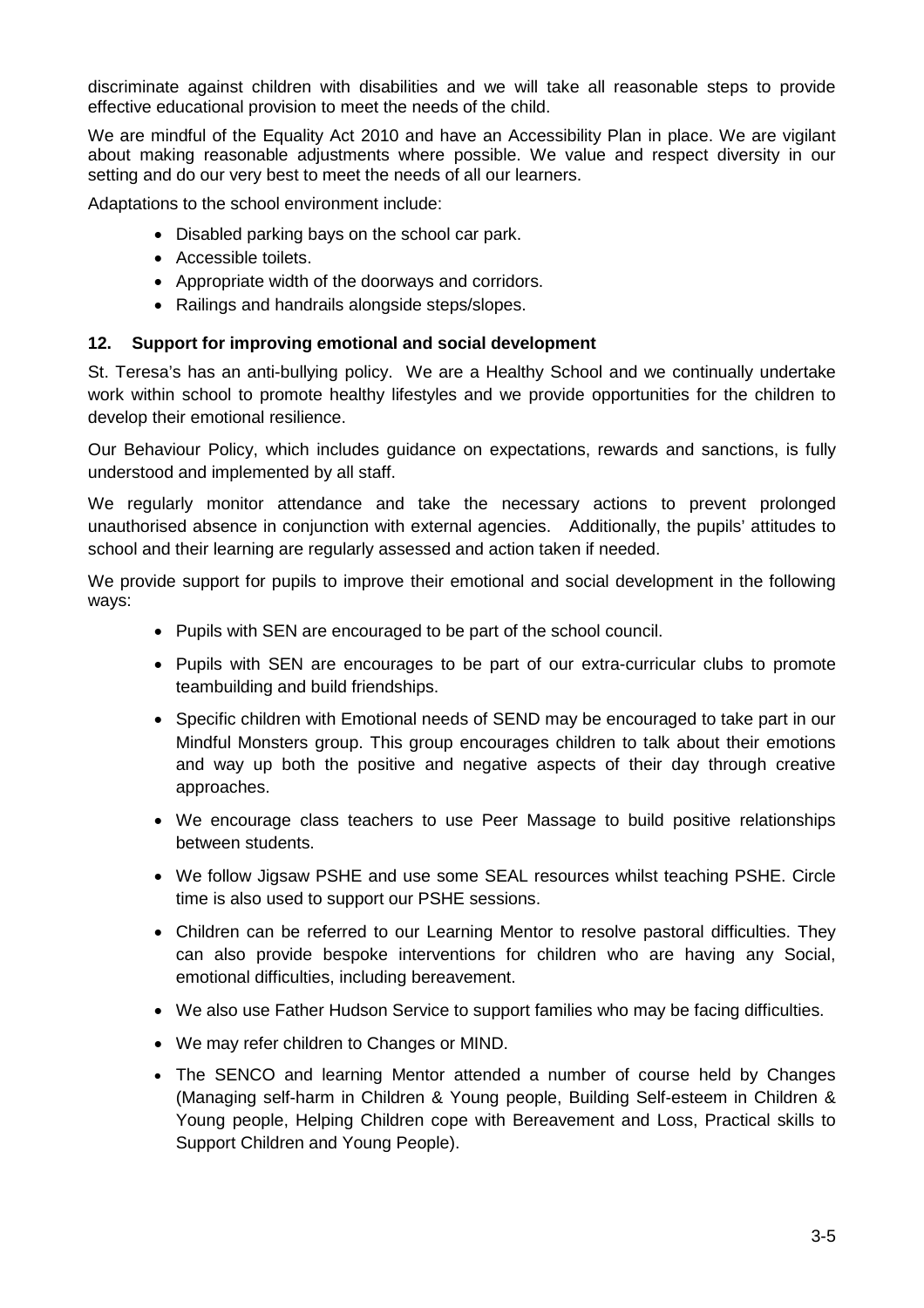# **13. Working with other agencies**

If progress rates in any area of child development in our pupils with SEN continues to be of concern despite the delivery of high quality interventions and reasonable adjustments to support curriculum engagement and access, then a child may be considered to have special educational needs and placed on the **SEN Register**. Parents/guardians will be informed of this. At this point, if necessary, advice can be sought from a variety of external agencies regarding strategies to best meet the specific needs of children with additional needs. This will only be undertaken after parental permission has been obtained and may include referral to:

- Autism Outreach Team.
- Hearing Impairment team.
- Visual Impairment team.
- Educational Psychologist Service.
- Educational Welfare Officers.
- Social Services.
- School Nurse.
- CAMHS (Child & Adolescent Mental Health Service).
- Speech and Language.
- Dove

Recommendations from external agencies are shared with parents/guardians, inform pupil passport target setting and are reviewed as part of the four part APDR review cycle. Pupils with SEN at St. Teresa's will only have direct contact with visiting professionals from external agencies with parents/guardians' permission, except in cases where there are emergency safeguarding concerns.

For a very small percentage of children, whose needs are significant, complex and enduring, and where the special educational provision required to meet their needs cannot reasonably be provided from within the school's own resources, with parents/guardians' consent a request can be made to the Local Authority to conduct an assessment of education, health and care needs. This may result in an [Education Health Care plan \(EHCP\)](https://www.staffordshireconnects.info/kb5/staffordshire/directory/site.page?id=aYb6AfFVT1s) being provided.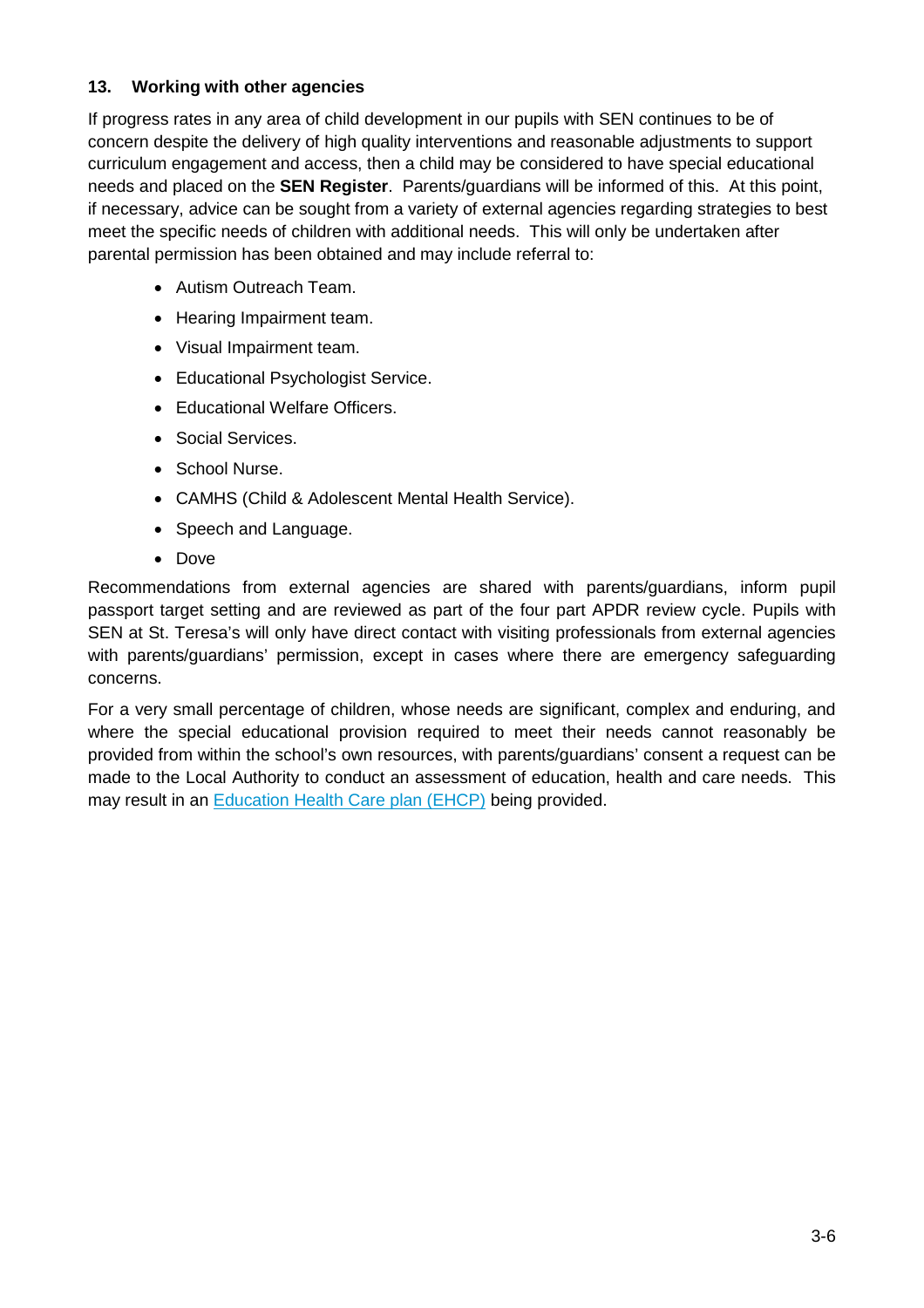# <span id="page-28-0"></span>**St Thomas Aquinas Catholic Primary School – Detailed SEND Information**

#### **1. Efforts to Achieve the best outcome**:

At St Thomas Aquinas we aim to be an inclusive school actively seeking to remove barriers to learning that can hinder or exclude individual pupils. We ensure that equality of opportunity is a reality for all our pupils. In order to do this we strive:

- To provide first quality teaching for all children,
- To remove the barriers to learning and participation that can hinder or exclude individuals or groups of pupils,
- To have an inclusive approach to meeting the needs of all children within a secure and supportive environment,
- To enable each child to develop to his/her full potential with equal access to a broad, balanced and differentiated curriculum,
- To identify and assess Special Educational Needs at an early stage of development and provide appropriate intervention and support,
- To establish a partnership between school and parents/guardians and specialist services,
- To hold regular reviews which report on progress made, support provided and inform future planning,
- To celebrate achievements with the child and their parents/guardians / carers,
- To provide appropriate resources and support for staff to meet children's special educational needs,
- To meet the statutory requirements as described by the Special Educational Needs and Disability (SEND) Code of Practice: 0 – 25 years (2014).

#### **2. The kinds of SEN that are provided for**

St Thomas Aquinas Catholic Primary School currently provides additional and/or different provision for a range of needs. These include:

- Communication and interaction, for example, autistic spectrum disorder, Asperger's Syndrome, speech and language difficulties
- Cognition and learning, for example, dyslexia, dyspraxia,
- Social, emotional and mental health difficulties, for example, attention deficit hyperactivity disorder (ADHD),
- Sensory and/or physical needs, for example, visual impairments, hearing impairments, processing difficulties, epilepsy
- Moderate/severe/profound and multiple learning difficulties

#### **3. Consulting and involving pupils and parents/guardians**

At St Thomas Aquinas we will have an early discussion with the pupil and their parents/guardians when identifying whether there is a need for special educational provision. These conversations will make sure that:

- Everyone develops a good understanding of the pupil's areas of strength and difficulty
- We take into account the parents/guardians' concerns
- Everyone understands the agreed outcomes sought for the child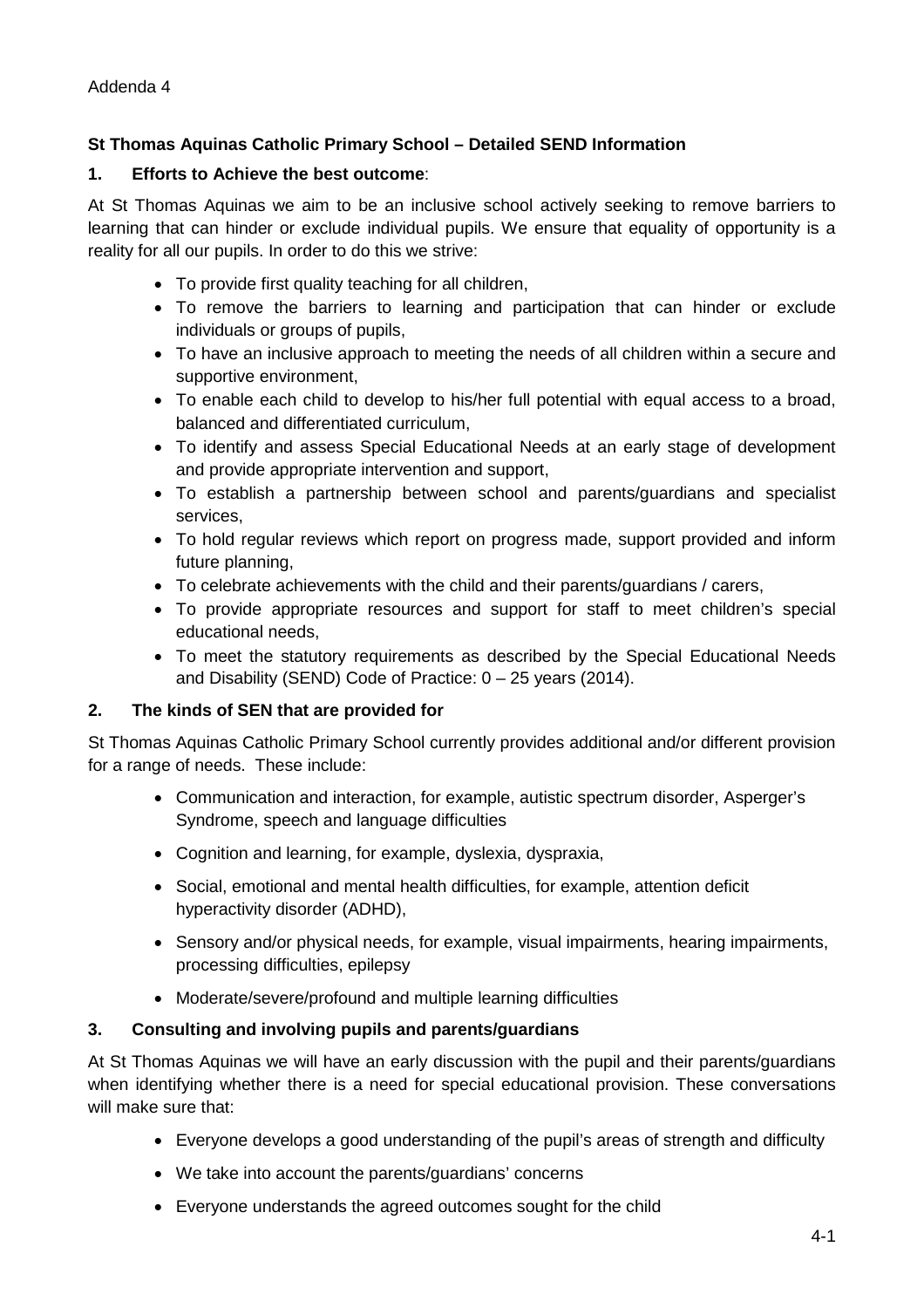• Everyone is clear on what the next steps are

Notes of these early discussions will be added to the pupil's record and given to their parents/guardians.

We will formally notify parents/guardians when it is decided that a pupil will receive SEN support.

# **4. Assessing and reviewing pupils' progress towards outcomes**

We will follow the graduated approach and the four-part cycle of **assess, plan, do, review**.

The class or subject teacher will work with the SENCO to carry out a clear analysis of the pupil's needs. This will draw on:

- The teacher's assessment and experience of the pupil
- Their previous progress and attainment and behaviour
- Other teachers' assessments, where relevant
- The individual's development in comparison to their peers and national data
- The views and experience of parents/guardians
- The pupil's own views
- Advice from external support services, if relevant

The assessment will be reviewed regularly.

All teachers and support staff who work with the pupil will be made aware of their needs, the outcomes sought, the support provided, and any teaching strategies or approaches that are required. We will regularly review the effectiveness of the support and interventions and their impact on the pupil's progress.

#### **5. Supporting pupils moving between phases and preparing for adulthood**

We will share information with the school, college, or other setting the pupil is moving to. We will agree with parents/guardians and pupils which information will be shared as part of this.

All pupils will undergo transition days/induction at their new school. Teachers from primary and secondary settings will meet to discuss transition. Any pupils identified as requiring additional support during transition may receive this from Father Hudson's Care.

#### **6. Our approach to teaching pupils with SEN**

Teachers are responsible and accountable for the progress and development of all the pupils in their class.

High quality teaching is our first step in responding to pupils who have SEN. This will be differentiated for individual pupils.

We will also provide a large number of interventions that may include:

- Talk Boost
- Precision Teaching
- Colourful Semantics
- Wellington Square
- Lock and Beech
- Language for Thinking
- Word Aware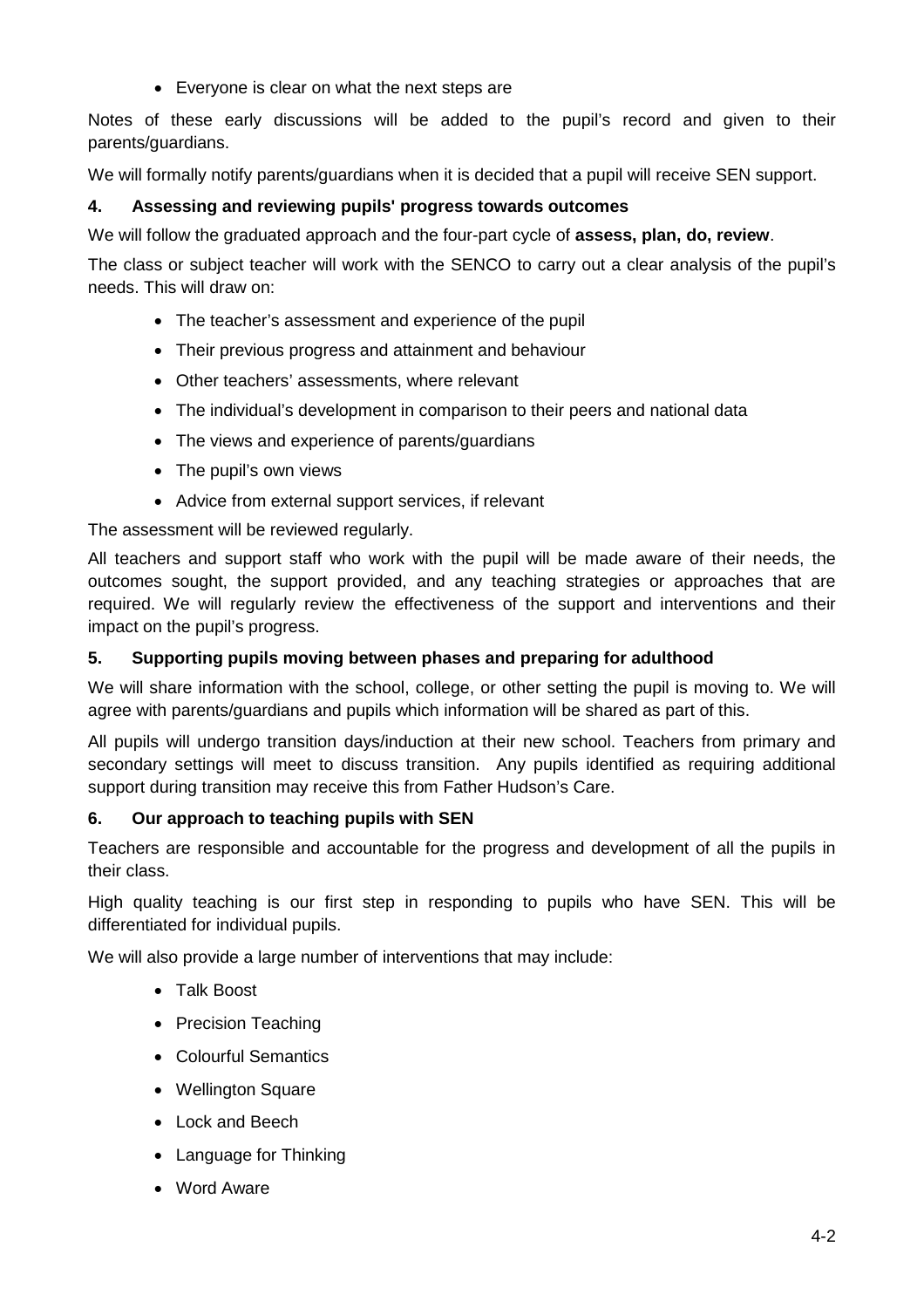- Asking Good Questions
- Asking Specific Questions
- Several others as deemed appropriate/advised by the SEND Department of the Local Authority reviewed regularly and updated etc.

# **7. Adaptations to the curriculum and learning environment**

We make the following adaptations to ensure all pupils' needs are met:

- Differentiating our curriculum to ensure all pupils are able to access it, for example, by grouping, 1:1 work, teaching style, content of the lesson, etc.
- Adapting our resources and staffing
- Using recommended aids, such as laptops, coloured overlays, visual timetables, larger font, etc.
- Differentiating our teaching, for example, giving longer processing times, pre-teaching of key vocabulary, reading instructions aloud, etc.

# **8. Additional support for learning**

We have teaching assistants who are trained to deliver interventions such as Talk Boost, Precision Teaching etc.

Teaching assistants will support pupils on a 1:1 basis when appropriate where there is an EHCP in place.

Teaching assistants will support pupils in small groups when appropriate.

We work with the following agencies to provide support for pupils with SEN:

- The SEND Department of the Local Authority
- Abbey Hill Outreach
- Education Psychology

# **9. Expertise and training of staff**

At St Thomas Aquinas Catholic Primary School:

- Our SENCO has experience in this role and also works as a class teacher within school.
- She is allocated one day per week to manage SEN provision.
- We have teaching assistants, including 3 higher level teaching assistants (HLTAs) who are trained to deliver SEN provision.

# **10. Evaluating the effectiveness of SEN provision**

At St Thomas Aquinas we evaluate the effectiveness of the provision for pupils with SEN by:

- Reviewing pupils' individual progress towards their goals each term
- Reviewing the impact of interventions after 6 weeks
- Using pupil questionnaires, if appropriate
- Monitoring by the SENCO
- Using provision maps to measure progress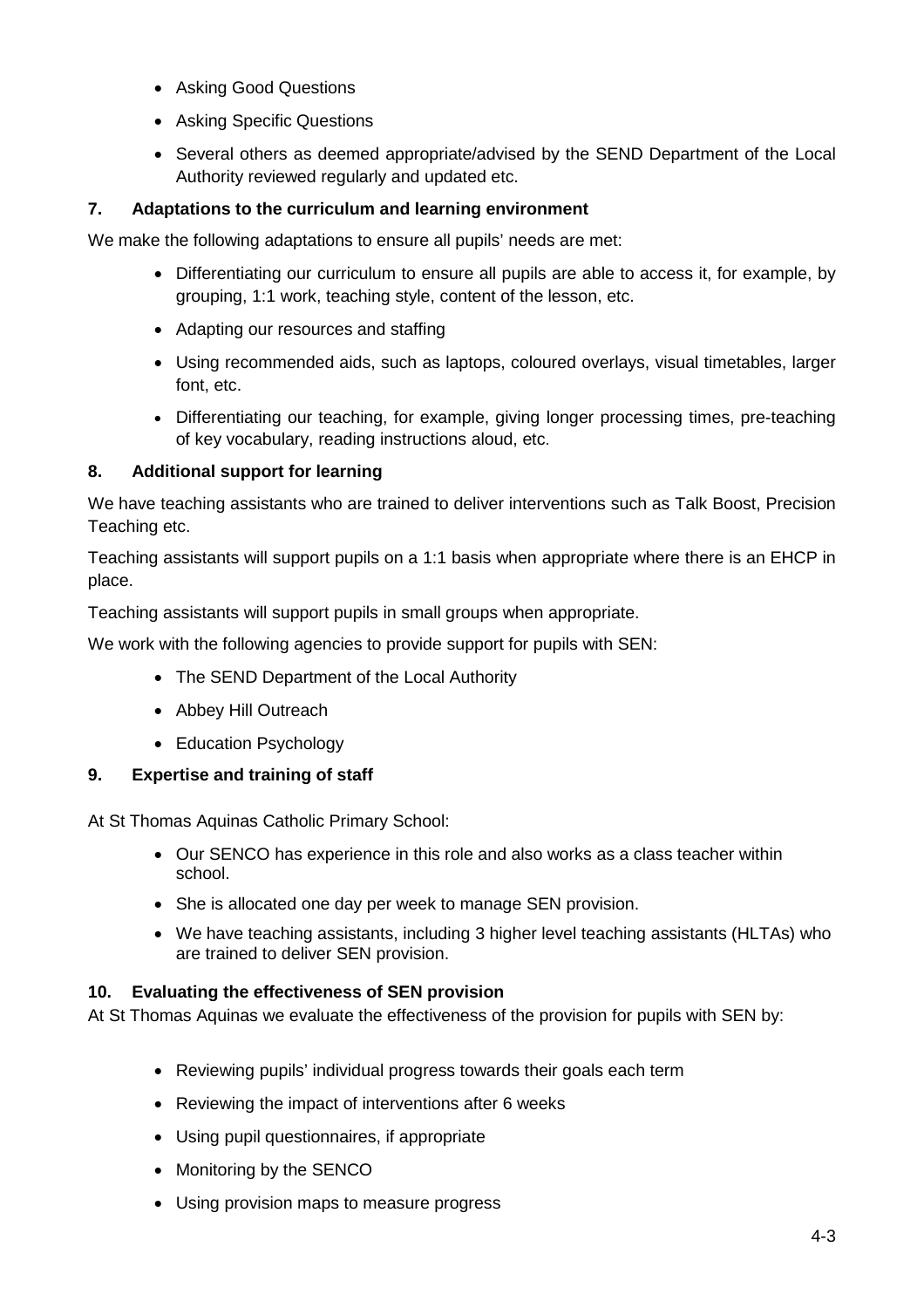• Holding annual reviews for pupils with statements of SEN or EHC plans

### **11. Enabling pupils with SEN to engage in activities available to those in the school who do not have SEN**

All of our extra-curricular activities and school visits are available to all our pupils, including our before-and after-school clubs.

All Y6 pupils are encouraged to go on our residential trip to Education Away.

All pupils are encouraged to take part in sports day/school plays/special workshops, etc.

No pupil is ever excluded from taking part in these activities because of their SEN or disability.

Pupils with disabilities will be supported by staff as appropriate.

Access to the school is appropriate for pupils with disabilities and where necessary, reasonable adjustments will be made. Our Accessibility Plan is available to view on our website.

# **12. Support for improving emotional and social development**

We provide support for pupils to improve their emotional and social development in the following ways:

- Our school ethos promotes love and respect for all individuals, regardless of their faith, culture, disability or educational need.
- Pupils with SEN are encouraged to take part fully in school life, including clubs, School Council etc.
- We have a zero tolerance approach to bullying and we celebrate the talents of every child at every level.

# **13. Working with other agencies**

St. Thomas Aquinas Catholic Primary School enjoys close working relationships with many external bodies in order to ensure the best available support for children with SEN. These agencies include the SEND Department of the Local Authority, other providers - particularly specialist providers, therapists, NHS, the police and Social Care.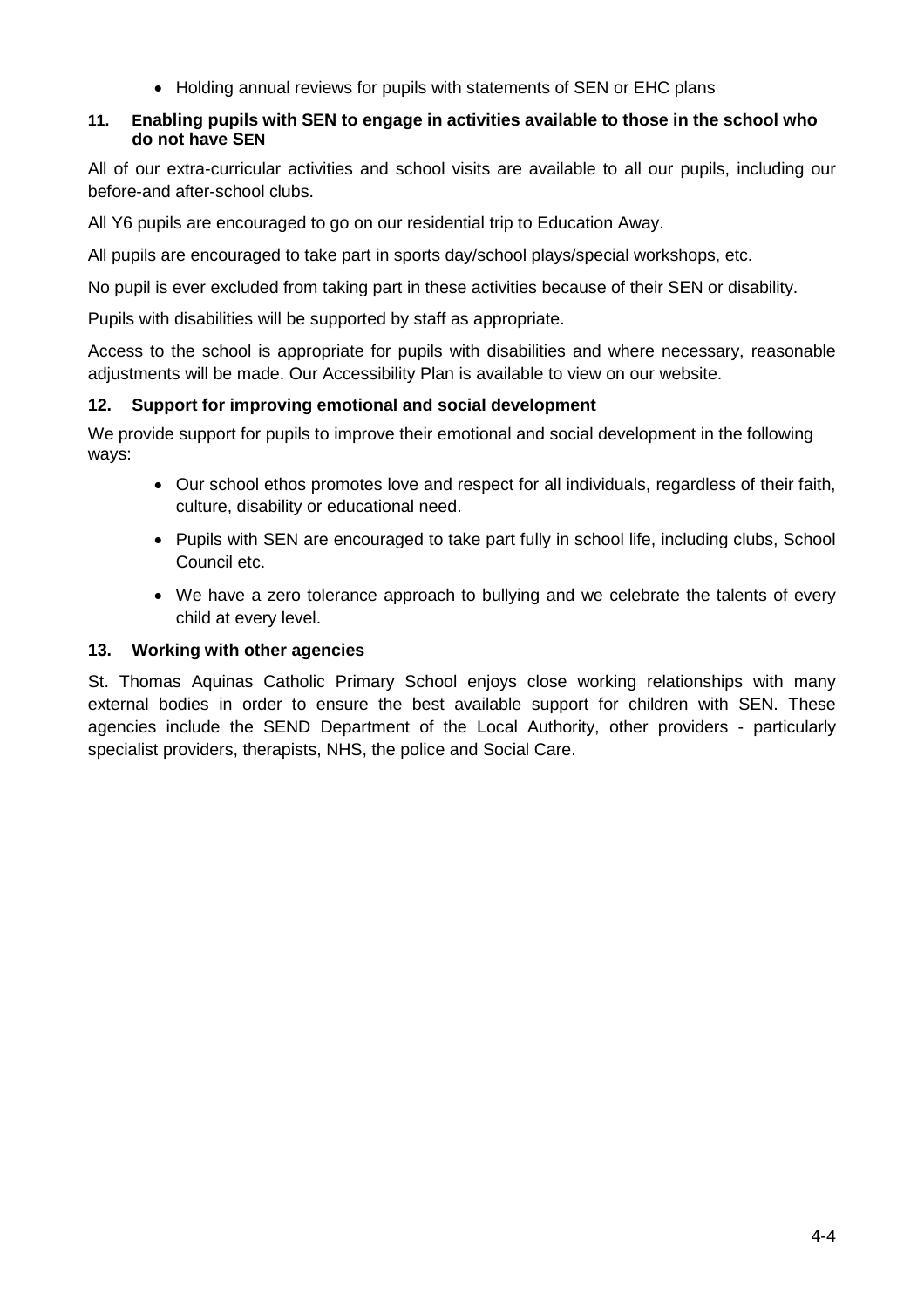### <span id="page-32-0"></span>**St Wulstan's Catholic Primary School – Detailed SEND Information**

#### **1. Efforts to Achieve the best outcome**:

- St. Wulstan's Catholic Primary School is an **inclusive** school and we strive to support **all** children to enable them to meet their potential and achieve at school. In order to do this many steps are taken to support them through their learning journey at our school.
- Every teacher at St. Wulstan's is a teacher of every child in their class including those with SEN. All our pupils have access to a broad and balanced curriculum. To ensure that these aims are met to deliver the best outcomes for all our pupils all stakeholders work together contributing to our provision for pupils with SEN.

#### **2. The kinds of SEN that are provided for**

St Wulstan's Catholic Primary School currently provides additional and/or different provision for a range of needs. These include:

- Speech, Language, Communication and Interaction needs e.g. autistic spectrum disorder (ASD) & speech and language difficulties.
- Cognition and Learning needs e.g. specific learning difficulties (SpLD) such as dyslexia, dyspraxia & dyscalculia.
- Social, Emotional and Mental Health needs e.g. attention deficit hyperactivity disorder (ADHD), attachment disorder & bereavement.
- Sensory and/or physical needs e.g. visual impairments, hearing impairments, processing difficulties (Sensory Processing Disorder), epilepsy, chronic life-limiting medical conditions, complex medical conditions with physical disability.
- Moderate and multiple learning difficulties.

#### **3. Consulting and involving pupils and parents/guardians**

At St Wulstan's Catholic Primary School we will have an early discussion with the pupil and their parents/guardians when identifying whether there is a need for special educational provision. These conversations will make sure that:

- Everyone develops a good understanding of the pupil's areas of strength and difficulty
- We take into account the parents/guardians' concerns plus the views of the pupil themselves
- Everyone understands the desired outcomes sought for the child which will be listed on an individual Pupil Passport
- Everyone is clear on what the next steps are
- Notes of these early discussions will be added to the pupil's record and shared with parents/guardians where relevant
- We will formally meet with parents/guardians when it is decided that a pupil would benefit from SEN support.
- We aim to work with parents/guardians to identify an appropriate course of action including how parents/guardians can actively support their child at home.
- We ask for written consent from parents/guardians for inclusion on our SEN register.

#### **4. Assessing and reviewing pupils' progress towards outcomes**

We will follow the graduated approach and the four-part cycle of **assess, plan, do, review**.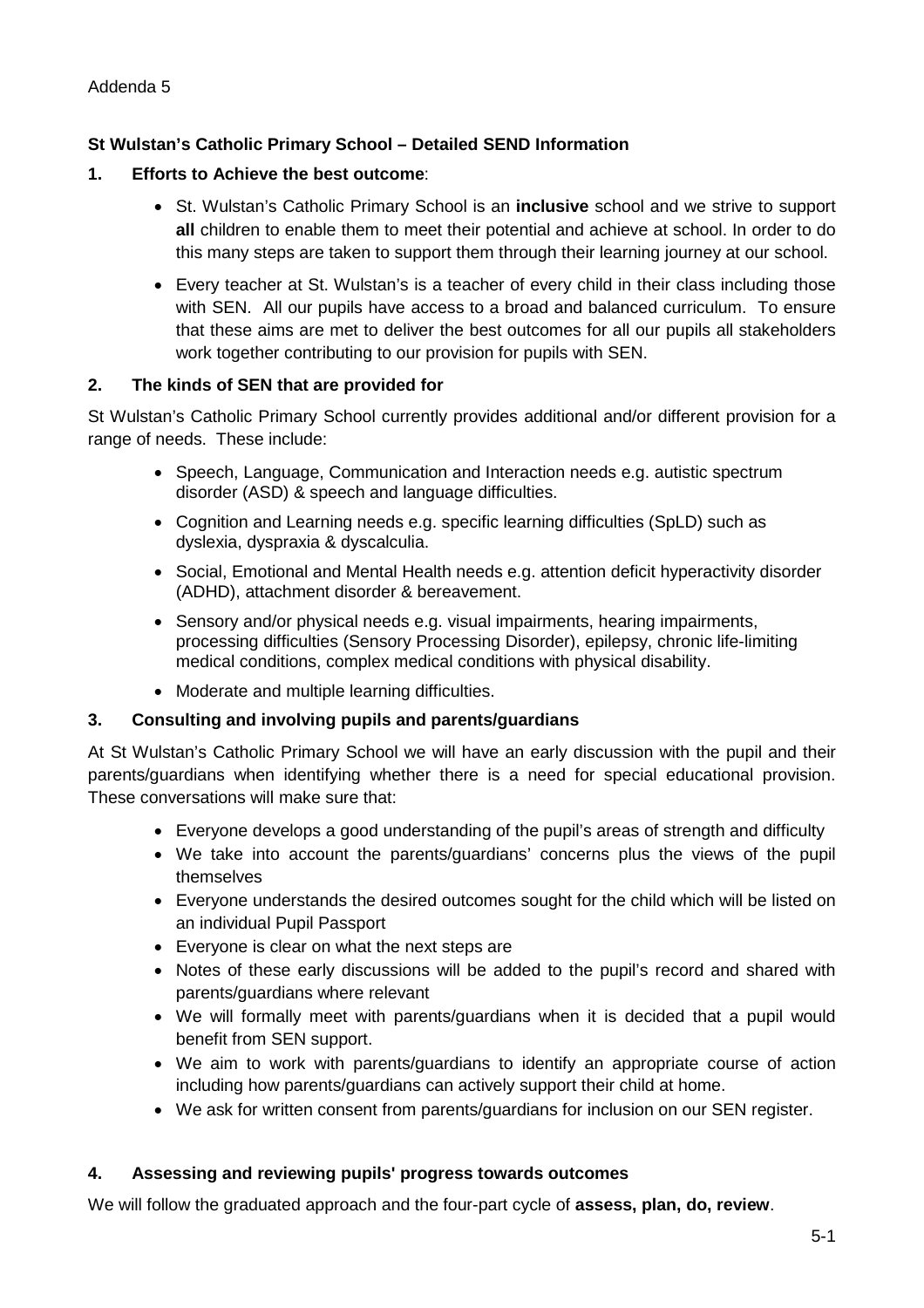The class or subject teacher will work with the SENCO to carry out a clear analysis of the pupil's needs. This will draw on:

- The teacher's assessment and experience of the pupil
- Their previous progress and attainment and behaviour
- Other teachers' assessments, where relevant
- The individual's development in comparison to their peers and national data
- The views and experience of parents/guardians
- The pupil's own views
- Advice from external support services, if relevant

The **Assess, Plan, Do, Review** cycle will be reviewed three times a year. This is in addition to the termly teacher assessments plus end-of-year internal or external testing.

All teachers and support staff who work with the pupil will be made aware of their needs, the outcomes sought, the support provided, and any teaching strategies or approaches that are required. We will regularly review the effectiveness of the support and interventions and their impact on the pupil's progress.

#### **5. Supporting pupils moving between phases and preparing for adulthood**

A number of strategies are in place to enable the effective transition of pupils and are listed below.

#### **Upon entry:**

- On entry into the Foundation Stage at St. Wulstan's a planned programme of visits are provided in the Summer Term for children starting the following September.
- Parent/carers are invited to an induction meeting in June at the school and are provided with a range of information to support them in enabling their child to settle into the new school routine.
- The SENCO meets with all new parents/guardians of children who are known to have SEN to allow concerns to be raised and solutions to any perceived challenges are considered prior to entry.
- If a child is transferring from another school, the previous school records will be requested immediately and a meeting will be set up with the parents/guardians to identify and reduce any concerns. Bespoke transition programmes are developed for children arriving at St. Wulstan's mid-phase, or for those pupils who have the most complex and enduring additional needs.

#### **Transition to the next school:**

- Transition meetings are held between the Year 6 class teachers and SENCO at St. Wulstan's and the Head of Year teachers/SENCOs from feeder high schools.
- A programme of visits to the chosen high school is organised for the children before they transfer.
- Additional transition visits can be arranged, in conjunction with the pastoral staff and/or SENCO at the chosen high school, for more vulnerable children.
- For pupils transferring to other local schools, the SENCOs of both schools will liaise to discuss the needs of children with SEN in order to ensure a smooth transition.
- The Annual Review in Y5 for pupils with an Education Health Care Plan (EHCP), begins the process where parents/guardians are supported to make decisions regarding high school choices.
- Parents/guardians will be encouraged to consider options for the next phase of education and the school will involve external agencies, as appropriate, to ensure information is comprehensive and accessible.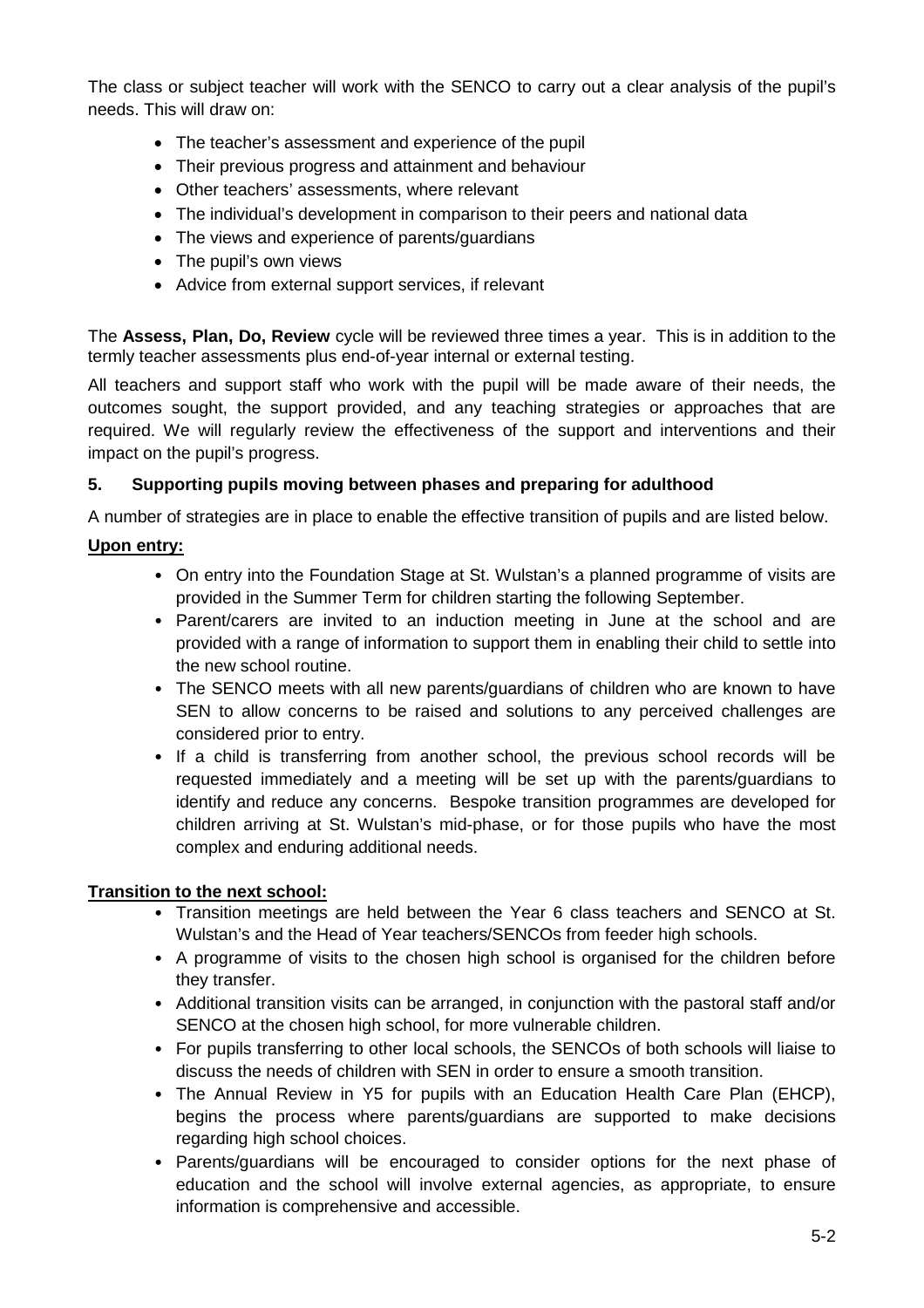• Parents/guardians will be enabled to consider options for the next phase of education and may like to take advantage of the support offered by the independent Staffordshire School Choice website. Information on this service is located on the Staffordshire website and a state of the state of the state and a state of the state and a state of the state and a state of [http://www.staffordshire.gov.uk/education/schoolsandcolleges/admissions/schoolchoic](http://www.staffordshire.gov.uk/education/schoolsandcolleges/admissions/schoolchoice/homepage.aspx) [e/homepage.aspx](http://www.staffordshire.gov.uk/education/schoolsandcolleges/admissions/schoolchoice/homepage.aspx)

## **6. Our approach to teaching pupils with SEN**

Class teachers are responsible and accountable for the progress and development of all the pupils in their class.

High quality teaching is our first step in responding to pupils who have SEN. This will be differentiated for individual pupils.

We will also provide a range of interventions appropriate to the type and level of need following, diagnostic testing and recommendations from professionals including external agencies.

#### **7. Adaptations to the curriculum and learning environment**

St Wulstan's Catholic Primary School will make the following adaptations to ensure all pupils' needs are met:

- Differentiating our curriculum to ensure all pupils are able to access it, for example, by grouping, 1:1 work, teaching style, content of the lesson, by type of support required etc.
- Adapting our resources and staffing
- Using recommended aids, such as laptops, coloured overlays, visual timetables, larger font, writing aids, concentration and processing resources etc.
- Differentiating our teaching, for example, giving longer processing times, pre-teaching of key vocabulary, reading instructions aloud, etc.
- Specific reasonable adjustments following recommendations from external agencies.

#### **8. Additional support for learning**

We have a number of teaching assistants who are trained to deliver a range of interventions.

These assistants will support on a 1:1 basis, or in small groups or support children to remain in the classroom and access quality first teaching.

We work with the following agencies to provide support for pupils with SEN:

- Health including: physiotherapy, occupational therapy, speech and language therapy, school nursing service
- Visual and Hearing Impairment teams, Staffordshire County Council
- Behaviour Support service, Entrust
- Education Psychology service, Staffordshire County Council
- Local Support Team, Social Services
- CAMHS (Childhood & Adolescent Mental Health Service)
- Dove
- Arch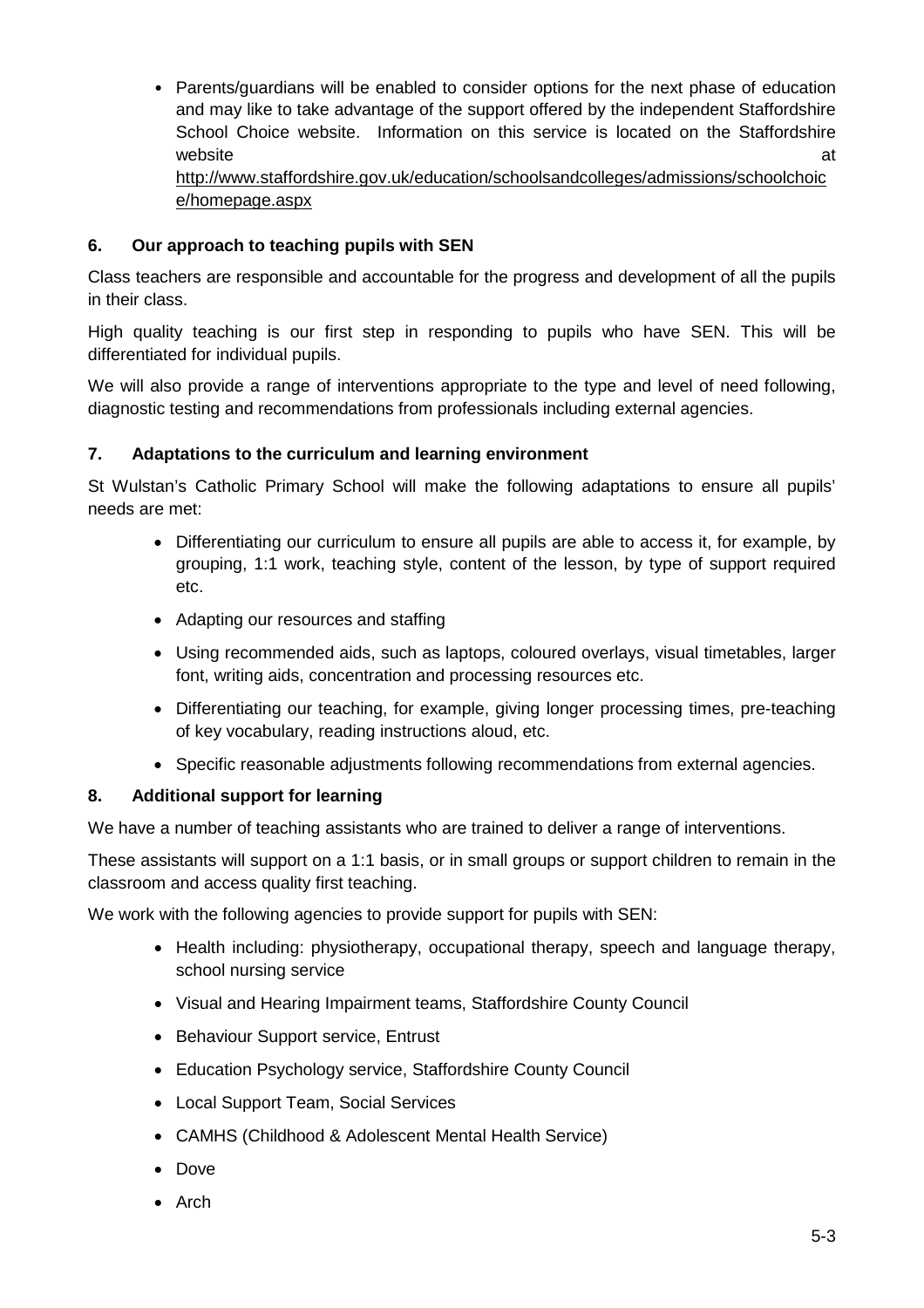• North Staffordshire Young Carers Association

### **9. Expertise and training of staff**

At St Wulstan's Catholic Primary School:

- Our SENCO has 5 years' experience in the role. She is allocated 2.5 days a week to manage SEN provision across the school.
- We have a team of experienced teaching assistants, including 5 who are trained to deliver SEN provision. Where a pupil's needs are complex, county may provide some hours of funding for a 1:1 keyworker. However this is only where the need is significant/enduring and/or life limiting.
- In the last academic year, staff have been trained in Same day catch up in Maths, SUMO wellbeing training, Star Outcomes, Level 2 Safeguarding, SENCO updates, P4C Lunchtime provision planning, Maths Mastery variance training,
- We use specialist staff for supporting pupils with hearing impairment. We work closely with specialist staff from other agencies to meet the needs of pupils with significant enduring and /or life limiting medical conditions.

#### **10. Evaluating the effectiveness of SEN provision**

At St Wulstan's we evaluate the effectiveness of the provision for pupils with SEN by:

- Reviewing pupils' individual progress towards their pupil passport targets each term and identifying measureable progress towards the desired outcomes and report to parents/guardians.
- Reviewing the impact of interventions after approx. 10 weeks, or sooner if the need arises.
- Pupil voice activities
- Monitoring by the SENCO drop-ins/learning walks/SEN paperwork scrutiny & book trawls.
- Using pupil passports to measure individual progress, and a whole school provision map to inform whole school progress data for those pupils with SEN.
- Holding Annual Reviews for pupils with EHC plans

#### **11. Enabling pupils with SEN to engage in activities available to those in the school who do not have SEN**

St. Wulstan's Catholic Primary School is an **inclusive** school and we strive to support **all** children to enable them to meet their potential and achieve at school. In order to do this many steps are taken to support them through their learning journey at our school.

All of our extra-curricular activities and school visits are available to all our pupils, including our before-and after-school clubs.

All pupils are encouraged to go on our residential trips to Standon Bowers and York.

All pupils are encouraged to take part in sports day/school plays/special workshops, etc. No pupil is ever excluded from taking part in these activities because of their SEN or disability.

St. Wulstan's is an inclusive school and in accordance with The Equality Act 2010 no child will be refused admission to the school on the basis of his/her special educational need. We will not discriminate against children with disabilities and we will take all reasonable steps to provide effective educational provision to meet the needs of the child.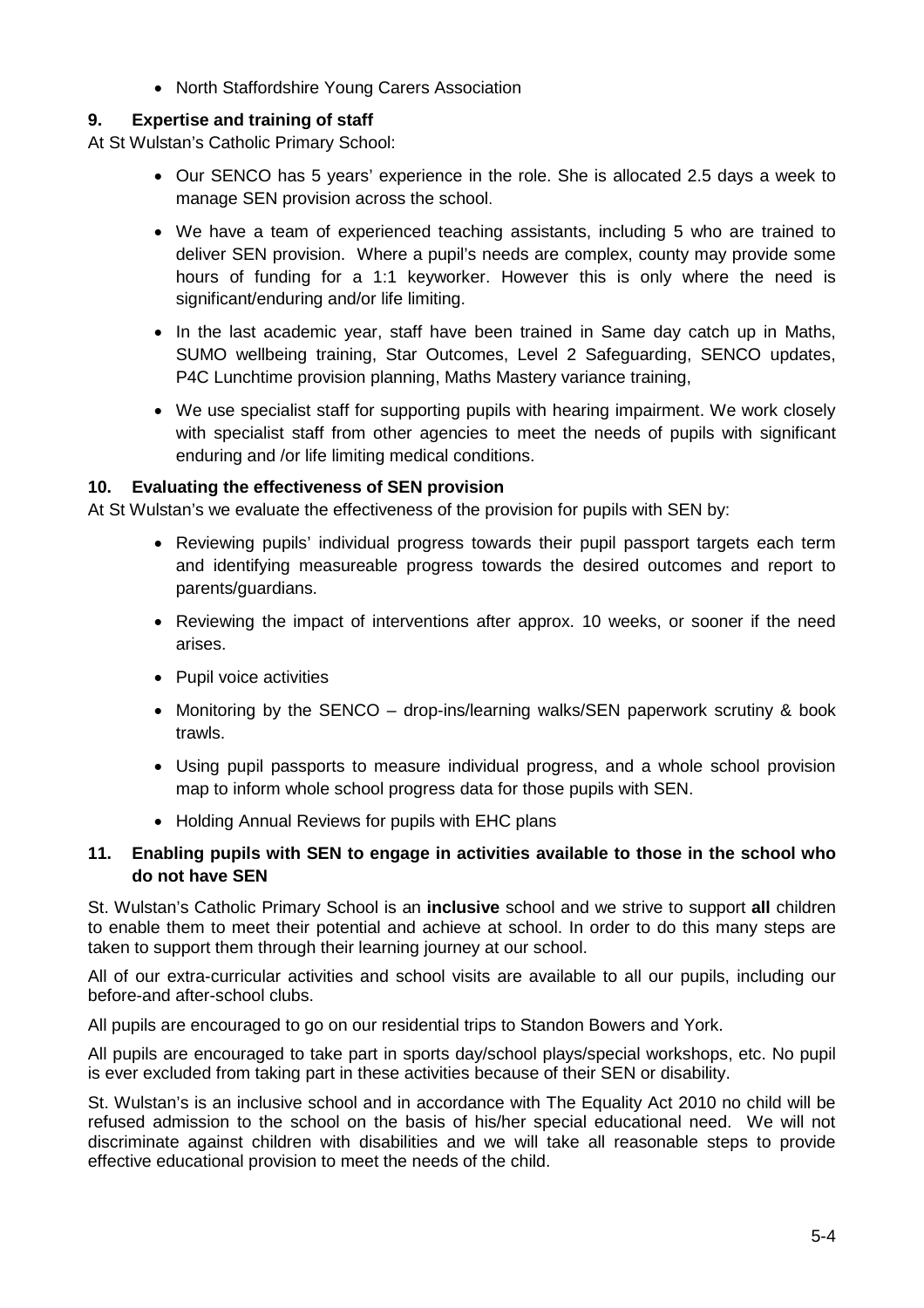We are mindful of the Equality Act 2010 and have an Accessibility Plan in place. We are vigilant about making reasonable adjustments where possible. We value and respect diversity in our setting and do our very best to meet the needs of all our learners.

Adaptations to the school environment include:

- Disabled parking bay in front of school gates.
- Internal steps edged with yellow to ensure they are easier for those with visual impairments to negotiate.
- Ramps to the mobile classrooms and the Foundation Stage building are in place to ensure the site is accessible to all.
- Internal stair lift inside the main entrance door of the school to provide access for all to the school hall.
- Accessible toilets.
- Appropriate width of the doorways and corridors.
- Railings and handrails alongside steps/slopes.
- Appropriate height of the Reception counter and the lunch service hatch.

Activities and school trips are available to all. Risk assessments are carried out for all day trips and residential visits, and procedures are put in place to enable all children to participate in all school activities. Parents/guardians/carers of children with SEN are encouraged to get involved in the planning of day trips and residential visits that their child will participate in during their time at St. Wulstan's with the relevant members of staff.

#### **12. Support for improving emotional and social development**

The wellbeing of every child at St. Wulstan's is a key priority. All staff are trained to provide a high standard of pastoral support. Members of staff are readily available for children who wish to discuss issues and concerns. Our prayer garden is available for use by children at any time during the school day in a supervised manner. Children who find unstructured time outside class challenging can be provided with alternative small group opportunities within the school.

Additionally, the school follows an agreed Personal, Health, Social, and Emotional (PHSE) curriculum which is delivered in class on a regular basis through such opportunities as 'circle time'. These activities provide our children with the opportunity to improve their understanding and skills that they need to enhance their overall wellbeing.

St. Wulstan's has an anti-bullying policy. We are a Healthy School and we continually undertake work within school to promote healthy lifestyles and we provide opportunities for the children to develop their emotional resilience.

Our Behaviour Policy, which includes guidance on expectations, rewards and sanctions, is fully understood and implemented by all staff. Our **'Good to Be Green'** positive behaviour management system is school wide, is displayed in each classroom and is actively used each school day. Consistently good behaviour is acknowledged through end-of-half-term treats.

We regularly monitor attendance and take the necessary actions to prevent prolonged unauthorised absence in conjunction with external agencies. Additionally, the pupils' attitudes to school and their learning are regularly assessed and action taken if needed.

We provide support for pupils to improve their emotional and social development in the following ways:

- Pupils with SEN are encouraged to be part of the school council
- Pupils with SEN are also encouraged to be part of our extra-curricular clubs to promote teamwork/building friendships etc.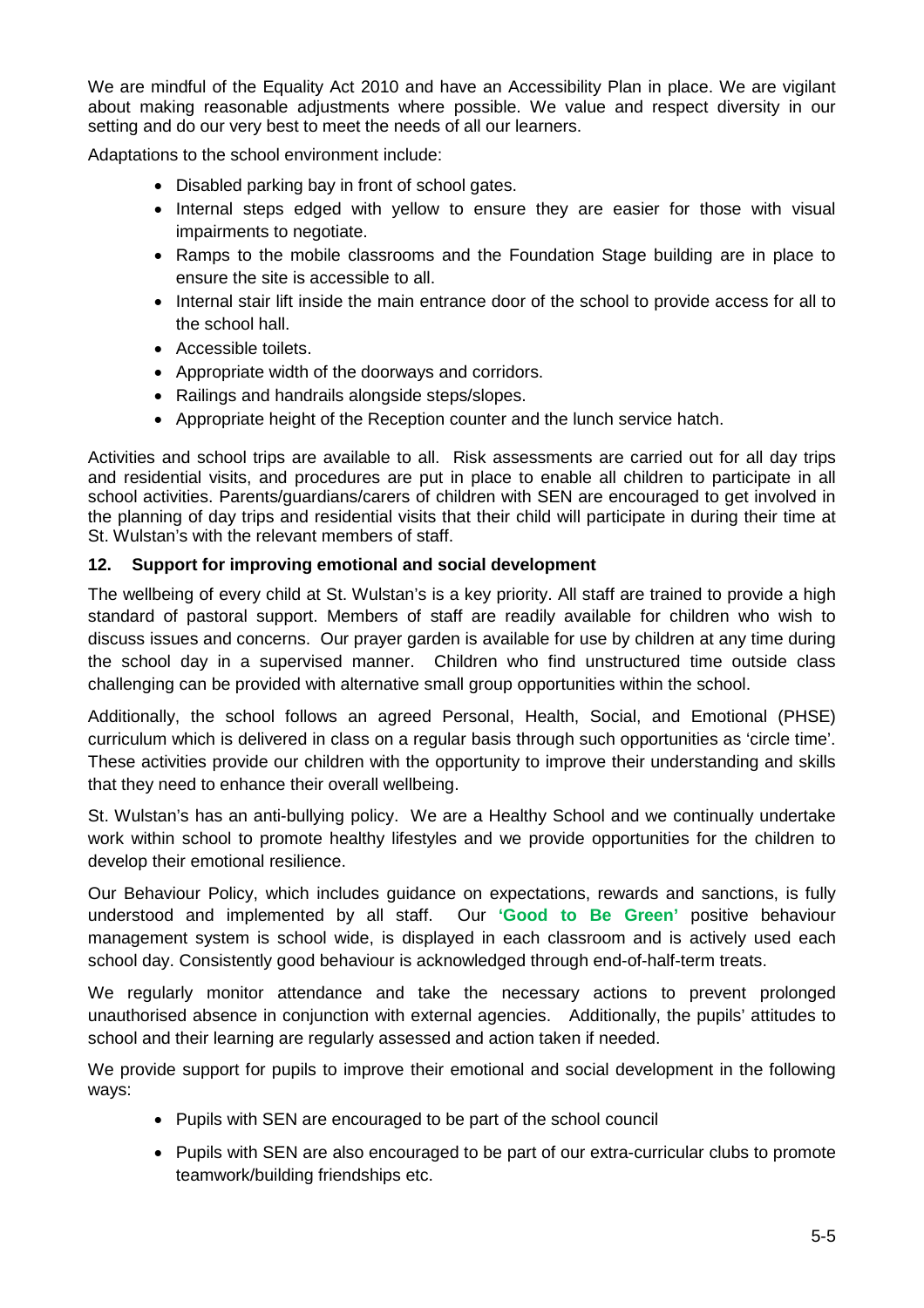- Support from a full time onsite Family Support Worker to resolve any pastoral issues with an in house referral system to ensure all issues are moved forward in a timely manner. The family support worker refers to external agencies where necessary
- Learning Support Assistants provide bespoke interventions on a case by case basis to support a pupil with significant or emergency needs.
- We have a zero tolerance approach to bullying.

# **13. Working with other agencies**

If progress rates in any area of child development in our pupils with SEN continues to be of concern despite the delivery of high quality interventions and reasonable adjustments to support curriculum engagement and access, then a child may be considered to have special educational needs and placed on the **SEN Register**. Parents/guardians will be informed of this. At this point advice can be sought from a variety of external agencies regarding strategies to best meet the specific needs of children with additional needs. This will only be undertaken after parental permission has been obtained and may include referral to:

- Special Educational Needs and Inclusion Service (SENIS).
- Behaviour Support Service.
- Autism Outreach Team.
- Hearing Impairment team.
- Visual Impairment team.
- Educational Psychologist Service.
- Educational Welfare Officers.
- Social Services.
- School Nurse.
- CAMHS (Child & Adolescent Mental Health Service).
- Speech and Language.
- Dove
- Arch

Recommendations from external agencies are shared with parents/guardians, inform pupil passport target setting and are reviewed as part of the four part APDR review cycle. Regular multidisciplinary Team around the Child (TAC) meetings are held at St. Wulstan's for those pupils with complex needs. Pupils with SEN at St. Wulstan's will only have direct contact with visiting professionals from external agencies with parents/guardians' permission, except in cases where there are emergency safeguarding concerns.

For a very small percentage of children, whose needs are significant, complex and enduring, and where the special educational provision required to meet their needs cannot reasonably be provided from within the school's own resources, with parents/guardians' consent a request can be made to the Local Authority to conduct an assessment of education, health and care needs. This may result in an [Education Health Care plan \(EHCP\)](https://www.staffordshireconnects.info/kb5/staffordshire/directory/site.page?id=aYb6AfFVT1s) being provided.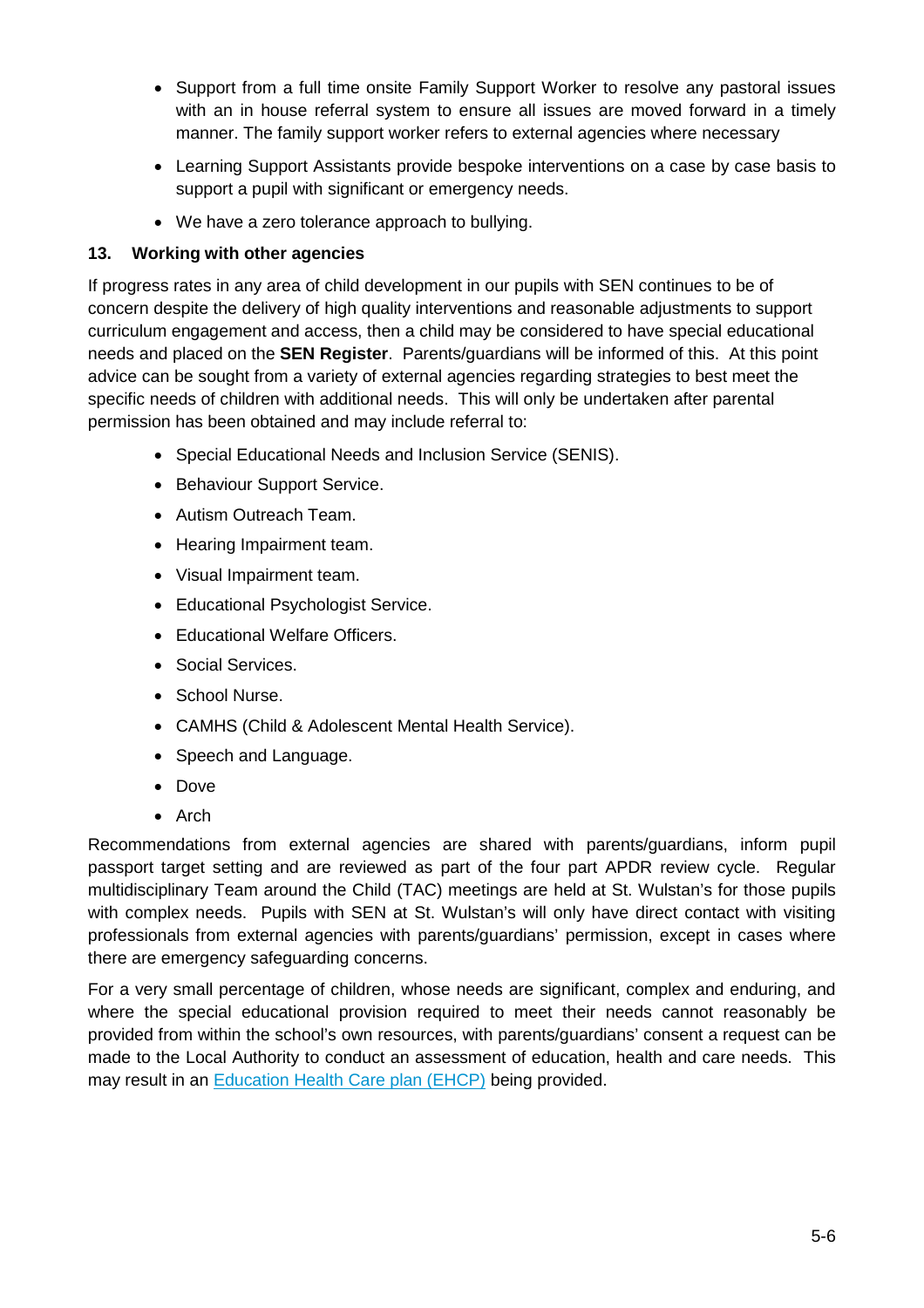# <span id="page-38-0"></span>**Our Lady & St Werburgh's Catholic Primary School – Detailed SEND Information**

#### **1. Efforts to Achieve the best outcome**:

- Our Lady & St Werburgh's Catholic Primary School is an **inclusive** school and we strive to support **all** children to enable them to meet their potential and achieve at school. In order to do this many steps are taken to support them through their learning journey at our school.
- Every teacher at Our Lady & St Werburgh's is a teacher of every child in their class including those with SEN. All our pupils have access to a broad and balanced curriculum. To ensure that these aims are met to deliver the best outcomes for all our pupils all stakeholders work together contributing to our provision for pupils with SEN.

#### **2. The kinds of SEN that are provided for**

Our Lady & St Werburgh's Catholic Primary School currently provides additional and/or different provision for a range of needs. These include:

- Speech, Language, Communication and Interaction needs e.g. autistic spectrum disorder (ASD) & speech and language difficulties.
- Cognition and Learning needs e.g. specific learning difficulties (SpLD) such as dyslexia, dyspraxia & dyscalculia.
- Social, Emotional and Mental Health needs e.g. attention deficit hyperactivity disorder (ADHD), attachment disorder & bereavement.
- Sensory and/or physical needs e.g. visual impairments, hearing impairments, processing difficulties (Sensory Processing Disorder) and Moderate and multiple learning difficulties.

#### **3. Consulting and involving pupils and parents/guardians**

At Our Lady & St Werburgh's Catholic Primary School we will have an early discussion with the pupil and their parents/guardians when identifying whether there is a need for special educational provision. These conversations will make sure that:

- Everyone develops a good understanding of the pupil's areas of strength and difficulty
- We take into account the parents/guardians' concerns plus the views of the pupil themselves
- Everyone understands the desired outcomes sought for the child which will be listed on an individual Learning Passport
- Everyone is clear on what the next steps are
- Notes of these early discussions will be added to the pupil's record and shared with parents/guardians where relevant
- We will formally meet with parents/guardians when it is decided that a pupil would benefit from SEN support.
- We aim to work with parents/guardians to identify an appropriate course of action including how parents/guardians can actively support their child at home.
- We ask for written consent from parents/guardians for inclusion on our SEN register.

#### **4. Assessing and reviewing pupils' progress towards outcomes**

We will follow the graduated approach and the four-part cycle of **assess, plan, do, review**.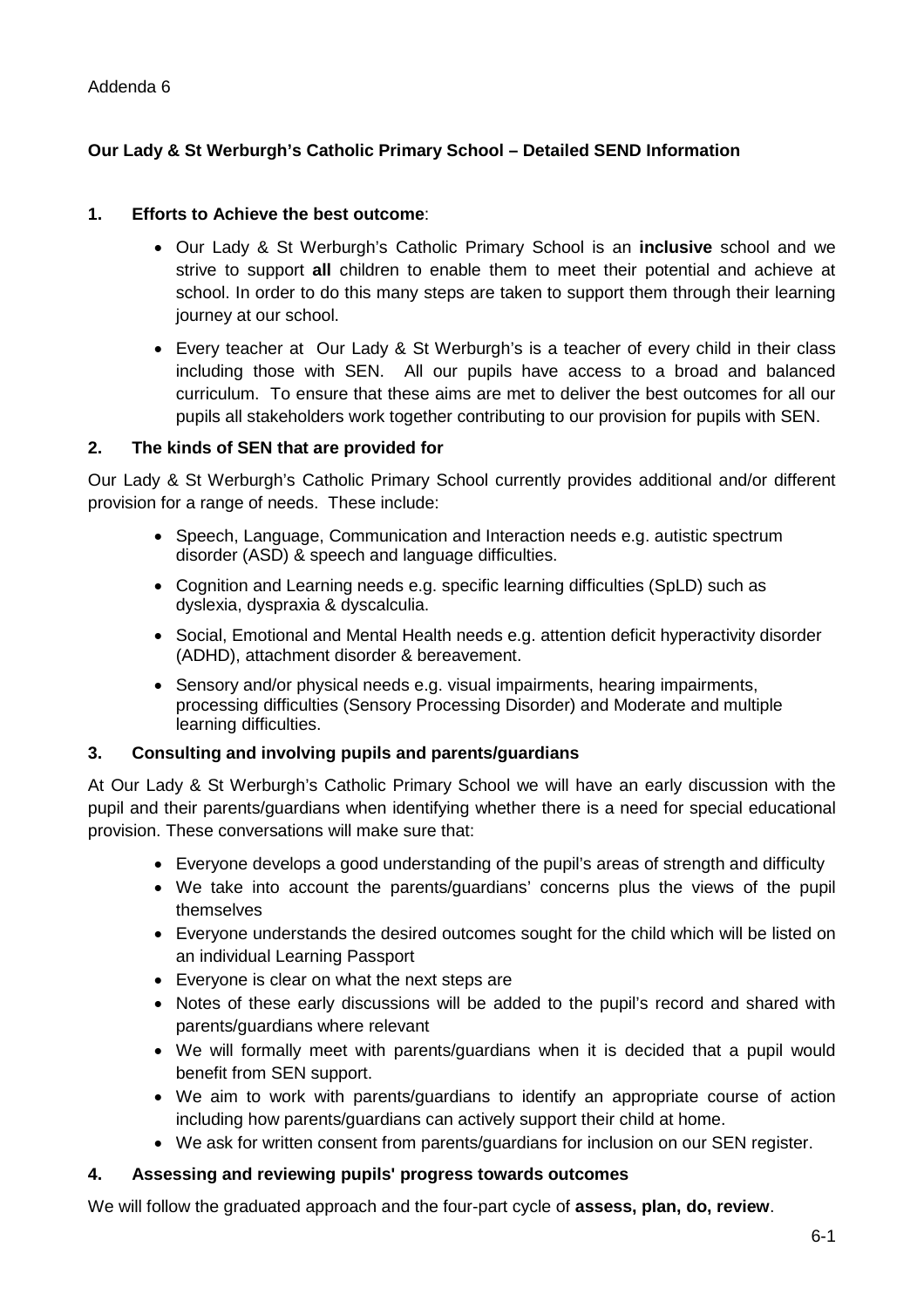The class or subject teacher will work with the SENCO to carry out a clear analysis of the pupil's needs. This will draw on:

- The teacher's assessment and experience of the pupil
- Their previous progress and attainment and behaviour
- Other teachers' assessments, where relevant
- The individual's development in comparison to their peers and national data
- The views and experience of parents/guardians
- The pupil's own views
- Advice from external support services, if relevant

The **Assess, Plan, Do, Review** cycle will be reviewed three times a year. This is in addition to the termly teacher assessments plus end-of-year internal or external testing.

All teachers and support staff who work with the pupil will be made aware of their needs, the outcomes sought, the support provided, and any teaching strategies or approaches that are required. We will regularly review the effectiveness of the support and interventions and their impact on the pupil's progress.

#### **5. Supporting pupils moving between phases and preparing for adulthood**

A number of strategies are in place to enable the effective transition of pupils and are listed below.

#### **Upon entry:**

- On entry into the Foundation Stage at Our Lady & St Werburgh's, a planned programme of visits are provided in the Summer Term for children starting the following September.
- Parent/carers are invited to an induction meeting in June at the school and are provided with a range of information to support them in enabling their child to settle into the new school routine.
- The SENCO meets with all new parents/guardians of children who are known to have SEN to allow concerns to be raised and solutions to any perceived challenges are considered prior to entry.
- If a child is transferring from another school, the previous school records will be requested immediately and a meeting will be set up with the parents/guardians to identify and reduce any concerns. Bespoke transition programmes are developed for children arriving at Our Lady & St Werburgh's mid-phase, or for those pupils who have the most complex and enduring additional needs.

#### **Transition to the next school:**

- Transition meetings are held between the Year 6 class teachers and SENCO at Our Lady & St Werburgh's and the Head of Year teachers/SENCOs from feeder high schools.
- A programme of visits to the chosen high school is organised for the children before they transfer.
- Additional transition visits can be arranged, in conjunction with the pastoral staff and/or SENCO at the chosen high school, for more vulnerable children.
- For pupils transferring to other local schools, the SENCOs of both schools will liaise to discuss the needs of children with SEN in order to ensure a smooth transition.
- The Annual Review in Y5 for pupils with an Education Health Care Plan (EHCP), begins the process where parents/guardians are supported to make decisions regarding high school choices.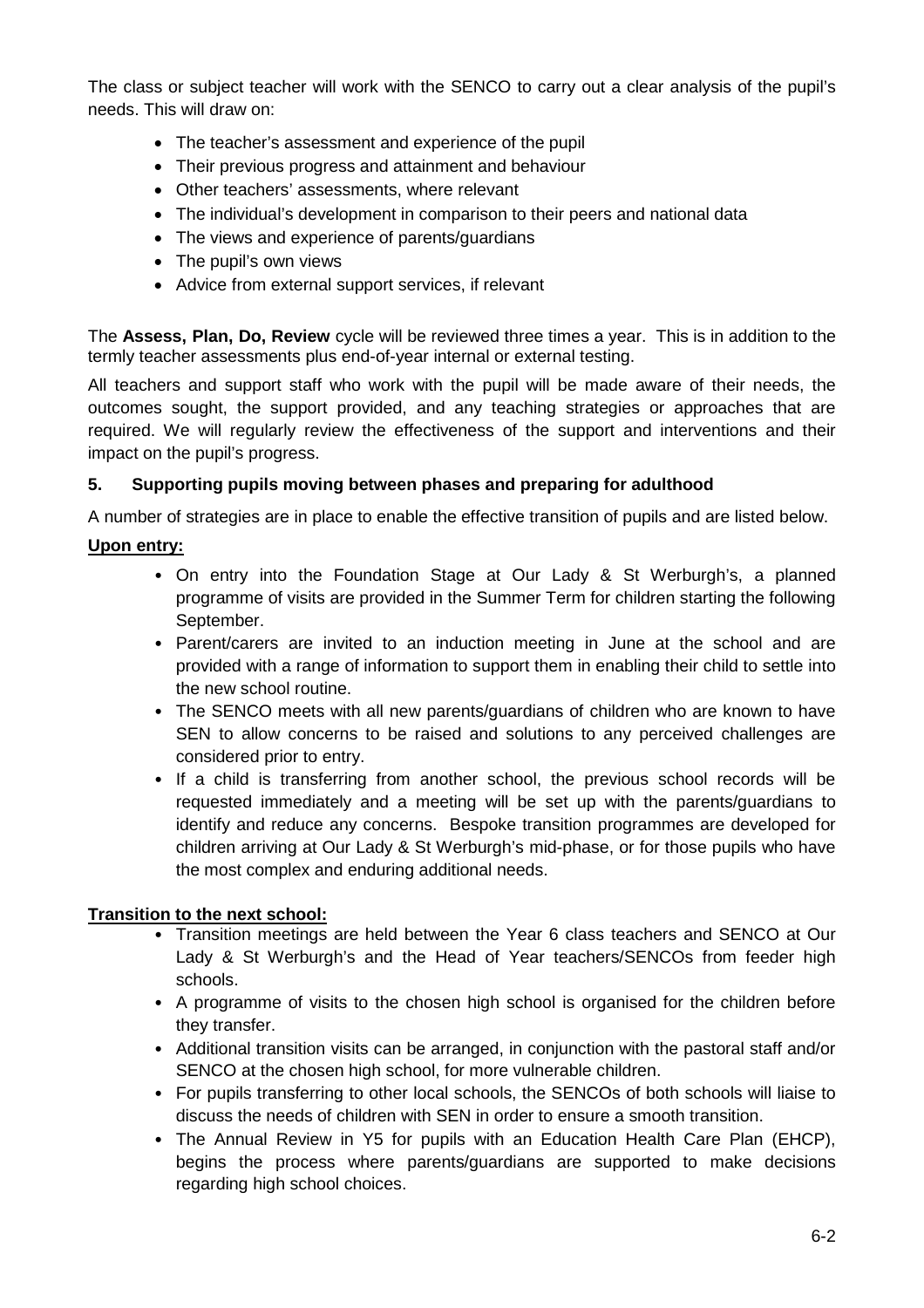- Parents/guardians will be encouraged to consider options for the next phase of education and the school will involve external agencies, as appropriate, to ensure information is comprehensive and accessible.
- Parents/guardians will be enabled to consider options for the next phase of education and may like to take advantage of the support offered by the independent Staffordshire School Choice website. Information on this service is located on the Staffordshire website and a state of the state and a state of the state and a state and a state and a state and a state and a [http://www.staffordshire.gov.uk/education/schoolsandcolleges/admissions/schoolchoic](http://www.staffordshire.gov.uk/education/schoolsandcolleges/admissions/schoolchoice/homepage.aspx) [e/homepage.aspx](http://www.staffordshire.gov.uk/education/schoolsandcolleges/admissions/schoolchoice/homepage.aspx)

# **6. Our approach to teaching pupils with SEN**

Class teachers are responsible and accountable for the progress and development of all the pupils in their class.

High quality teaching is our first step in responding to pupils who have SEN. This will be differentiated for individual pupils.

We will also provide a range of interventions appropriate to the type and level of need following inschool diagnostic screening or, if necessary, specialist assessments and recommendations where external agencies are involved in specific support.

#### **7. Adaptations to the curriculum and learning environment**

At Our Lady & St Werburgh's Catholic Primary School we will make the following adaptations to ensure all pupils' needs are met:

- Differentiating our curriculum to ensure all pupils are able to access it, for example, by grouping, 1:1 work, teaching style, content of the lesson, by type of support required etc.
- Adapting our resources and staffing
- Using recommended aids, such as laptops, coloured overlays, visual timetables, larger font, writing aids, concentration and processing resources etc.
- Differentiating our teaching, for example, giving longer processing times, pre-teaching of key vocabulary, reading instructions aloud, etc.
- Specific reasonable adjustments following recommendations from external agencies.

# **8. Additional support for learning**

We have a number of teaching assistants who are trained to deliver a range of interventions.

These assistants will support on a 1:1 basis, or in small groups or support children to remain in the classroom and access quality first teaching.

We work with the following agencies to provide support for pupils with SEN:

- Health including: physiotherapy, occupational therapy, speech and language therapy, school nursing service
- Visual and Hearing Impairment teams, Staffordshire County Council
- Behaviour Support service, Entrust
- Education Psychology service, Staffordshire County Council & HSR Psychology **Services**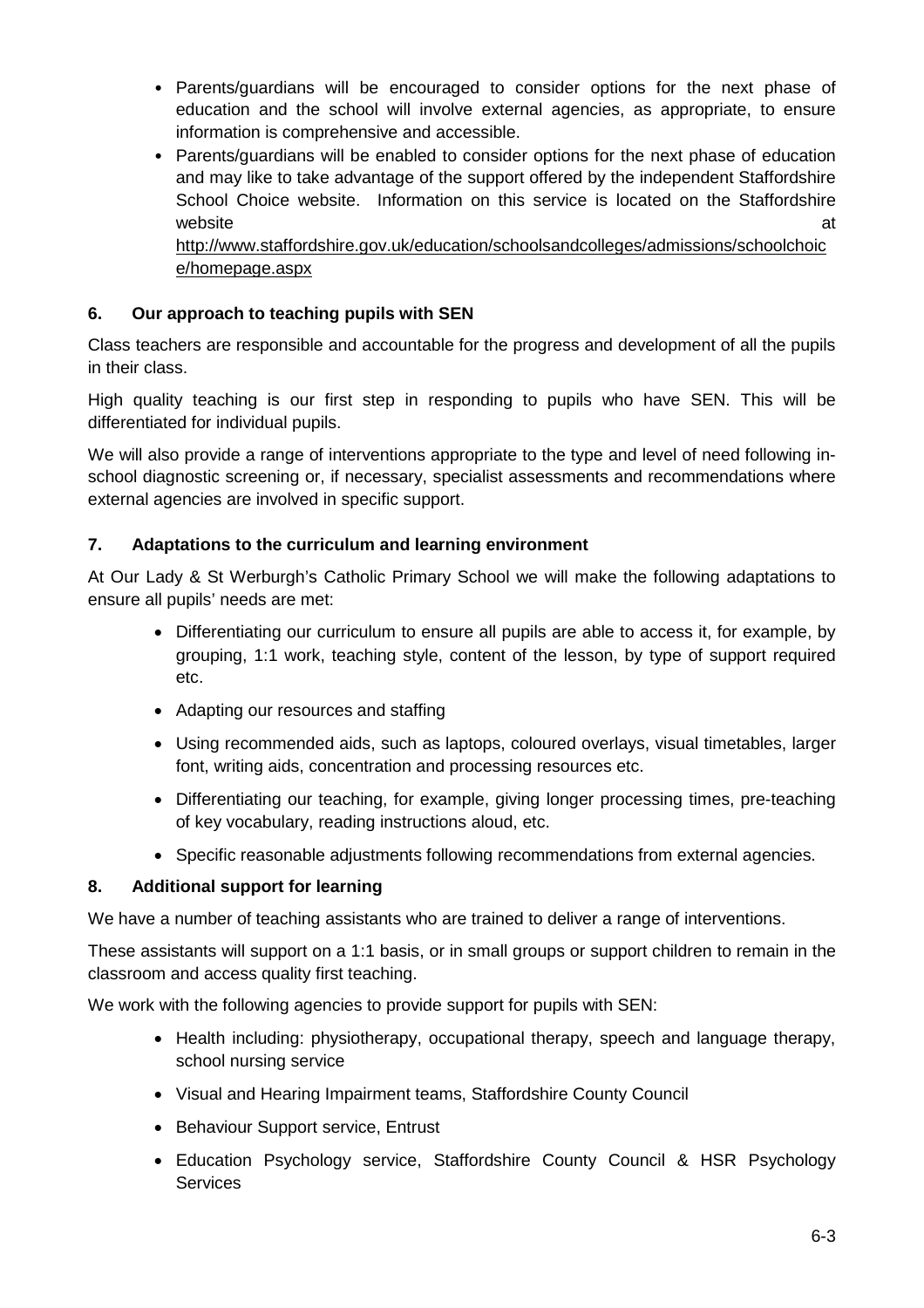- Local Support Team, Social Services
- CAMHS (Childhood & Adolescent Mental Health Service)
- Dove

#### **9. Expertise and training of staff**

At Our Lady & St Werburgh's Catholic Primary School:

- Our SENCO has success fully completed the NASENCO qualification and has 3 years' experience in this role and is allocated 2 days a week to manage SEN provision across the school
- We have a team of experienced teaching assistants who are trained to deliver SEN provision. Where a pupil's needs are complex, if may be possible to secure Local Authority funding for a 1:1 keyworker. However this is only where the need is significant/enduring and/or life-limiting.
- In the last academic year, staff have been trained in Cued Articulation (supporting pupils with difficulties in speech sound production), Emotional Literacy Support, Tier 2 Autism training, dyslexia support, sensory processing difficulties, Level 2 Safeguarding, SENCO updates and Maths Mastery variance training,
- We employ the services of an Independent Speech Therapist and an Assistant Educational Psychologist to support pupils with specific needs that require specialist input but are unable to access this specialist support immediately. We work closely with specialist staff from other agencies to meet the needs of pupils with significant enduring and /or life limiting medical conditions.

#### **10. Evaluating the effectiveness of SEN provision**

At Our Lady & St Werburgh's we evaluate the effectiveness of the provision for pupils with SEN by:

- Reviewing pupils' individual progress towards their pupil passport targets each term and identifying measureable (small steps) progress towards the desired outcomes;
- Reporting to parents/guardians at least once per term;
- Reviewing the impact of interventions after approx. 10 weeks, or sooner if the need arises;
- Including the pupil at every stage of their support so that it is meaningful and appropriate;
- Regular monitoring drop-ins/learning walks/SEN paperwork scrutiny & book trawls carried out by the SENCO;
- Using learning passports to measure individual progress, and a whole school provision map to inform whole school progress data for those pupils with SEN.
- Holding Annual Reviews for pupils with EHC plans.

#### **11. Enabling pupils with SEN to engage in activities available to those in the school who do not have SEN**

Our Lady & St Werburgh's Catholic Primary School is an **inclusive** school and we strive to support **all** children to enable them to meet their potential and achieve at school. In order to do this, many steps are taken to support them through their learning journey at our school.

All of our extra-curricular activities and school visits are available to all our pupils, including our before-and after-school clubs.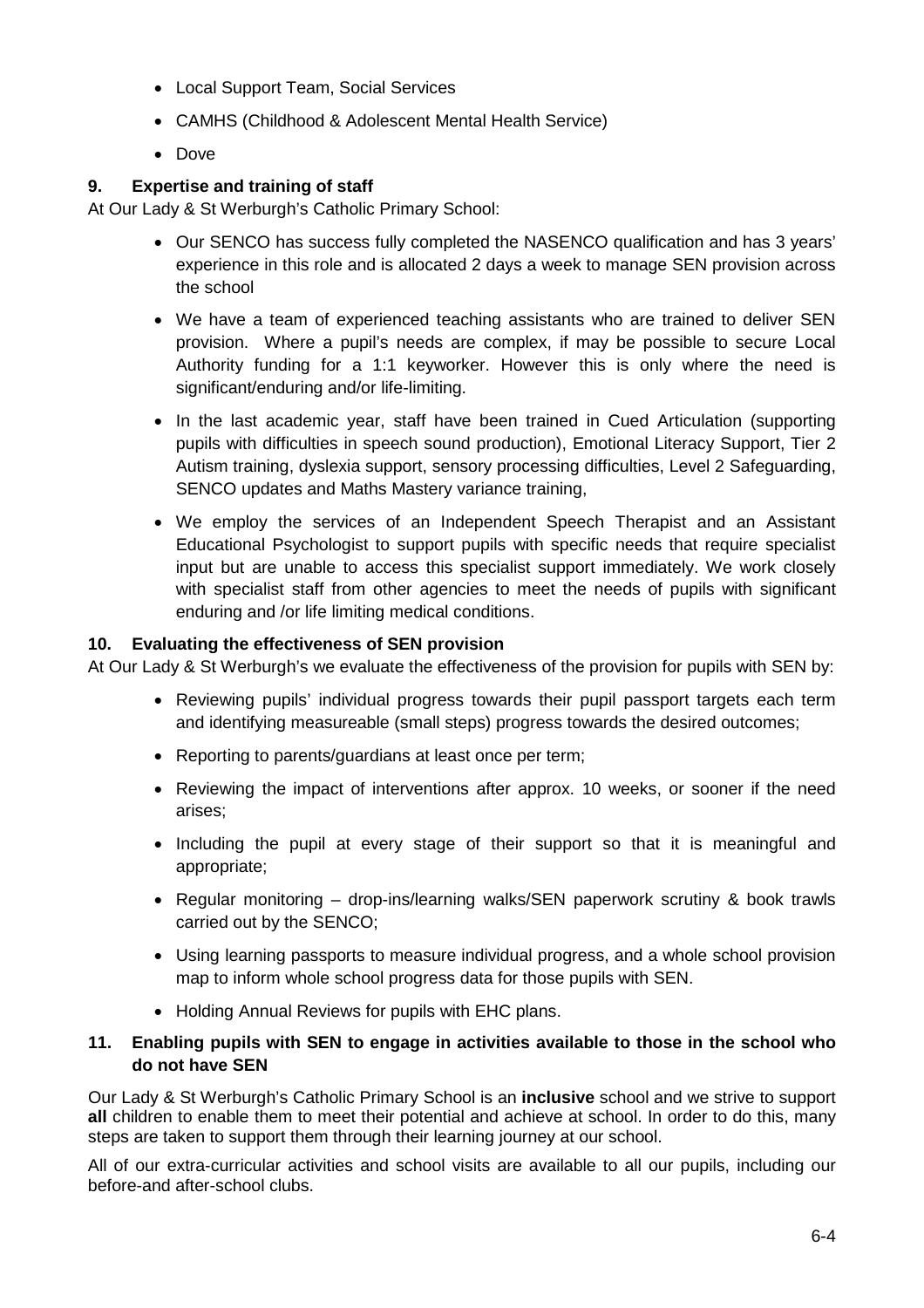All pupils are encouraged to go on our residential trips to Standon Bowers (Y5) and York (Y6).

All pupils are encouraged to take part in sports day/school plays/special workshops, etc. No pupil is ever excluded from taking part in these activities because of their SEN or disability.

Our Lady & St Werburgh's is an inclusive school and in accordance with The Equality Act 2010 no child will be refused admission to the school on the basis of his/her special educational need. We will not discriminate against children with disabilities and we will take all reasonable steps to provide effective educational provision to meet the needs of the child.

We are mindful of the Equality Act 2010 and have an Accessibility Plan in place. We are vigilant about making reasonable adjustments where possible. We value and respect diversity in our setting and do our very best to meet the needs of all our learners.

Adaptations to the school environment include:

- Disabled parking bay in front of school gates;
- A fully accessible, single-storey site there are no stairs or steps to impede entrance or exit;
- Accessible toilets;
- Appropriate width of the doorways and corridors;
- Railings and handrails alongside steps/slopes;
- Appropriate height of the Reception counter and the lunch service hatch.

At Our Lady & St Werburgh's we ensure that all children are fully included in all aspects of the wider school life, including activities outside of school and on school trips. Depending on your child's need, an individual risk assessment may be necessary to ensure that we can provide the best support and resources in place to enable your child to fully access and enjoy the activity or trip.

#### **12. Support for improving emotional and social development**

The wellbeing of every child at St. Wulstan's is a key priority. All staff are trained to provide a high standard of pastoral support. Members of staff are readily available for children who wish to discuss issues and concerns. Our prayer garden is available for use by children at any time during the school day (supervised). Children who find unstructured time outside class challenging are supported with alternative small group opportunities or individual task-based activities within the school.

Additionally, the school follows an agreed Personal, Health, Social, and Emotional (PHSE) curriculum which is timetabled on a weekly basis every class. This year we are starting Ten:Ten - a new Relationships Education Curriculum designed by the Archdiocese of Birmingham. The learning activities within this specialist programme provides all children (EYFS – Year 6) with the opportunity to improve their understanding and skills that they need to enhance their overall wellbeing with an understanding of how this works within the Catholic faith.

Our Lady & St Werburgh's has an anti-bullying policy. We are a Healthy School and we continually undertake work within school to promote healthy lifestyles and we provide opportunities for the children to develop their emotional resilience.

Our Behaviour Policy, which includes guidance on expectations, rewards and sanctions, is fully understood and implemented by all staff. Exemplary actions, words attitude and behaviour is acknowledged every week in the Golden Book and celebrated in Merit Assembly every Friday.

We regularly monitor attendance and take the necessary actions to prevent prolonged unauthorised absence in conjunction with external agencies. Additionally, the pupils' attitudes to school and their learning are regularly assessed and appropriate action is taken, if needed.